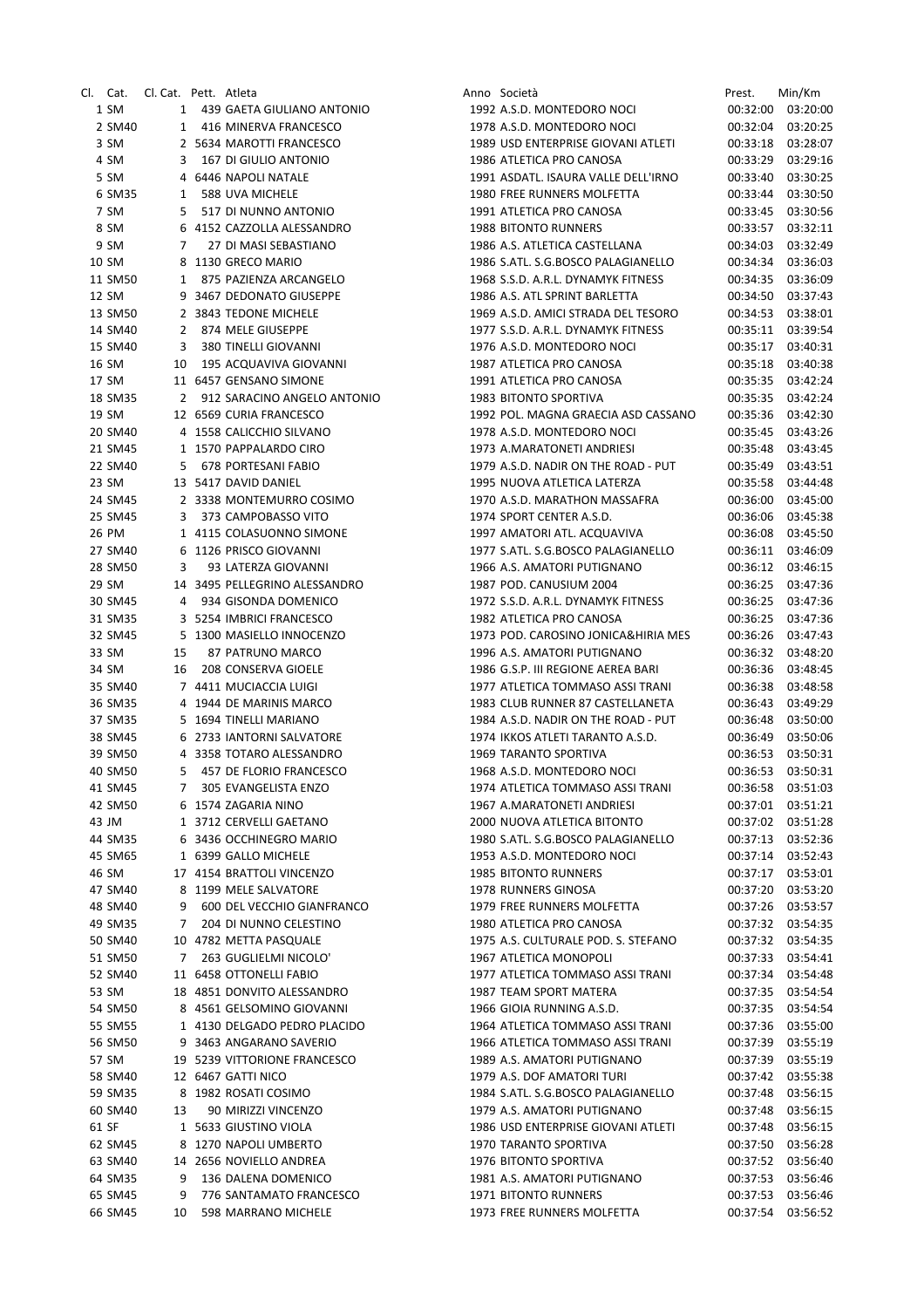| 67 JM    | 2            | 903 MONTAGNA MICHELE                                               | 2001 ASD ATHLETIC ACADEMY BARI      | 00:37:56 | 03:57:05 |
|----------|--------------|--------------------------------------------------------------------|-------------------------------------|----------|----------|
| 68 SM50  |              | 10 1571 PARADISO LORENZO                                           | 1968 A.MARATONETI ANDRIESI          | 00:37:56 | 03:57:05 |
| 69 SM40  |              | 15 1595 BACCARO DOMENICO                                           | 1977 A.S. ATLETICA POLIGNANO        | 00:37:56 | 03:57:05 |
| 70 SM    |              | 20 4153 SBLENDORIO EMANUELE                                        | <b>1988 BITONTO RUNNERS</b>         | 00:37:57 | 03:57:11 |
| 71 SM35  |              | 10 5502 LARICCHIUTA GIOVANNI                                       | 1984 A.S.D. NADIR ON THE ROAD - PUT | 00:38:01 | 03:57:36 |
| 72 SM    |              | 21 6196 LOMAGISTRO DOMENICO                                        | 1991 NUOVA ATLETICA LATERZA         | 00:38:02 | 03:57:43 |
| 73 SM55  |              | 2 815 GAZZILLI CARLO                                               | 1964 GIOIA RUNNING A.S.D.           | 00:38:04 | 03:57:55 |
| 74 SM45  | 11           | 102 TRIA IVAN                                                      | 1972 A.S. AMATORI PUTIGNANO         | 00:38:07 | 03:58:14 |
|          |              | 16 4198 CAMPANELLI ANTONIO                                         | 1977 FRONTRUNNERS                   | 00:38:07 | 03:58:14 |
| 75 SM40  |              |                                                                    |                                     |          |          |
| 76 SM45  |              | 12 6423 DAMIANI DONATO                                             | 1972 RUNNERS DEL LEVANTE            | 00:38:08 | 03:58:20 |
| 77 SM50  |              | 11 1610 CAPUTELLI VINCENZO                                         | 1968 ATLETICA DISFIDA DI BARLETTA   | 00:38:08 | 03:58:20 |
| 78 SM45  |              | 13 3482 MONTERISI MICHELE                                          | 1974 A.MARATONETI ANDRIESI          | 00:38:10 | 03:58:32 |
| 79 SM50  |              | 12 330 FERRANTE NICOLA                                             | 1967 ATLETICA TOMMASO ASSI TRANI    | 00:38:10 | 03:58:32 |
| 80 SM45  |              | 14 1485 PARADISO MICHELE                                           | 1974 ATLETICA PRO CANOSA            | 00:38:10 | 03:58:32 |
| 81 SM50  |              | 13 5760 DI GIULIO FRANCESCO SAVERIO                                | 1967 ATLETICA PRO CANOSA            | 00:38:11 | 03:58:39 |
| 82 SM    |              | 22 4099 MINARDI MICHELE                                            | 1987 S.ATL. S.G.BOSCO PALAGIANELLO  | 00:38:19 | 03:59:29 |
| 83 SM50  | 14           | 229 CRUDELE DOMENICO                                               | 1967 G.S.P. III REGIONE AEREA BARI  | 00:38:19 | 03:59:29 |
| 84 SM55  | 3            | 244 IACOVAZZI FRANCESCO                                            | 1964 ATLETICA MONOPOLI              | 00:38:20 | 03:59:35 |
| 85 SM45  | 15           | 417 CURRI VITANTONIO                                               | 1973 A.S.D. MONTEDORO NOCI          | 00:38:24 | 04:00:00 |
| 86 SM55  | 4            | 332 INTRONA ATTILIO                                                | 1962 ATLETICA TOMMASO ASSI TRANI    | 00:38:27 | 04:00:19 |
| 87 SM55  |              | 5 1306 CAPUTO DAVIDE                                               | 1963 POD. CAROSINO JONICA&HIRIA MES | 00:38:27 | 04:00:19 |
| 88 SM40  |              | 17 6568 MASTANDREA GAETANO                                         | 1975 ASD ATLETICA FIAMMA GIOVINAZZO | 00:38:31 | 04:00:44 |
| 89 SM45  | 16           | 443 MELE ANTONIO                                                   | 1974 A.S.D. MONTEDORO NOCI          | 00:38:33 | 04:00:56 |
| 90 SM35  |              | 11 3363 CIACCIA ALESSANDRO                                         | 1982 TARANTO SPORTIVA               | 00:38:33 | 04:00:56 |
|          |              | 18 1296 PASSARELLI FELICE                                          | 1975 TOP RUNNERS LATERZA            |          |          |
| 91 SM40  |              |                                                                    |                                     | 00:38:36 | 04:01:15 |
| 92 SM50  |              | 15 1229 MANIGRASSI COSIMO                                          | 1969 A.S.D. MARATHON MASSAFRA       | 00:38:41 | 04:01:46 |
| 93 SM35  |              | 12 175 DELL'ISOLA ANDREA                                           | 1980 ATLETICA PRO CANOSA            | 00:38:55 | 04:03:14 |
| 94 SM35  | 13           | 749 BIGI ANTONIO                                                   | 1983 HAPPY RUNNERS ALTAMURA         | 00:38:56 | 04:03:20 |
| 95 SM45  | 17           | 182 ROSSIGNOLI DONATO                                              | 1974 ATLETICA PRO CANOSA            | 00:38:57 | 04:03:26 |
| 96 SM35  |              | 14 1646 RICUPERO DOMENICO                                          | 1981 FREE RUNNERS MOLFETTA          | 00:38:57 | 04:03:26 |
| 97 SM45  |              | 18 1788 FALLACARA GIROLAMO                                         | 1972 BITONTO SPORTIVA               | 00:38:57 | 04:03:26 |
| 98 SM55  |              | 6 1073 LUDOVICO GIUSEPPE                                           | 1963 CLUB RUNNER 87 CASTELLANETA    | 00:38:59 | 04:03:39 |
| 99 SM45  | 19           | 252 COLELLI LEONARDO                                               | 1972 ATLETICA MONOPOLI              | 00:39:08 | 04:04:35 |
| 100 SM45 | 20           | 397 PUTRINO STEFANO                                                | 1972 A.S.D. MONTEDORO NOCI          | 00:39:16 | 04:05:25 |
| 101 SM40 | 19           | 856 VACCA ANTONIO                                                  | 1977 S.S.D. A.R.L. DYNAMYK FITNESS  | 00:39:19 | 04:05:44 |
| 102 SM40 |              | 20 1799 TROYSI FRANCESCO                                           | 1976 BITONTO SPORTIVA               | 00:39:24 | 04:06:15 |
| 103 SM35 |              | 15 1208 NICOLETTI LEONARDO                                         | 1981 A.S.D. MARATHON MASSAFRA       | 00:39:26 | 04:06:28 |
| 104 SM40 |              | 21 5721 BIANCO VITTORIANO                                          | 1976 S.ATL. S.G.BOSCO PALAGIANELLO  | 00:39:29 | 04:06:46 |
| 105 PF   |              | 1 5238 PARISI MIRIANA                                              | 1998 AMATORI ATL. ACQUAVIVA         | 00:39:34 | 04:07:18 |
| 106 SM60 | $\mathbf{1}$ | 863 TRIGGIANI MATTEO                                               | 1956 S.S.D. A.R.L. DYNAMYK FITNESS  | 00:39:34 | 04:07:18 |
| 107 SM50 |              | 16 5500 MASTRANGELO MASSIMO                                        | 1969 A.S.D. NADIR ON THE ROAD - PUT | 00:39:35 | 04:07:24 |
|          |              |                                                                    |                                     |          |          |
| 108 SM40 |              | 22 5892 MASTRIANO PHILIP FRANCIS<br>23 1060 COLANGELO GIAMBATTISTA | 1975 RunCard                        | 00:39:40 | 04:07:55 |
| 109 SM40 |              |                                                                    | 1976 CLUB RUNNER 87 CASTELLANETA    | 00:39:40 | 04:07:55 |
| 110 SM55 | 7            | 261 ALTAMURA ANTONIO                                               | 1961 ATLETICA MONOPOLI              | 00:39:40 | 04:07:55 |
| 111 SM35 |              | 16 3325 RAGNO ELIGIO                                               | 1980 S.ATL. S.G.BOSCO PALAGIANELLO  | 00:39:40 | 04:07:55 |
| 112 SM55 |              | 8 2040 CAMPO ANGELO                                                | 1964 POD. CAROSINO JONICA&HIRIA MES | 00:39:45 | 04:08:26 |
| 113 SM55 | 9            | 200 CAPORALE COSIMO DAMIANO                                        | 1963 ATLETICA PRO CANOSA            | 00:39:48 | 04:08:45 |
| 114 SM40 |              | 24 1783 ACHILLE DAMIANO                                            | 1978 BITONTO SPORTIVA               | 00:39:48 | 04:08:45 |
| 115 SM50 |              | 17 6371 PODRINI FEDERICO                                           | 1966 VIRTUS VILLA ADA FASHION SPORT | 00:39:51 | 04:09:04 |
| 116 SM45 | 21           | 668 LOSAVIO NICOLA                                                 | 1972 A.S.D. NADIR ON THE ROAD - PUT | 00:39:51 | 04:09:04 |
| 117 SM40 |              | 25 4622 OCCHIOGROSSO GIOVANNI                                      | 1978 BITETTO RUNNERS A.S.D.         | 00:39:51 | 04:09:04 |
| 118 SM   |              | 23 3912 DEBIASE MICHELE                                            | 1985 BITONTO SPORTIVA               | 00:39:53 | 04:09:16 |
| 119 SF45 | 1            | 108 LAVARRA MARA                                                   | 1972 A.S. AMATORI PUTIGNANO         | 00:39:54 | 04:09:22 |
| 120 SM50 | 18           | 109 DALENA DOMENICO                                                | 1967 A.S. AMATORI PUTIGNANO         | 00:40:00 | 04:10:00 |
| 121 SM55 |              | 10 1801 RICCO NICOLO                                               | 1961 ATLETICA MONOPOLI              | 00:40:00 | 04:10:00 |
| 122 SM45 | 22           | 295 PAOLILLO ANTONIO                                               | 1972 ATLETICA TOMMASO ASSI TRANI    | 00:40:03 | 04:10:19 |
| 123 SM60 | 2            | 337 PALUMBO VINCENZO                                               | 1959 ATLETICA TOMMASO ASSI TRANI    | 00:40:06 | 04:10:37 |
| 124 SM35 |              | 17 4051 ROSSELLI MARCO                                             | 1982 ATLETICA TOMMASO ASSI TRANI    | 00:40:06 | 04:10:37 |
| 125 SM45 |              | 23 1975 CITARELLA MASSIMO                                          | 1972 S.ATL. S.G.BOSCO PALAGIANELLO  | 00:40:06 | 04:10:37 |
|          |              | 181 GROSSI NICOLA                                                  | 1964 ATLETICA PRO CANOSA            |          |          |
| 126 SM55 | 11           |                                                                    |                                     | 00:40:07 | 04:10:44 |
| 127 SF40 |              | 1 5325 PISCOPO LUANA CHIARA                                        | 1979 DREAM TEAM BARI                | 00:40:07 | 04:10:44 |
| 128 SM55 | 12           | 379 DE LUCA VITO                                                   | 1963 A.S.D. MONTEDORO NOCI          | 00:40:11 | 04:11:09 |
| 129 SM50 |              | 19 2718 CARDILLO GIUSEPPE                                          | 1968 ATLETICA PALAZZO               | 00:40:12 | 04:11:15 |
| 130 SM50 |              | 20 3878 MIDEA GIUSEPPE                                             | 1969 BIO AMBRA NEW AGE              | 00:40:16 | 04:11:40 |
| 131 SM40 |              | 26 2036 RISO ALESSANDRO                                            | 1978 TARANTO SPORTIVA               | 00:40:17 | 04:11:46 |
| 132 SM45 |              | 24 2666 TANTULLI ANTONIO                                           | 1972 A.S. CULTURALE POD. S. STEFANO | 00:40:17 | 04:11:46 |
| 133 SM40 |              | 27 3171 AURICCHIO MICHELANGELO                                     | 1977 FREE RUNNERS MOLFETTA          | 00:40:19 | 04:11:59 |
|          |              |                                                                    |                                     |          |          |

| 001 ASD ATHLETIC ACADEMY BARI                      | 00:37:56             | 03:57:05             |
|----------------------------------------------------|----------------------|----------------------|
| 968 A.MARATONETI ANDRIESI                          | 00:37:56             | 03:57:05             |
| 977 A.S. ATLETICA POLIGNANO                        | 00:37:56             | 03:57:05             |
| 988 BITONTO RUNNERS                                | 00:37:57             | 03:57:11             |
| 984 A.S.D. NADIR ON THE ROAD - PUT                 | 00:38:01             | 03:57:36             |
| 991 NUOVA ATLETICA LATERZA                         | 00:38:02             | 03:57:43             |
| 964 GIOIA RUNNING A.S.D.                           | 00:38:04             | 03:57:55             |
| 972 A.S. AMATORI PUTIGNANO                         | 00:38:07             | 03:58:14             |
| 977 FRONTRUNNERS                                   | 00:38:07             | 03:58:14             |
| 972 RUNNERS DEL LEVANTE                            | 00:38:08             | 03:58:20             |
| 968 ATLETICA DISFIDA DI BARLETTA                   | 00:38:08             | 03:58:20             |
| 974 A.MARATONETI ANDRIESI                          | 00:38:10             | 03:58:32             |
| 967 ATLETICA TOMMASO ASSI TRANI                    | 00:38:10             | 03:58:32             |
| 974 ATLETICA PRO CANOSA                            | 00:38:10             | 03:58:32             |
| 967 ATLETICA PRO CANOSA                            | 00:38:11             | 03:58:39             |
| 987 S.ATL. S.G.BOSCO PALAGIANELLO                  | 00:38:19             | 03:59:29             |
| 967 G.S.P. III REGIONE AEREA BARI                  | 00:38:19             | 03:59:29             |
| 964 ATLETICA MONOPOLI                              | 00:38:20             | 03:59:35             |
| 973 A.S.D. MONTEDORO NOCI                          | 00:38:24             | 04:00:00             |
| 962 ATLETICA TOMMASO ASSI TRANI                    | 00:38:27             | 04:00:19             |
| 963 POD. CAROSINO JONICA&HIRIA MES                 | 00:38:27             | 04:00:19             |
| 975 ASD ATLETICA FIAMMA GIOVINAZZO                 | 00:38:31             | 04:00:44             |
| 974 A.S.D. MONTEDORO NOCI                          | 00:38:33             | 04:00:56             |
| 982 TARANTO SPORTIVA                               | 00:38:33             | 04:00:56             |
| 975 TOP RUNNERS LATERZA                            | 00:38:36             | 04:01:15             |
| 969 A.S.D. MARATHON MASSAFRA                       | 00:38:41             | 04:01:46             |
| 980 ATLETICA PRO CANOSA                            | 00:38:55             | 04:03:14             |
| 983 HAPPY RUNNERS ALTAMURA                         | 00:38:56             | 04:03:20             |
| 974 ATLETICA PRO CANOSA                            | 00:38:57             | 04:03:26             |
| 981 FREE RUNNERS MOLFETTA                          | 00:38:57             | 04:03:26             |
| 972 BITONTO SPORTIVA                               | 00:38:57             | 04:03:26             |
| 963 CLUB RUNNER 87 CASTELLANETA                    | 00:38:59             | 04:03:39             |
|                                                    |                      |                      |
| 972 ATLETICA MONOPOLI<br>972 A.S.D. MONTEDORO NOCI | 00:39:08             | 04:04:35             |
| 977 S.S.D. A.R.L. DYNAMYK FITNESS                  | 00:39:16<br>00:39:19 | 04:05:25<br>04:05:44 |
| 976 BITONTO SPORTIVA                               | 00:39:24             |                      |
| 981 A.S.D. MARATHON MASSAFRA                       | 00:39:26             | 04:06:15<br>04:06:28 |
|                                                    |                      |                      |
| 976 S.ATL. S.G.BOSCO PALAGIANELLO                  | 00:39:29             | 04:06:46             |
| 998 AMATORI ATL. ACQUAVIVA                         | 00:39:34             | 04:07:18             |
| 956 S.S.D. A.R.L. DYNAMYK FITNESS                  | 00:39:34             | 04:07:18             |
| 969 A.S.D. NADIR ON THE ROAD - PUT                 | 00:39:35             | 04:07:24             |
| 975 RunCard                                        | 00:39:40             | 04:07:55             |
| 976 CLUB RUNNER 87 CASTELLANETA                    | 00:39:40             | 04:07:55             |
| 961 ATLETICA MONOPOLI                              | 00:39:40             | 04:07:55             |
| 980 S.ATL. S.G.BOSCO PALAGIANELLO                  | 00:39:40             | 04:07:55             |
| 964 POD. CAROSINO JONICA&HIRIA MES                 | 00:39:45             | 04:08:26             |
| 963 ATLETICA PRO CANOSA                            | 00:39:48             | 04:08:45             |
| 978 BITONTO SPORTIVA                               | 00:39:48             | 04:08:45             |
| 966 VIRTUS VILLA ADA FASHION SPORT                 | 00:39:51             | 04:09:04             |
| 972 A.S.D. NADIR ON THE ROAD - PUT                 | 00:39:51             | 04:09:04             |
| 978 BITETTO RUNNERS A.S.D.                         | 00:39:51             | 04:09:04             |
| 985 BITONTO SPORTIVA                               | 00:39:53             | 04:09:16             |
| 972 A.S. AMATORI PUTIGNANO                         | 00:39:54             | 04:09:22             |
| 967 A.S. AMATORI PUTIGNANO                         | 00:40:00             | 04:10:00             |
| 961 ATLETICA MONOPOLI                              | 00:40:00             | 04:10:00             |
| 972 ATLETICA TOMMASO ASSI TRANI                    | 00:40:03             | 04:10:19             |
| 959 ATLETICA TOMMASO ASSI TRANI                    | 00:40:06             | 04:10:37             |
| 982 ATLETICA TOMMASO ASSI TRANI                    | 00:40:06             | 04:10:37             |
| 972 S.ATL. S.G.BOSCO PALAGIANELLO                  | 00:40:06             | 04:10:37             |
| 964 ATLETICA PRO CANOSA                            | 00:40:07             | 04:10:44             |
| 979 DREAM TEAM BARI                                | 00:40:07             | 04:10:44             |
| 963 A.S.D. MONTEDORO NOCI                          | 00:40:11             | 04:11:09             |
| 968 ATLETICA PALAZZO                               | 00:40:12             | 04:11:15             |
| 969 BIO AMBRA NEW AGE                              | 00:40:16             | 04:11:40             |
| 978 TARANTO SPORTIVA                               | 00:40:17             | 04:11:46             |
| 972 A.S. CULTURALE POD. S. STEFANO                 | 00:40:17             | 04:11:46             |
| 977 FREE RUNNERS MOLFETTA                          | 00:40:19             | 04:11:59             |
|                                                    |                      |                      |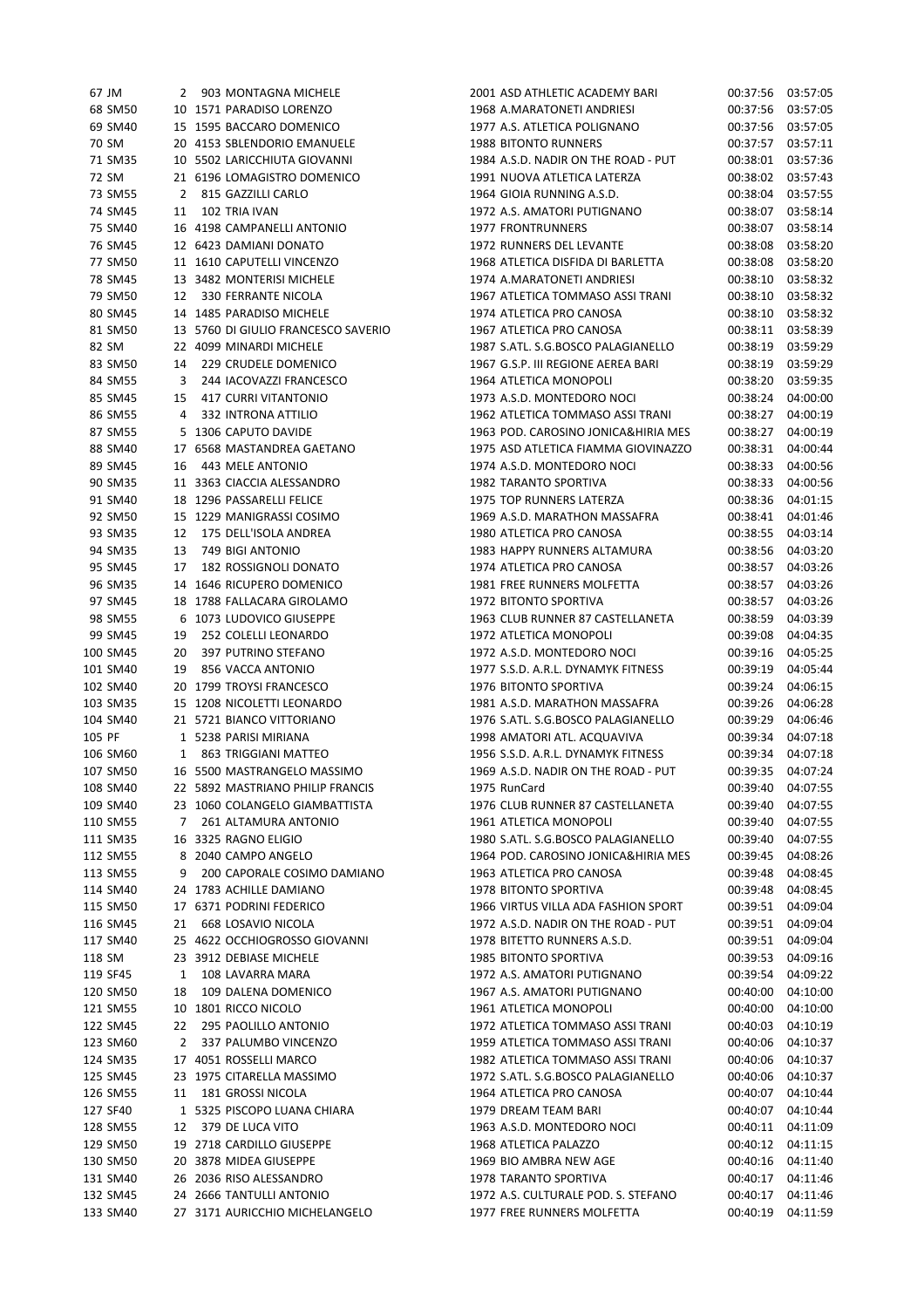|        | 134 SF40           |                                        | 2 1523 TROPIANO DANIELA                                |
|--------|--------------------|----------------------------------------|--------------------------------------------------------|
|        | 135 SM35           |                                        | 18 336 MANNATRIZIO CLAUDIO                             |
|        | 136 SM45           |                                        | 25 5476 NATALE MICHELE                                 |
|        | 137 SM45           | 26                                     | 3462 VINO GIANCARLO                                    |
|        |                    | $21$                                   |                                                        |
|        | 138 SM50           |                                        | 123 GIANNANDREA ROBERTO                                |
|        | 139 SM45           | 27                                     | 3477 CIOCE FRANCESCO                                   |
|        |                    |                                        | 140 SM55 13 3193 MORETTI DOMENICO                      |
|        | 141 PM             |                                        | 2 2731 MIANI NICO                                      |
|        | 142 SF40           | $\overline{\mathbf{3}}$                | 862 BRUDAGLIO MARILENA                                 |
|        | 143 SM50           | $\mathbf{22}$                          | 116 DEROBERTIS GIOVANNI                                |
|        | 144 SM55           |                                        | 14 716 DAPRILE VITO MAURO                              |
|        |                    |                                        |                                                        |
|        | 145 SM50           |                                        | 23 1453 ELEFANTE PASQUALE                              |
|        |                    |                                        | 146 SM45 28 6012 PALERMO MICHELE                       |
|        | 147 SM50           |                                        | 24 4796 LOSAPIO DOMENICO                               |
|        | 148 SM50           | 25                                     | 1660 CASCELLA VINCENZO                                 |
|        | 149 SM50           | $26\phantom{.0}$                       | 767 RIZZOTTI MICHELE                                   |
|        | 150 SM40           |                                        | 28 130 LAERA NICOLA                                    |
|        | 151 SM45           |                                        | 29 6525 MONNO GENNARO                                  |
|        |                    |                                        |                                                        |
|        |                    |                                        | 152 SM50 27 1498 GRECO MARIO                           |
|        | 153 SM50           |                                        | 28  527 MONTEMURRO CIRO<br>29  4166 DE SALVIA ALESSAND |
|        | 154 SM40           |                                        | 4166 DE SALVIA ALESSANDRO                              |
|        | 155 SM40           |                                        | 30 1411 CIANCI SABINO                                  |
|        | 156 SM60           | $\overline{\mathbf{3}}$                | 2613 STUFANO GIANPIERO                                 |
|        |                    |                                        | 157 SM55 15 3149 AFFUSO ROCCO ALFREDO                  |
|        | 158 SM             |                                        | 24 606 DE ROBERTIS DANILO                              |
|        |                    | 29                                     |                                                        |
|        | 159 SM50           |                                        | 5621 LEONE VINCENZO                                    |
| 160 SF |                    | $\overline{2}$                         | 391 RITI FRANCESCA                                     |
|        |                    | 161 SM40 31                            | 3768 DI BITONTO SAVINO                                 |
|        | 162 SM40           |                                        | 32 5509 SERVADIO CARMINE                               |
|        | 163 SM50           |                                        | 30 1800 VALENTINO VINCENZO                             |
|        | 164 SM50           |                                        | 31 246 CAPRA GIUSEPPE                                  |
| 165 PM |                    | $\overline{\mathbf{3}}$                | 63 BIANCO SEBASTIANO                                   |
|        | 166 SM50           |                                        | 32 421 PALMIERI PASQUALE                               |
|        |                    |                                        |                                                        |
|        | 167 SM40           |                                        | 33 3845 PETTA ALESSANDRO                               |
|        | 168 SM50           |                                        | 33 5867 LANZOLLA GIANBATTISTA                          |
|        |                    |                                        | 169 SM50 34 1462 LOSAVIO VITO                          |
|        | 170 SM60           | $\begin{array}{c} 4 \\ 34 \end{array}$ | 2549 BALDASSARRE FRANCESCO                             |
|        | 171 SM40           |                                        | <b>622 DE SCISCIOLO GIUSEPPE</b>                       |
|        | 172 SM45           |                                        | 30 2562 CORALLO ANTONIO                                |
|        |                    |                                        | 173 SM50 35 509 D'AMBROSIO ANTONIO                     |
|        |                    |                                        |                                                        |
|        |                    |                                        | 174 SM50 36 327 VENTURA PASQUALE                       |
| 175 SM |                    |                                        | 25 6253 RICCIARDI ANDREA                               |
|        | 176 SM45           |                                        | 31 4962 BUCCI VINCENZO                                 |
|        | 177 SF35           | $\mathbf{1}$                           | 589 IANIA SILVANA                                      |
|        | 178 PM             |                                        | 4 189 TOMASELLI VITO ANDREA                            |
|        | 179 SM35           |                                        | 19 194 D'AMICO GIUSEPPE                                |
|        | 180 SM45           |                                        | 32 455 CENTRONE ANGELO                                 |
|        | 181 SM50           |                                        | 37 1066 DI PIPPA MAURIZIO                              |
|        |                    |                                        |                                                        |
|        |                    |                                        |                                                        |
|        | 182 SM55           | 16                                     | 320 AGHZALA LOTFI                                      |
|        | 183 SM40           |                                        | 35 6574 PUGLIESE GIOVANNI                              |
|        | 184 SM45           |                                        | 33 293 LIVRIERI GIUSEPPE                               |
|        | 185 SM40           |                                        | 36 881 BRUNO GIUSEPPE                                  |
|        | 186 SF40           | $\overline{4}$                         |                                                        |
|        | 187 SM55           | 17                                     | 265 GIAMPAOLO STELLA<br>254 GALLIZIA ENZO              |
|        |                    |                                        |                                                        |
|        | 188 SM50           | 38                                     | 2032 FESTA DANIELE                                     |
|        | 189 SM45           | 34                                     | 5243 PARRULLI FERDINANDO                               |
|        | 190 SM40           |                                        | 37 4579 VOLPICELLA TOMMASO                             |
|        | 191 SM35           | 20                                     | 393 D'ANDRIA FRANCESCO                                 |
|        | 192 SM50           | 39                                     | 611 GADALETA COSMO                                     |
|        | 193 SM             |                                        | 26 4032 MARINELLI GIANVITO                             |
|        | 194 SM40           | 38                                     | 6468 PREZIOSO MICHELE                                  |
|        | 195 SM50           |                                        |                                                        |
|        |                    |                                        | 40 5588 SCORPATI REMO                                  |
|        | 196 SM40           |                                        | 39 1534 VALENTE ALESSANDRO                             |
|        | 197 SM50           |                                        | 41 316 DI TOMA DOMENICO                                |
|        | 198 SM45           | 35                                     | 274 CISTULLI GIACOMO                                   |
|        | 199 SM<br>200 SM50 | 27                                     | 365 CALIA GIULIANO<br>42 6535 ANNIGLIATO ANTONIO       |

| 134 SF40             |    | 2 1523 TROPIANO DANIELA                                  | 1977 ATLETICA MONOPOLI                                            | 00:40:21             | 04:12:11             |
|----------------------|----|----------------------------------------------------------|-------------------------------------------------------------------|----------------------|----------------------|
| 135 SM35             | 18 | 336 MANNATRIZIO CLAUDIO                                  | 1982 ATLETICA TOMMASO ASSI TRANI                                  | 00:40:23             | 04:12:24             |
| 136 SM45             |    | 25 5476 NATALE MICHELE                                   | 1974 A.S. DOF AMATORI TURI                                        | 00:40:23             | 04:12:24             |
| 137 SM45             |    | 26 3462 VINO GIANCARLO                                   | 1973 ATLETICA TOMMASO ASSI TRANI                                  | 00:40:23             | 04:12:24             |
| 138 SM50             | 21 | 123 GIANNANDREA ROBERTO                                  | 1965 A.S. AMATORI PUTIGNANO                                       | 00:40:32             | 04:13:20             |
| 139 SM45             |    | 27 3477 CIOCE FRANCESCO                                  | 1974 A.S. QUELLI DELLA PINETA                                     | 00:40:32             | 04:13:20             |
| 140 SM55             |    | 13 3193 MORETTI DOMENICO                                 | 1962 BITONTO SPORTIVA                                             | 00:40:37             | 04:13:51             |
| 141 PM               |    | 2 2731 MIANI NICO                                        | 1997 S.ATL. S.G.BOSCO PALAGIANELLO                                | 00:40:40             | 04:14:10             |
| 142 SF40             | 3  | 862 BRUDAGLIO MARILENA                                   | 1976 ATLETICA TOMMASO ASSI TRANI                                  | 00:40:45             | 04:14:41             |
| 143 SM50             | 22 | 116 DEROBERTIS GIOVANNI                                  | 1968 A.S. AMATORI PUTIGNANO                                       | 00:40:45             | 04:14:41             |
| 144 SM55             | 14 | 716 DAPRILE VITO MAURO                                   | 1964 A.S.D. NADIR ON THE ROAD - PUT                               | 00:40:46             | 04:14:48             |
| 145 SM50             |    | 23 1453 ELEFANTE PASQUALE                                | 1968 A.S. AMATORI PUTIGNANO                                       | 00:40:47             | 04:14:54             |
| 146 SM45             |    | 28 6012 PALERMO MICHELE                                  | 1972 ASS. NAZIONALE BERSAGLIERI BAR                               | 00:40:48             | 04:15:00             |
| 147 SM50             |    | 24 4796 LOSAPIO DOMENICO                                 | 1969 ATLETICA TOMMASO ASSI TRANI                                  | 00:40:53             | 04:15:31             |
| 148 SM50             |    | 25 1660 CASCELLA VINCENZO                                | 1969 BARLETTA SPORTIVA                                            | 00:40:55             | 04:15:44             |
| 149 SM50             | 26 | 767 RIZZOTTI MICHELE                                     | 1968 HAPPY RUNNERS ALTAMURA                                       | 00:40:55             | 04:15:44             |
| 150 SM40             | 28 | 130 LAERA NICOLA                                         | 1979 A.S. AMATORI PUTIGNANO                                       | 00:40:55             | 04:15:44             |
| 151 SM45             |    | 29 6525 MONNO GENNARO                                    | 1974 BITETTO RUNNERS A.S.D.                                       | 00:40:55             | 04:15:44             |
| 152 SM50             |    | 27 1498 GRECO MARIO                                      | 1966 G.S.P. III REGIONE AEREA BARI                                | 00:40:55             | 04:15:44             |
| 153 SM50             | 28 | 527 MONTEMURRO CIRO                                      | 1969 A.S. DOF AMATORI TURI                                        | 00:40:57             | 04:15:56             |
| 154 SM40             |    | 29 4166 DE SALVIA ALESSANDRO                             | 1976 BITONTO SPORTIVA                                             | 00:40:57             | 04:15:56             |
| 155 SM40             |    | 30 1411 CIANCI SABINO                                    | 1979 CUS BARI                                                     | 00:40:58             | 04:16:03             |
| 156 SM60<br>157 SM55 |    | 3 2613 STUFANO GIANPIERO<br>15 3149 AFFUSO ROCCO ALFREDO | 1959 ATLETICA DISFIDA DI BARLETTA                                 | 00:40:59             | 04:16:09             |
|                      |    |                                                          | 1961 A.S.D. AMICI STRADA DEL TESORO                               | 00:41:00             | 04:16:15             |
| 158 SM               | 24 | 606 DE ROBERTIS DANILO<br>29 5621 LEONE VINCENZO         | 1995 FREE RUNNERS MOLFETTA<br>1969 RUNNERS GINOSA                 | 00:41:02<br>00:41:06 | 04:16:28<br>04:16:53 |
| 159 SM50<br>160 SF   | 2  | 391 RITI FRANCESCA                                       | 1988 A.S.D. MONTEDORO NOCI                                        | 00:41:06             | 04:16:53             |
| 161 SM40             |    | 31 3768 DI BITONTO SAVINO                                | 1975 ATLETICA TRINITAPOLI                                         | 00:41:07             | 04:16:59             |
| 162 SM40             |    | 32 5509 SERVADIO CARMINE                                 | 1978 DREAM TEAM BARI                                              | 00:41:07             | 04:16:59             |
| 163 SM50             |    | 30 1800 VALENTINO VINCENZO                               | 1969 BITONTO SPORTIVA                                             | 00:41:07             | 04:16:59             |
| 164 SM50             | 31 | 246 CAPRA GIUSEPPE                                       | 1966 ATLETICA MONOPOLI                                            | 00:41:09             | 04:17:11             |
| 165 PM               | 3  | 63 BIANCO SEBASTIANO                                     | 1998 A.S. ATLETICA CASTELLANA                                     | 00:41:09             | 04:17:11             |
| 166 SM50             | 32 | 421 PALMIERI PASQUALE                                    | 1968 A.S.D. MONTEDORO NOCI                                        | 00:41:09             | 04:17:11             |
| 167 SM40             |    | 33 3845 PETTA ALESSANDRO                                 | 1976 G.S.P. III REGIONE AEREA BARI                                | 00:41:11             | 04:17:24             |
| 168 SM50             |    | 33 5867 LANZOLLA GIANBATTISTA                            | 1967 TARANTO SPORTIVA                                             | 00:41:13             | 04:17:36             |
| 169 SM50             |    | 34 1462 LOSAVIO VITO                                     | 1967 A.S. AMATORI PUTIGNANO                                       | 00:41:13             | 04:17:36             |
| 170 SM60             |    | 4 2549 BALDASSARRE FRANCESCO                             | 1957 ATLETICA PRO CANOSA                                          | 00:41:14             | 04:17:43             |
| 171 SM40             |    | 34 622 DE SCISCIOLO GIUSEPPE                             | 1979 A.S.D. ATLETICA BITRITTO                                     | 00:41:14             | 04:17:43             |
| 172 SM45             |    | 30 2562 CORALLO ANTONIO                                  | 1972 ATLETICA TOMMASO ASSI TRANI                                  | 00:41:15             | 04:17:49             |
| 173 SM50             | 35 | 509 D'AMBROSIO ANTONIO                                   | 1968 A.MARATONETI ANDRIESI                                        | 00:41:15             | 04:17:49             |
| 174 SM50             |    | 36 327 VENTURA PASQUALE                                  | 1968 ATLETICA TOMMASO ASSI TRANI                                  | 00:41:16 04:17:55    |                      |
| 175 SM               |    | 25 6253 RICCIARDI ANDREA                                 | 1985 BIO AMBRA NEW AGE                                            | 00:41:17             | 04:18:01             |
| 176 SM45             |    | 31 4962 BUCCI VINCENZO                                   | 1974 G.S.ATLETICA AMATORI CORATO                                  | 00:41:19             | 04:18:14             |
| 177 SF35             | 1  | 589 IANIA SILVANA                                        | 1983 FREE RUNNERS MOLFETTA                                        | 00:41:19             | 04:18:14             |
| 178 PM               | 4  | 189 TOMASELLI VITO ANDREA                                | 1999 ATLETICA PRO CANOSA                                          | 00:41:20             | 04:18:20             |
| 179 SM35             | 19 | 194 D'AMICO GIUSEPPE                                     | 1983 ATLETICA PRO CANOSA                                          | 00:41:20             | 04:18:20             |
| 180 SM45             | 32 | 455 CENTRONE ANGELO                                      | 1972 A.S.D. MONTEDORO NOCI                                        | 00:41:20             | 04:18:20             |
| 181 SM50             |    | 37 1066 DI PIPPA MAURIZIO                                | 1969 CLUB RUNNER 87 CASTELLANETA                                  | 00:41:20             | 04:18:20             |
| 182 SM55             | 16 | 320 AGHZALA LOTFI                                        | 1962 ATLETICA TOMMASO ASSI TRANI                                  | 00:41:22             | 04:18:33             |
| 183 SM40             |    | 35 6574 PUGLIESE GIOVANNI                                | 1975 POL. MAGNA GRAECIA ASD CASSANO                               | 00:41:23             | 04:18:39             |
| 184 SM45             | 33 | 293 LIVRIERI GIUSEPPE                                    | 1971 ATLETICA TOMMASO ASSI TRANI                                  | 00:41:23             | 04:18:39             |
| 185 SM40             | 36 | 881 BRUNO GIUSEPPE                                       | 1975 BITONTO SPORTIVA                                             | 00:41:23             | 04:18:39             |
| 186 SF40             | 4  | 265 GIAMPAOLO STELLA                                     | 1979 ATLETICA MONOPOLI                                            | 00:41:24             | 04:18:45             |
| 187 SM55             | 17 | 254 GALLIZIA ENZO                                        | 1961 ATLETICA MONOPOLI                                            | 00:41:26             | 04:18:58             |
| 188 SM50             |    | 38 2032 FESTA DANIELE                                    | 1967 TARANTO SPORTIVA                                             | 00:41:27             | 04:19:04             |
| 189 SM45             |    | 34 5243 PARRULLI FERDINANDO                              | 1974 A.S.D. AMICI STRADA DEL TESORO                               | 00:41:27             | 04:19:04             |
| 190 SM40             |    | 37 4579 VOLPICELLA TOMMASO                               | 1975 PUGLIA MARATHON                                              | 00:41:28             | 04:19:10             |
| 191 SM35             | 20 | 393 D'ANDRIA FRANCESCO                                   | 1981 A.S.D. MONTEDORO NOCI                                        | 00:41:30             | 04:19:22             |
| 192 SM50             | 39 | 611 GADALETA COSMO                                       | 1968 FREE RUNNERS MOLFETTA                                        | 00:41:31             | 04:19:29             |
| 193 SM<br>194 SM40   |    | 26 4032 MARINELLI GIANVITO<br>38 6468 PREZIOSO MICHELE   | 1989 ASD SPITS RUN W & T SAMMICHELE<br>1979 A.S. DOF AMATORI TURI | 00:41:32<br>00:41:33 | 04:19:35<br>04:19:41 |
| 195 SM50             |    | 40 5588 SCORPATI REMO                                    | 1965 S.ATL. S.G.BOSCO PALAGIANELLO                                | 00:41:33             | 04:19:41             |
| 196 SM40             |    | 39 1534 VALENTE ALESSANDRO                               | 1976 ATLETICA TOMMASO ASSI TRANI                                  | 00:41:35             | 04:19:54             |
| 197 SM50             | 41 | 316 DI TOMA DOMENICO                                     | 1967 ATLETICA TOMMASO ASSI TRANI                                  | 00:41:37             | 04:20:06             |
| 198 SM45             | 35 | 274 CISTULLI GIACOMO                                     | 1974 ATLETICA MONOPOLI                                            | 00:41:37             | 04:20:06             |
| 199 SM               | 27 | 365 CALIA GIULIANO                                       | 1987 ATLETIC CLUB ALTAMURA                                        | 00:41:37             | 04:20:06             |
| 200 SM50             |    | 42 6535 ANNIGLIATO ANTONIO                               | 1968 PUROSANGUE ATHLETICS CLUB                                    | 00:41:39             | 04:20:19             |
|                      |    |                                                          |                                                                   |                      |                      |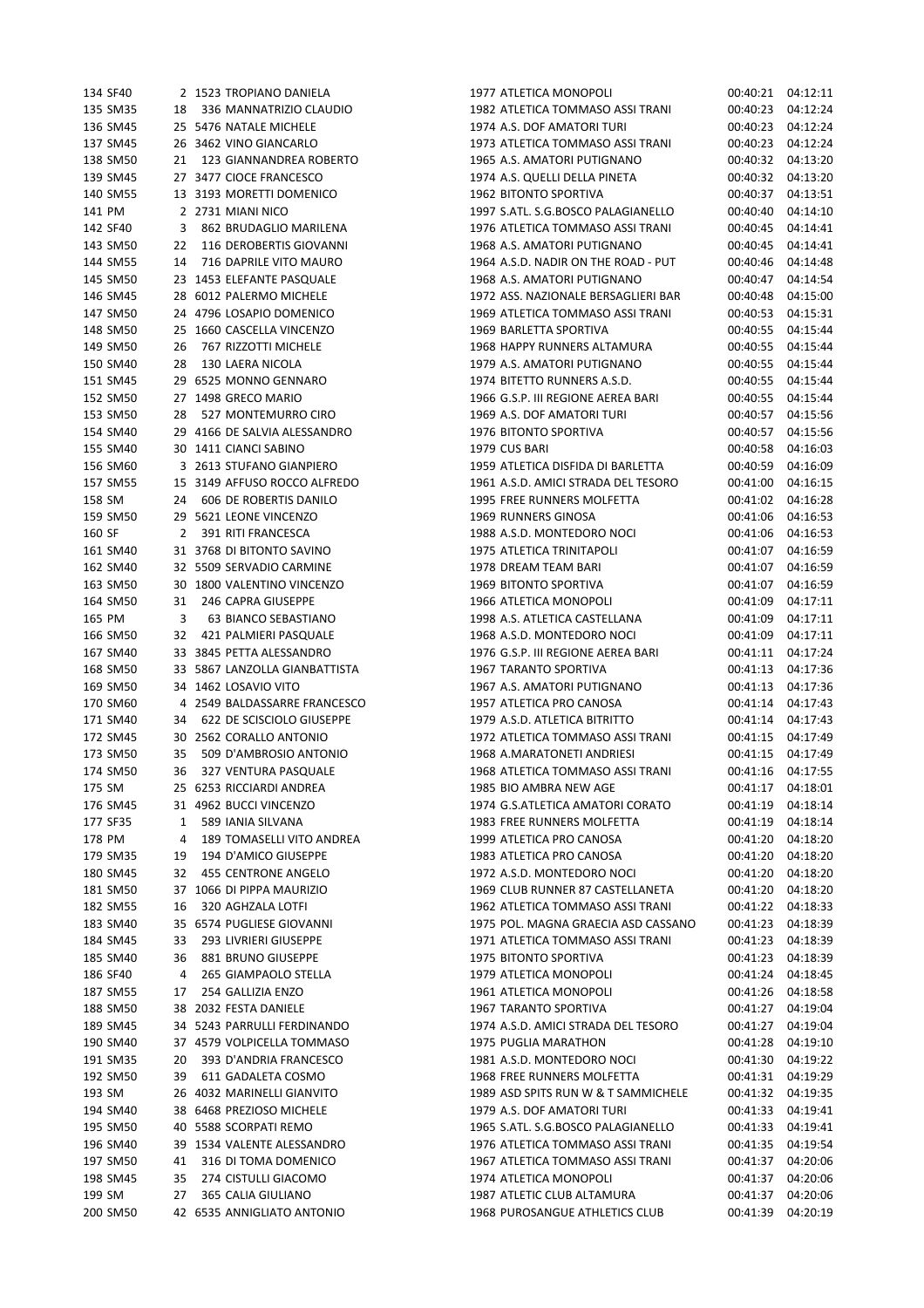| <b>SIMPO</b> |    | 5 235 CONVERTINI PIETRO           | 1956 G.S.P. III REGIUNE AEREA BARI  | UU:41:40          | 04:20:25          |
|--------------|----|-----------------------------------|-------------------------------------|-------------------|-------------------|
| 202 SM       |    | 28 5785 ANTONICELLI GIACOMO       | 1988 GIOIA RUNNING A.S.D.           | 00:41:44          | 04:20:50          |
| 203 SM50     |    | 43 6550 INTINI DOMENICO           | 1965 A.S.D. MONTEDORO NOCI          | 00:41:44          | 04:20:50          |
| 204 SM40     |    | 41 5455 IACOVIELLO ALFREDO        | 1979 A.S.D. AMICI STRADA DEL TESORO | 00:41:46          | 04:21:03          |
| 205 SM40     |    | 40 1561 INTINI NICOLA             | 1975 A.S.D. MONTEDORO NOCI          | 00:41:46          | 04:21:03          |
|              |    |                                   |                                     |                   |                   |
| 206 SM35     | 21 | 690 MASTRANGELO GIANFRANCO        | 1980 A.S.D. NADIR ON THE ROAD - PUT | 00:41:50          | 04:21:27          |
| 207 SM40     |    | 42 4148 RENNA GIOVANNI            | 1979 A.S.D. NADIR ON THE ROAD - PUT | 00:41:50          | 04:21:27          |
| 208 SM35     |    | 22 6245 CIRILLO MICHELE           | 1980 ASD ATLETICA FIAMMA GIOVINAZZO | 00:41:52          | 04:21:40          |
| 209 SM50     |    | 44 1127 POMELLA ANTONIO           | 1969 S.ATL. S.G.BOSCO PALAGIANELLO  | 00:41:52          | 04:21:40          |
| 210 SM45     |    | 36 1448 DE'CATALDO VITO           | 1971 A.S. AMATORI PUTIGNANO         | 00:41:55          | 04:21:59          |
| 211 SM40     |    | 43 6521 PETRAGALLO ENZO           | 1977 MURGIA MARATHON SANTERAMO      | 00:41:56          | 04:22:05          |
| 212 SM55     |    | 18 1695 VAVALLE VALTER            | 1964 A.S.D. NADIR ON THE ROAD - PUT | 00:42:00          | 04:22:30          |
| 213 SM50     |    | 45 2033 GENTILE MARCO EGIDIO      | 1969 TARANTO SPORTIVA               | 00:42:05          | 04:23:01          |
|              |    |                                   |                                     |                   |                   |
| 214 SM50     |    | 46 5240 AMORUSO NICOLA            | 1965 A.S.D. AMICI STRADA DEL TESORO | 00:42:08          | 04:23:20          |
| 215 SM50     | 47 | 86 LIPPOLIS GIAMMICHELE           | 1966 A.S. AMATORI PUTIGNANO         | 00:42:09          | 04:23:26          |
| 216 SM50     |    | 48 6456 DINIELLI PIETRO           | 1966 AMATORI ATL. ACQUAVIVA         | 00:42:09          | 04:23:26          |
| 217 SM50     | 49 | 500 MIRACAPILLO SALVATORE ANTONIO | 1967 A.MARATONETI ANDRIESI          | 00:42:12          | 04:23:45          |
| 218 SM40     |    | 44 1502 MOLINARI FRANCESCO        | 1979 G.S.P. III REGIONE AEREA BARI  | 00:42:13          | 04:23:51          |
| 219 SM45     |    | 37 2948 DE MARCO SALVATORE        | 1970 G.S.P. III REGIONE AEREA BARI  | 00:42:14          | 04:23:58          |
| 220 AF       |    | 1 951 COVIELLO ANGELICA           | 2002 NUOVA ATLETICA BITONTO         | 00:42:15          | 04:24:04          |
| 221 SM35     |    | 23 5656 DE MATTEIS SALVATORE      | 1983 ATLETICA DISFIDA DI BARLETTA   | 00:42:15          | 04:24:04          |
| 222 SM50     |    | 50 1461 LIPPOLIS PIETRO           | 1967 A.S. AMATORI PUTIGNANO         | 00:42:19          | 04:24:29          |
|              |    |                                   |                                     |                   |                   |
| 223 SF40     |    | 5 117 DELFINE ERICA TERESA        | 1979 A.S. AMATORI PUTIGNANO         | 00:42:19          | 04:24:29          |
| 224 SM40     |    | 45 3784 PASTORE VITO              | 1976 S.ATL. S.G.BOSCO PALAGIANELLO  | 00:42:21          | 04:24:41          |
| 225 SM45     |    | 38 1242 PIZZARELLI VINCENZO       | 1974 A.S.D. MARATHON MASSAFRA       | 00:42:22          | 04:24:48          |
| 226 SM45     |    | 39 1500 MACINA FELICE             | 1970 G.S.P. III REGIONE AEREA BARI  | 00:42:24          | 04:25:00          |
| 227 SM45     |    | 40 4852 MOLFETTA MATTEO GIANLUCA  | 1971 ASD RUNNERS FOR EMERGENCY      | 00:42:28          | 04:25:25          |
| 228 SM45     |    | 41 5427 FERRARA VINCENZO          | 1972 ATLETICA TOMMASO ASSI TRANI    | 00:42:29          | 04:25:31          |
| 229 SM45     |    | 42 5787 CASSANO FRANCESCO         | 1973 STRARUNNERS BARI               | 00:42:29          | 04:25:31          |
|              |    |                                   |                                     |                   |                   |
| 230 SM50     | 51 | 165 DE NITTO ERNESTO              | 1966 A.S.D. AMICI STRADA DEL TESORO | 00:42:30          | 04:25:38          |
| 231 SM50     | 52 | 719 CACCIOPPOLI PAOLO VINCENZO    | 1966 A.S.D. NADIR ON THE ROAD - PUT | 00:42:32          | 04:25:50          |
| 232 SM50     | 53 | 652 NETTI VINCENZO                | 1966 A.S.D. NADIR ON THE ROAD - PUT | 00:42:33          | 04:25:56          |
| 233 SM45     | 43 | 883 CARELLA GIUSEPPE              | 1971 BITONTO SPORTIVA               | 00:42:34          | 04:26:03          |
| 234 SM50     | 54 | 869 Moretti Giovanni              | 1965 RunCard                        | 00:42:37          | 04:26:21          |
| 235 SM55     | 19 | 220 DE PALMA PIERO                | 1961 G.S.ATLETICA AMATORI CORATO    | 00:42:38          | 04:26:27          |
| 236 SM40     |    | 46 4380 LOTITO FRANCESCO          | 1977 A.S.D. AMICI STRADA DEL TESORO | 00:42:38          | 04:26:27          |
| 237 SM50     | 55 | 196 MANZI COSIMO                  | 1968 ATLETICA PRO CANOSA            | 00:42:38          | 04:26:27          |
|              |    |                                   |                                     |                   |                   |
| 238 SM50     |    | 56 1471 VALENTINI LORENZO         | 1969 A.S. AMATORI PUTIGNANO         | 00:42:38          | 04:26:27          |
| 239 SM65     |    | 2 418 ATTOLICO GIUSEPPE           | 1951 A.S.D. MONTEDORO NOCI          | 00:42:41          | 04:26:46          |
| 240 SM55     |    | 20 1943 CORNACCHIA GIUSEPPE       | 1961 CLUB RUNNER 87 CASTELLANETA    | 00:42:42          | 04:26:53          |
| 241 SM       |    | 29 4922 CALABRESE FRANCESCO       | 1993 A.S. DOF AMATORI TURI          |                   | 00:42:43 04:26:59 |
| 242 SM45     |    | 44 290 BOTTA DOMENICO             | 1971 ATLETICA TOMMASO ASSI TRANI    | 00:42:44 04:27:05 |                   |
| 243 SM45     |    | 45 1641 LA TEGOLA VINCENZO        | 1973 FREE RUNNERS MOLFETTA          | 00:42:44          | 04:27:05          |
| 244 SM50     |    | 57 158 MAGNIFICO RAFFAELE         | 1968 A.A.'E. MANZARI' CASAMASSIMA   | 00:42:44          | 04:27:05          |
| 245 SM50     |    | 58 2523 MOLENDINI ALFREDO         | 1967 TARANTO SPORTIVA               | 00:42:45          | 04:27:11          |
| 246 SM40     |    | 47 909 LICINIO DOMENICO           | 1975 BITONTO SPORTIVA               | 00:42:46          | 04:27:18          |
|              |    |                                   |                                     |                   |                   |
| 247 SM55     |    | 21 4272 GRIESI FRANCESCO          | 1961 ATLETICA PALAZZO               | 00:42:48          | 04:27:30          |
| 248 SF       |    | 3 627 DAMMICCO ADRIANA            | 1988 A.S.D. ATLETICA BITRITTO       | 00:42:50          | 04:27:43          |
| 249 SF40     |    | 6 2262 ACQUAVIVA SILVIA           | 1975 MARTINA FRANCA RUNNING A.S.D.  | 00:42:54          | 04:28:08          |
| 250 SM60     |    | 6 450 FUSILLO ANTONIO             | 1959 A.S.D. MONTEDORO NOCI          | 00:42:55          | 04:28:14          |
| 251 SM55     |    | 22 1057 CARRIERO CARMELO          | 1962 CLUB RUNNER 87 CASTELLANETA    | 00:42:58          | 04:28:33          |
| 252 SM45     |    | 46 5036 MELE FABIO                | 1974 ASS. NAZIONALE BERSAGLIERI BAR | 00:42:58          | 04:28:33          |
| 253 SM45     |    | 47 1253 RICCI EMILIANO            | 1972 A.S.D. MARATHON MASSAFRA       | 00:42:59          | 04:28:39          |
| 254 SM45     | 48 | 520 LONGO ANGELO                  | 1974 A.S. DOF AMATORI TURI          | 00:42:59          | 04:28:39          |
| 255 SM45     |    | 49 1658 DE FEUDIS NICOLA          | 1971 A.S.D. BISCEGLIE RUNNING       | 00:43:00          | 04:28:45          |
|              |    |                                   |                                     |                   |                   |
| 256 SM50     |    | 59 2263 TRAVISANI GIACOMO         | 1966 ATLETICA TOMMASO ASSI TRANI    | 00:43:02          | 04:28:58          |
| 257 SM45     | 50 | 786 DI RELLA GRAZIANO             | 1972 DREAM TEAM BARI                | 00:43:02          | 04:28:58          |
| 258 SF45     |    | 2 2936 FERRANTE NICOLETTA         | 1970 ATLETICA TOMMASO ASSI TRANI    | 00:43:02          | 04:28:58          |
| 259 SM40     |    | 48 5915 DI VITTORIO FRANCESCO     | 1976 ATLETICA DISFIDA DI BARLETTA   | 00:43:03          | 04:29:04          |
| 260 SM40     | 49 | 532 GASPARRO VITO                 | 1975 A.S. DOF AMATORI TURI          | 00:43:03          | 04:29:04          |
| 261 SM55     | 23 | 248 GALLIZIA PAOLO                | 1960 ATLETICA MONOPOLI              | 00:43:03          | 04:29:04          |
| 262 SM50     |    | 60 4162 LELLA GIOVANNI            | 1969 S.S.D. A.R.L. DYNAMYK FITNESS  | 00:43:03          | 04:29:04          |
| 263 SM       |    | 30 6015 LEANZA SALVATORE          | 1986 FREE RUNNERS MOLFETTA          | 00:43:04          | 04:29:10          |
|              |    |                                   |                                     |                   |                   |
| 264 SM45     | 51 | 519 LAERA FRANCO                  | 1970 A.S. DOF AMATORI TURI          | 00:43:07          | 04:29:29          |
| 265 SM55     |    | 24 3973 BATTISTA COSIMO           | 1964 TARANTO SPORTIVA               | 00:43:07          | 04:29:29          |
| 266 SM40     |    | 50 4805 Giuliani Giovanni         | 1976 RunCard                        | 00:43:10          | 04:29:48          |
| 267 PF       |    | 2 768 CAZZOLLA ANNARITA           | 1998 BITONTO RUNNERS                | 00:43:10          | 04:29:48          |
|              |    |                                   |                                     |                   |                   |

| 201 SM60             | 5        | 235 CONVERTINI PIETRO                        | 1956 G.S.P. III REGIONE AEREA BARI                                      | 00:41:40             | 04:20:25             |
|----------------------|----------|----------------------------------------------|-------------------------------------------------------------------------|----------------------|----------------------|
| 202 SM               |          | 28 5785 ANTONICELLI GIACOMO                  | 1988 GIOIA RUNNING A.S.D.                                               | 00:41:44             | 04:20:50             |
| 203 SM50             |          | 43 6550 INTINI DOMENICO                      | 1965 A.S.D. MONTEDORO NOCI                                              | 00:41:44             | 04:20:50             |
| 204 SM40             |          | 41 5455 IACOVIELLO ALFREDO                   | 1979 A.S.D. AMICI STRADA DEL TESORO                                     | 00:41:46             | 04:21:03             |
| 205 SM40             |          | 40 1561 INTINI NICOLA                        | 1975 A.S.D. MONTEDORO NOCI                                              | 00:41:46             | 04:21:03             |
| 206 SM35             | 21       | 690 MASTRANGELO GIANFRANCO                   | 1980 A.S.D. NADIR ON THE ROAD - PUT                                     | 00:41:50             | 04:21:27             |
| 207 SM40             |          | 42 4148 RENNA GIOVANNI                       | 1979 A.S.D. NADIR ON THE ROAD - PUT                                     | 00:41:50             | 04:21:27             |
| 208 SM35             |          | 22 6245 CIRILLO MICHELE                      | 1980 ASD ATLETICA FIAMMA GIOVINAZZO                                     | 00:41:52             | 04:21:40             |
| 209 SM50             |          | 44 1127 POMELLA ANTONIO                      | 1969 S.ATL. S.G.BOSCO PALAGIANELLO                                      | 00:41:52             | 04:21:40             |
| 210 SM45             |          | 36 1448 DE'CATALDO VITO                      | 1971 A.S. AMATORI PUTIGNANO                                             | 00:41:55             | 04:21:59             |
| 211 SM40             |          | 43 6521 PETRAGALLO ENZO                      | 1977 MURGIA MARATHON SANTERAMO                                          | 00:41:56             | 04:22:05             |
| 212 SM55             |          | 18 1695 VAVALLE VALTER                       | 1964 A.S.D. NADIR ON THE ROAD - PUT                                     | 00:42:00             | 04:22:30             |
| 213 SM50             |          | 45 2033 GENTILE MARCO EGIDIO                 | <b>1969 TARANTO SPORTIVA</b>                                            | 00:42:05             | 04:23:01             |
| 214 SM50             |          | 46 5240 AMORUSO NICOLA                       | 1965 A.S.D. AMICI STRADA DEL TESORO                                     | 00:42:08             | 04:23:20             |
| 215 SM50             | 47       | 86 LIPPOLIS GIAMMICHELE                      | 1966 A.S. AMATORI PUTIGNANO                                             | 00:42:09             | 04:23:26             |
| 216 SM50             |          | 48 6456 DINIELLI PIETRO                      | 1966 AMATORI ATL. ACQUAVIVA                                             | 00:42:09             | 04:23:26             |
| 217 SM50             | 49       | 500 MIRACAPILLO SALVATORE ANTONIO            | 1967 A.MARATONETI ANDRIESI                                              | 00:42:12             | 04:23:45             |
| 218 SM40             |          | 44 1502 MOLINARI FRANCESCO                   | 1979 G.S.P. III REGIONE AEREA BARI                                      | 00:42:13             | 04:23:51             |
| 219 SM45             |          | 37 2948 DE MARCO SALVATORE                   | 1970 G.S.P. III REGIONE AEREA BARI                                      | 00:42:14             | 04:23:58             |
| 220 AF               | 1        | 951 COVIELLO ANGELICA                        | 2002 NUOVA ATLETICA BITONTO                                             | 00:42:15             | 04:24:04             |
| 221 SM35             |          | 23 5656 DE MATTEIS SALVATORE                 | 1983 ATLETICA DISFIDA DI BARLETTA                                       | 00:42:15             | 04:24:04             |
| 222 SM50             |          | 50 1461 LIPPOLIS PIETRO                      | 1967 A.S. AMATORI PUTIGNANO                                             | 00:42:19             | 04:24:29             |
| 223 SF40             | 5        | 117 DELFINE ERICA TERESA                     | 1979 A.S. AMATORI PUTIGNANO                                             | 00:42:19             | 04:24:29             |
| 224 SM40             |          | 45 3784 PASTORE VITO                         | 1976 S.ATL, S.G.BOSCO PALAGIANELLO                                      | 00:42:21             | 04:24:41             |
| 225 SM45             |          | 38 1242 PIZZARELLI VINCENZO                  | 1974 A.S.D. MARATHON MASSAFRA                                           | 00:42:22             | 04:24:48             |
| 226 SM45             |          | 39 1500 MACINA FELICE                        | 1970 G.S.P. III REGIONE AEREA BARI                                      | 00:42:24             | 04:25:00             |
| 227 SM45             |          | 40 4852 MOLFETTA MATTEO GIANLUCA             | 1971 ASD RUNNERS FOR EMERGENCY                                          | 00:42:28             | 04:25:25             |
| 228 SM45             |          | 41 5427 FERRARA VINCENZO                     | 1972 ATLETICA TOMMASO ASSI TRANI                                        | 00:42:29             | 04:25:31             |
| 229 SM45             |          | 42 5787 CASSANO FRANCESCO                    | 1973 STRARUNNERS BARI                                                   | 00:42:29             | 04:25:31             |
| 230 SM50             | 51       | 165 DE NITTO ERNESTO                         | 1966 A.S.D. AMICI STRADA DEL TESORO                                     | 00:42:30             | 04:25:38             |
| 231 SM50             | 52       | 719 CACCIOPPOLI PAOLO VINCENZO               | 1966 A.S.D. NADIR ON THE ROAD - PUT                                     | 00:42:32             | 04:25:50             |
| 232 SM50             | 53       | <b>652 NETTI VINCENZO</b>                    | 1966 A.S.D. NADIR ON THE ROAD - PUT                                     | 00:42:33             | 04:25:56             |
| 233 SM45             | 43       | 883 CARELLA GIUSEPPE                         | 1971 BITONTO SPORTIVA                                                   | 00:42:34             | 04:26:03             |
| 234 SM50             | 54<br>19 | 869 Moretti Giovanni<br>220 DE PALMA PIERO   | 1965 RunCard                                                            | 00:42:37             | 04:26:21             |
| 235 SM55             |          |                                              | 1961 G.S.ATLETICA AMATORI CORATO<br>1977 A.S.D. AMICI STRADA DEL TESORO | 00:42:38             | 04:26:27<br>04:26:27 |
| 236 SM40<br>237 SM50 | 55       | 46 4380 LOTITO FRANCESCO<br>196 MANZI COSIMO | 1968 ATLETICA PRO CANOSA                                                | 00:42:38<br>00:42:38 | 04:26:27             |
| 238 SM50             |          | 56 1471 VALENTINI LORENZO                    | 1969 A.S. AMATORI PUTIGNANO                                             | 00:42:38             | 04:26:27             |
| 239 SM65             | 2        | 418 ATTOLICO GIUSEPPE                        | 1951 A.S.D. MONTEDORO NOCI                                              | 00:42:41             | 04:26:46             |
| 240 SM55             |          | 20 1943 CORNACCHIA GIUSEPPE                  | 1961 CLUB RUNNER 87 CASTELLANETA                                        | 00:42:42             | 04:26:53             |
| 241 SM               |          | 29 4922 CALABRESE FRANCESCO                  | 1993 A.S. DOF AMATORI TURI                                              | 00:42:43 04:26:59    |                      |
| 242 SM45             | 44       | 290 BOTTA DOMENICO                           | 1971 ATLETICA TOMMASO ASSI TRANI                                        | 00:42:44             | 04:27:05             |
| 243 SM45             |          | 45 1641 LA TEGOLA VINCENZO                   | 1973 FREE RUNNERS MOLFETTA                                              | 00:42:44             | 04:27:05             |
| 244 SM50             | 57       | 158 MAGNIFICO RAFFAELE                       | 1968 A.A.'E. MANZARI' CASAMASSIMA                                       | 00:42:44             | 04:27:05             |
| 245 SM50             |          | 58 2523 MOLENDINI ALFREDO                    | 1967 TARANTO SPORTIVA                                                   | 00:42:45             | 04:27:11             |
| 246 SM40             | 47       | 909 LICINIO DOMENICO                         | 1975 BITONTO SPORTIVA                                                   | 00:42:46             | 04:27:18             |
| 247 SM55             |          | 21 4272 GRIESI FRANCESCO                     | 1961 ATLETICA PALAZZO                                                   | 00:42:48             | 04:27:30             |
| 248 SF               | 3        | 627 DAMMICCO ADRIANA                         | 1988 A.S.D. ATLETICA BITRITTO                                           | 00:42:50             | 04:27:43             |
| 249 SF40             |          | 6 2262 ACQUAVIVA SILVIA                      | 1975 MARTINA FRANCA RUNNING A.S.D.                                      | 00:42:54             | 04:28:08             |
| 250 SM60             | 6        | 450 FUSILLO ANTONIO                          | 1959 A.S.D. MONTEDORO NOCI                                              | 00:42:55             | 04:28:14             |
| 251 SM55             |          | 22 1057 CARRIERO CARMELO                     | 1962 CLUB RUNNER 87 CASTELLANETA                                        | 00:42:58             | 04:28:33             |
| 252 SM45             |          | 46 5036 MELE FABIO                           | 1974 ASS. NAZIONALE BERSAGLIERI BAR                                     | 00:42:58             | 04:28:33             |
| 253 SM45             |          | 47 1253 RICCI EMILIANO                       | 1972 A.S.D. MARATHON MASSAFRA                                           | 00:42:59             | 04:28:39             |
| 254 SM45             | 48       | 520 LONGO ANGELO                             | 1974 A.S. DOF AMATORI TURI                                              | 00:42:59             | 04:28:39             |
| 255 SM45             |          | 49 1658 DE FEUDIS NICOLA                     | 1971 A.S.D. BISCEGLIE RUNNING                                           | 00:43:00             | 04:28:45             |
| 256 SM50             |          | 59 2263 TRAVISANI GIACOMO                    | 1966 ATLETICA TOMMASO ASSI TRANI                                        | 00:43:02             | 04:28:58             |
| 257 SM45             | 50       | 786 DI RELLA GRAZIANO                        | 1972 DREAM TEAM BARI                                                    | 00:43:02             | 04:28:58             |
| 258 SF45             |          | 2 2936 FERRANTE NICOLETTA                    | 1970 ATLETICA TOMMASO ASSI TRANI                                        | 00:43:02             | 04:28:58             |
| 259 SM40             |          | 48 5915 DI VITTORIO FRANCESCO                | 1976 ATLETICA DISFIDA DI BARLETTA                                       | 00:43:03             | 04:29:04             |
| 260 SM40             | 49       | 532 GASPARRO VITO                            | 1975 A.S. DOF AMATORI TURI                                              | 00:43:03             | 04:29:04             |
| 261 SM55             | 23       | 248 GALLIZIA PAOLO                           | 1960 ATLETICA MONOPOLI                                                  | 00:43:03             | 04:29:04             |
| 262 SM50             |          | 60 4162 LELLA GIOVANNI                       | 1969 S.S.D. A.R.L. DYNAMYK FITNESS                                      | 00:43:03             | 04:29:04             |
| 263 SM               |          | 30 6015 LEANZA SALVATORE                     | 1986 FREE RUNNERS MOLFETTA                                              | 00:43:04             | 04:29:10             |
| 264 SM45             | 51       | 519 LAERA FRANCO                             | 1970 A.S. DOF AMATORI TURI                                              | 00:43:07             | 04:29:29             |
| 265 SM55             |          | 24 3973 BATTISTA COSIMO                      | 1964 TARANTO SPORTIVA                                                   | 00:43:07             | 04:29:29             |
| 266 SM40             |          | 50 4805 Giuliani Giovanni                    | 1976 RunCard                                                            | 00:43:10             | 04:29:48             |
| 267 PF               |          | 2 768 CAZZOLLA ANNARITA                      | 1998 BITONTO RUNNERS                                                    | 00:43:10             | 04:29:48             |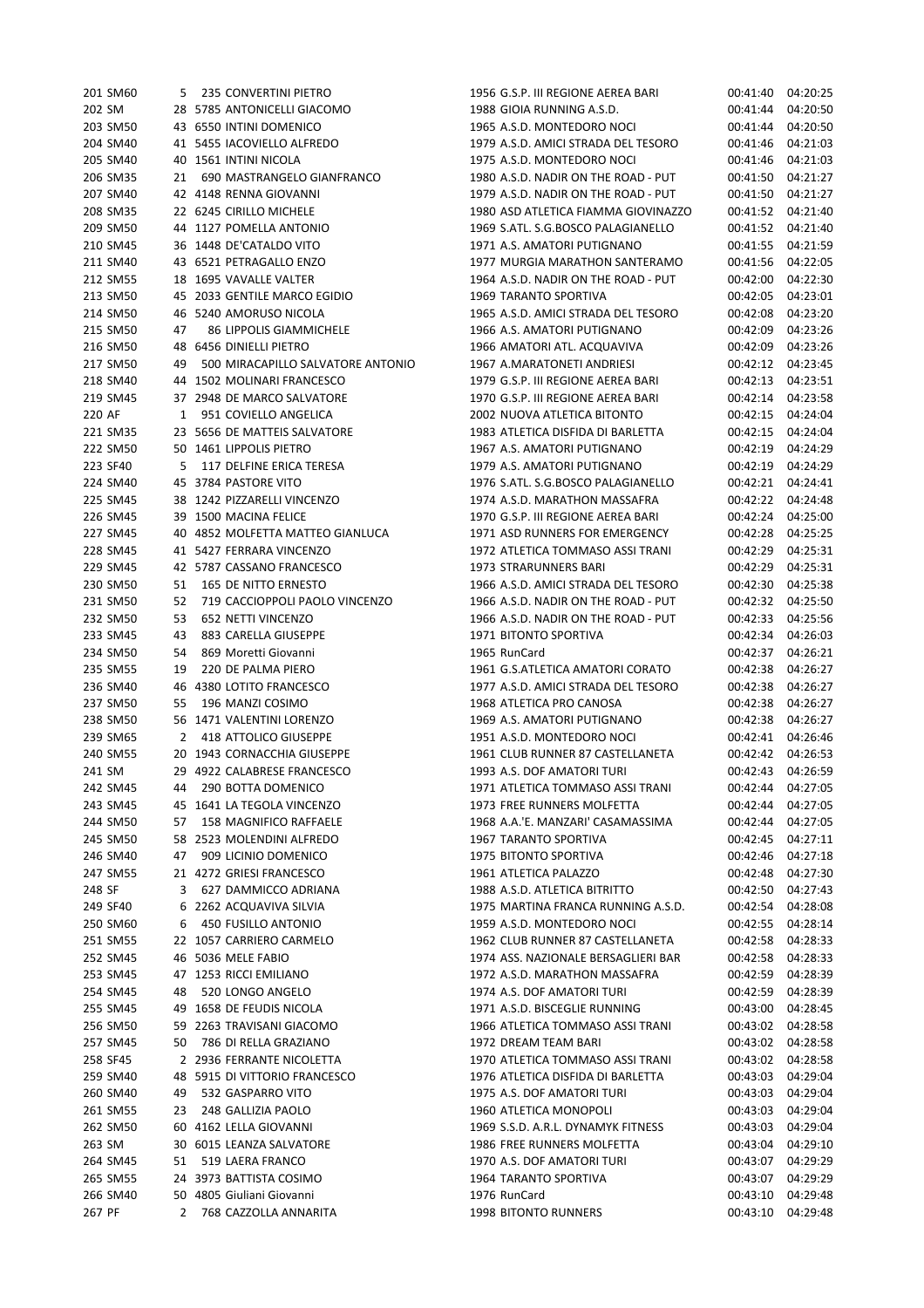| 268 SM40 |    | 51 887 SECONDO GIUSEPPE                   |
|----------|----|-------------------------------------------|
| 269 SM45 |    | 52 1526 CORRIERI MAURIZIO                 |
| 270 SM50 |    | 61 1281 CANCELLIERI ANTONINO              |
| 271 SM55 |    | 25 1562 LOPERFIDO UBALDO PIETRO           |
| 272 SM45 |    | 53 3539 SCHINO LUIGI                      |
|          |    | 273 SM40 52 744 GIANNULLI MASSIMO         |
| 274 SM70 |    | 1 643 PERAGINE ANTONIO                    |
| 275 SM55 |    | 26 2569 RIEFOLO LUIGI                     |
| 276 SM45 |    | 54 6549 LAPOLLA MANLIO                    |
| 277 SM45 |    | 55 1644 RAPANARO VALERIO                  |
| 278 SM45 |    | 56 199 QUARTO NICOLA                      |
| 279 SF45 |    | 3 676 SIMONE RITA                         |
|          |    | 280 SM45 57 188 PARISI PASQUALE           |
| 281 SM40 |    | 53 649 CACCIAPAGLIA ANGELO                |
| 282 SM40 |    | 54 170 SANTANGELO GIANCARLO               |
| 283 SM50 |    | 62 1441 BIASI GIUSEPPE                    |
|          |    | 284 SM55 27 187 CARUCCI PIETRO            |
|          |    | 285 SM40 55 4140 PANSINI PASQUALE         |
|          |    | 286 SM45 58 624 DE PASQUALE VITO          |
| 287 SM55 |    | 28 2010 SALLUCE GIUSEPPE                  |
| 288 SM50 |    | 63 156 DE LEONARDIS NICOLA                |
| 289 SF   |    | 4 4055 ORLANDO LAVINIA                    |
|          |    | 290 SM45 59 1979 LAVARRA ANTONIO          |
|          |    | 291 SM50 64 1483 FARFALLA MASSIMO ANTONIO |
| 292 SM40 |    | 56 4122 CHIDICHIMO ANTONIO                |
| 293 SM50 |    | 65 773 GIGLIONE NICOLA                    |
| 294 SM35 |    | 24 4165 DE GREGORIO EMILIO                |
| 295 SF45 |    | 4 631 LAMACCHIA TIZIANA                   |
| 296 SF   |    | 5 1908 SEMERARO LUCIA                     |
| 297 SF40 |    | 7 3848 DE PINTO MARICA                    |
| 298 SM   |    | 31 5551 PASCARIELLO ANGELO                |
| 299 SM35 |    | 25 918 DI TERLIZZI FILIPPO                |
| 300 SM40 |    | 57 5319 GIODICE PIETRO                    |
| 301 SM40 |    | 58 4378 PORTOGHESE GAETANO                |
| 302 SM40 |    | 59 1069 ROCHIRA ANGELO                    |
| 303 SM40 |    | 60 292 LEUCI ROBERTO                      |
| 304 SM40 |    | 62 613 ANGELINI SERGIO                    |
| 305 SM40 | 61 | 614 ANGELINI PASQUALE                     |
| 306 SM50 |    | 66 1495 DILETTUSO ARCANGELO               |
| 307 SM40 |    | 63 612 ANGELINI FABIO                     |
| 308 SM40 |    | 64 5241 CASSANO GIANLUCA                  |
| 309 SM60 |    | 7 6576 DOLCIAMORE FRANCESCO               |
| 310 SM55 | 29 | 311 ALTIERI ANTONIO                       |
| 311 SM65 | 3  | 876 SPIONE RICCARDO                       |
| 312 SM45 |    | 60 6044 SCARCIGLIA ANTONIO                |
| 313 SM40 | 65 | 84 PUGLIESE ANGELO                        |
| 314 SM50 | 67 | 889 CALAMITA GIUSEPPE                     |
| 315 SM50 | 68 | 689 CAMPANELLA GIOVANNI                   |
| 316 SM45 |    | 61 1527 DI GESO VITO                      |
| 317 SM45 |    | 62 5320 LARUCCIA MICHELE                  |
| 318 SM50 |    | 69 6350 GALLUZZI ANTONIO                  |
| 319 SM50 | 70 | <b>709 SBIROLI VITO</b>                   |
| 320 SM55 |    | 30 4219 MAZZILLI ANTONIO                  |
| 321 SM35 | 26 | 779 DE LUCA ANGELO                        |
| 322 SM55 | 31 | 139 MARCHITELLI VITO SANTE                |
| 323 SM50 | 71 | 98 LOSAVIO FRANCESCO PAOLO                |
| 324 SM55 |    | 32 4287 DORMIO GIUSEPPE                   |
| 325 SM55 |    | 33 570 GADALETA VINCENZO                  |
| 326 SM45 |    | 63 3526 SASSI SALVATORE                   |
| 327 SM55 |    | 34 5828 CORRADO GIULIO                    |
| 328 SF35 |    | 2 514 PARADISO ALTOMARE                   |
| 329 SM40 | 66 | 198 PACIOLLA MARIO                        |
| 330 SM45 |    | 64 6565 TRICARICO ORAZIO                  |
| 331 SM55 | 35 | 118 TOTARO DONATO                         |
| 332 SM50 | 72 | 453 CAMPOBASSO VITO PASQUALE ANTON        |
| 333 SM45 | 65 | 407 ABBRESCIA LUIGI                       |
| 334 SM50 |    | 73 149 LUISI GIUSEPPE                     |

| 268 SM40 |    | 51 887 SECONDO GIUSEPPE             | 1977 BITONTO SPORTIVA               | 00:43:10 04:29:48 |          |
|----------|----|-------------------------------------|-------------------------------------|-------------------|----------|
| 269 SM45 |    | 52 1526 CORRIERI MAURIZIO           | 1972 ATLETICA TOMMASO ASSI TRANI    | 00:43:11          | 04:29:54 |
| 270 SM50 |    | 61 1281 CANCELLIERI ANTONINO        | <b>1969 TARANTO SPORTIVA</b>        | 00:43:13          | 04:30:06 |
| 271 SM55 |    | 25 1562 LOPERFIDO UBALDO PIETRO     | 1963 A.S.D. MONTEDORO NOCI          | 00:43:13          | 04:30:06 |
| 272 SM45 |    | 53 3539 SCHINO LUIGI                | 1974 FREE RUNNERS MOLFETTA          | 00:43:13          | 04:30:06 |
| 273 SM40 | 52 | 744 GIANNULLI MASSIMO               | 1975 HAPPY RUNNERS ALTAMURA         | 00:43:13          | 04:30:06 |
| 274 SM70 | 1  | 643 PERAGINE ANTONIO                | 1947 PEDONE-RICCARDI BISCEGLIE      | 00:43:13          | 04:30:06 |
| 275 SM55 |    | 26 2569 RIEFOLO LUIGI               | 1962 ATLETICA TOMMASO ASSI TRANI    | 00:43:17          | 04:30:31 |
| 276 SM45 |    | 54 6549 LAPOLLA MANLIO              | 1974 G.S.P. III REGIONE AEREA BARI  | 00:43:17          | 04:30:31 |
| 277 SM45 |    | 55 1644 RAPANARO VALERIO            | 1970 FREE RUNNERS MOLFETTA          | 00:43:18          | 04:30:37 |
| 278 SM45 | 56 | 199 QUARTO NICOLA                   | 1971 ATLETICA PRO CANOSA            | 00:43:19          | 04:30:44 |
| 279 SF45 | 3  | 676 SIMONE RITA                     | 1973 A.S.D. NADIR ON THE ROAD - PUT | 00:43:21          | 04:30:56 |
| 280 SM45 | 57 | 188 PARISI PASQUALE                 | 1971 ATLETICA PRO CANOSA            | 00:43:22          | 04:31:03 |
| 281 SM40 | 53 | 649 CACCIAPAGLIA ANGELO             | 1979 A.S.D. NADIR ON THE ROAD - PUT | 00:43:22          | 04:31:03 |
| 282 SM40 |    | 54 170 SANTANGELO GIANCARLO         | 1977 ATLETICA PRO CANOSA            | 00:43:28          | 04:31:40 |
| 283 SM50 |    | 62 1441 BIASI GIUSEPPE              | 1968 A.S. AMATORI PUTIGNANO         | 00:43:29          | 04:31:46 |
| 284 SM55 |    | <b>187 CARUCCI PIETRO</b>           | 1963 ATLETICA PRO CANOSA            | 00:43:30          |          |
|          | 27 |                                     |                                     |                   | 04:31:53 |
| 285 SM40 |    | 55 4140 PANSINI PASQUALE            | 1978 FREE RUNNERS MOLFETTA          | 00:43:35          | 04:32:24 |
| 286 SM45 | 58 | 624 DE PASQUALE VITO                | 1972 A.S.D. ATLETICA BITRITTO       | 00:43:37          | 04:32:36 |
| 287 SM55 |    | 28 2010 SALLUCE GIUSEPPE            | 1963 RUNNERS GINOSA                 | 00:43:38          | 04:32:43 |
| 288 SM50 | 63 | 156 DE LEONARDIS NICOLA             | 1967 A.A.'E. MANZARI' CASAMASSIMA   | 00:43:39          | 04:32:49 |
| 289 SF   |    | 4 4055 ORLANDO LAVINIA              | 1985 A.S. DOF AMATORI TURI          | 00:43:40          | 04:32:55 |
| 290 SM45 |    | 59 1979 LAVARRA ANTONIO             | 1972 S.ATL. S.G.BOSCO PALAGIANELLO  | 00:43:41          | 04:33:01 |
| 291 SM50 |    | 64 1483 FARFALLA MASSIMO ANTONIO    | 1966 ATLETICA PRO CANOSA            | 00:43:44          | 04:33:20 |
| 292 SM40 |    | 56 4122 CHIDICHIMO ANTONIO          | 1979 A.S.D. AMICI STRADA DEL TESORO | 00:43:44          | 04:33:20 |
| 293 SM50 | 65 | 773 GIGLIONE NICOLA                 | <b>1965 BITONTO RUNNERS</b>         | 00:43:45          | 04:33:26 |
| 294 SM35 |    | 24 4165 DE GREGORIO EMILIO          | 1981 BITONTO SPORTIVA               | 00:43:45          | 04:33:26 |
| 295 SF45 | 4  | 631 LAMACCHIA TIZIANA               | 1970 LA PIETRA                      | 00:43:46          | 04:33:33 |
| 296 SF   |    | 5 1908 SEMERARO LUCIA               | 1988 OSTUNI RUNNER'S                | 00:43:46          | 04:33:33 |
| 297 SF40 |    | 7 3848 DE PINTO MARICA              | 1979 ATLETICA TOMMASO ASSI TRANI    | 00:43:48          | 04:33:45 |
| 298 SM   |    | 31 5551 PASCARIELLO ANGELO          | 1985 OSTUNI RUNNER'S                | 00:43:48          | 04:33:45 |
| 299 SM35 |    | 25 918 DI TERLIZZI FILIPPO          | 1981 BITONTO SPORTIVA               | 00:43:52          | 04:34:10 |
| 300 SM40 |    | 57 5319 GIODICE PIETRO              | 1978 A.S.D. NADIR ON THE ROAD - PUT | 00:43:52          | 04:34:10 |
| 301 SM40 |    | 58 4378 PORTOGHESE GAETANO          | 1978 A.S.D. AMICI STRADA DEL TESORO | 00:43:52          | 04:34:10 |
| 302 SM40 |    | 59 1069 ROCHIRA ANGELO              | 1976 CLUB RUNNER 87 CASTELLANETA    | 00:43:55          | 04:34:29 |
| 303 SM40 | 60 | 292 LEUCI ROBERTO                   | 1978 ATLETICA TOMMASO ASSI TRANI    | 00:43:57          | 04:34:41 |
| 304 SM40 |    | 62 613 ANGELINI SERGIO              | 1979 FREE RUNNERS MOLFETTA          | 00:43:59          | 04:34:54 |
| 305 SM40 | 61 | 614 ANGELINI PASQUALE               | 1979 FREE RUNNERS MOLFETTA          | 00:43:59          | 04:34:54 |
| 306 SM50 |    | 66 1495 DILETTUSO ARCANGELO         | 1965 G.S.P. III REGIONE AEREA BARI  | 00:43:59          | 04:34:54 |
| 307 SM40 | 63 | 612 ANGELINI FABIO                  | 1979 FREE RUNNERS MOLFETTA          | 00:44:00          | 04:35:00 |
| 308 SM40 |    | 64 5241 CASSANO GIANLUCA            | 1977 A.S.D. AMICI STRADA DEL TESORO | 00:44:01          | 04:35:06 |
| 309 SM60 |    | 7 6576 DOLCIAMORE FRANCESCO         | 1959 EUROATLETICA 2002              | 00:44:01          | 04:35:06 |
| 310 SM55 | 29 | 311 ALTIERI ANTONIO                 | 1963 ATLETICA TOMMASO ASSI TRANI    | 00:44:02          | 04:35:13 |
| 311 SM65 | 3  | 876 SPIONE RICCARDO                 | 1954 S.S.D. A.R.L. DYNAMYK FITNESS  | 00:44:03          | 04:35:19 |
| 312 SM45 |    | 60 6044 SCARCIGLIA ANTONIO          | 1972 BITETTO RUNNERS A.S.D.         | 00:44:04          | 04:35:25 |
| 313 SM40 | 65 | 84 PUGLIESE ANGELO                  | 1975 A.S. AMATORI PUTIGNANO         | 00:44:04          | 04:35:25 |
| 314 SM50 | 67 | 889 CALAMITA GIUSEPPE               | <b>1969 BITONTO SPORTIVA</b>        | 00:44:04          | 04:35:25 |
| 315 SM50 | 68 | 689 CAMPANELLA GIOVANNI             | 1966 A.S.D. NADIR ON THE ROAD - PUT | 00:44:05          | 04:35:31 |
|          |    |                                     |                                     |                   |          |
| 316 SM45 |    | 61 1527 DI GESO VITO                | 1970 ATLETICA TOMMASO ASSI TRANI    | 00:44:06          | 04:35:38 |
| 317 SM45 |    | 62 5320 LARUCCIA MICHELE            | 1972 A.S.D. NADIR ON THE ROAD - PUT | 00:44:08          | 04:35:50 |
| 318 SM50 |    | 69 6350 GALLUZZI ANTONIO            | 1967 A.S. AMATORI PUTIGNANO         | 00:44:09          | 04:35:56 |
| 319 SM50 | 70 | 709 SBIROLI VITO                    | 1969 A.S.D. NADIR ON THE ROAD - PUT | 00:44:11          | 04:36:09 |
| 320 SM55 |    | 30 4219 MAZZILLI ANTONIO            | 1960 A.S.D. A.N.B. FIAMME CREMISI   | 00:44:12          | 04:36:15 |
| 321 SM35 | 26 | 779 DE LUCA ANGELO                  | 1981 DREAM TEAM BARI                | 00:44:12          | 04:36:15 |
| 322 SM55 | 31 | 139 MARCHITELLI VITO SANTE          | 1961 A.S. AMATORI PUTIGNANO         | 00:44:14          | 04:36:28 |
| 323 SM50 | 71 | 98 LOSAVIO FRANCESCO PAOLO          | 1968 A.S. AMATORI PUTIGNANO         | 00:44:14          | 04:36:28 |
| 324 SM55 |    | 32 4287 DORMIO GIUSEPPE             | 1963 ATLETICA MONOPOLI              | 00:44:21          | 04:37:11 |
| 325 SM55 | 33 | 570 GADALETA VINCENZO               | 1962 ATLETICA DISFIDA DI BARLETTA   | 00:44:22          | 04:37:18 |
| 326 SM45 |    | 63 3526 SASSI SALVATORE             | 1971 MARATHON CLUB MINERVINO        | 00:44:22          | 04:37:18 |
| 327 SM55 |    | 34 5828 CORRADO GIULIO              | 1964 NOVA SIRI MARATHON             | 00:44:24          | 04:37:30 |
| 328 SF35 | 2  | 514 PARADISO ALTOMARE               | 1982 A.MARATONETI ANDRIESI          | 00:44:26          | 04:37:43 |
| 329 SM40 | 66 | 198 PACIOLLA MARIO                  | 1978 ATLETICA PRO CANOSA            | 00:44:26          | 04:37:43 |
| 330 SM45 |    | 64 6565 TRICARICO ORAZIO            | 1970 STRARUNNERS BARI               | 00:44:40          | 04:39:10 |
| 331 SM55 | 35 | 118 TOTARO DONATO                   | 1962 A.S. AMATORI PUTIGNANO         | 00:44:42          | 04:39:23 |
| 332 SM50 | 72 | 453 CAMPOBASSO VITO PASQUALE ANTONI | 1967 A.S.D. MONTEDORO NOCI          | 00:44:42          | 04:39:23 |
| 333 SM45 | 65 | 407 ABBRESCIA LUIGI                 | 1972 A.S.D. MONTEDORO NOCI          | 00:44:42          | 04:39:23 |
| 334 SM50 | 73 | 149 LUISI GIUSEPPE                  | 1965 A.S. AMATORI PUTIGNANO         | 00:44:42          | 04:39:23 |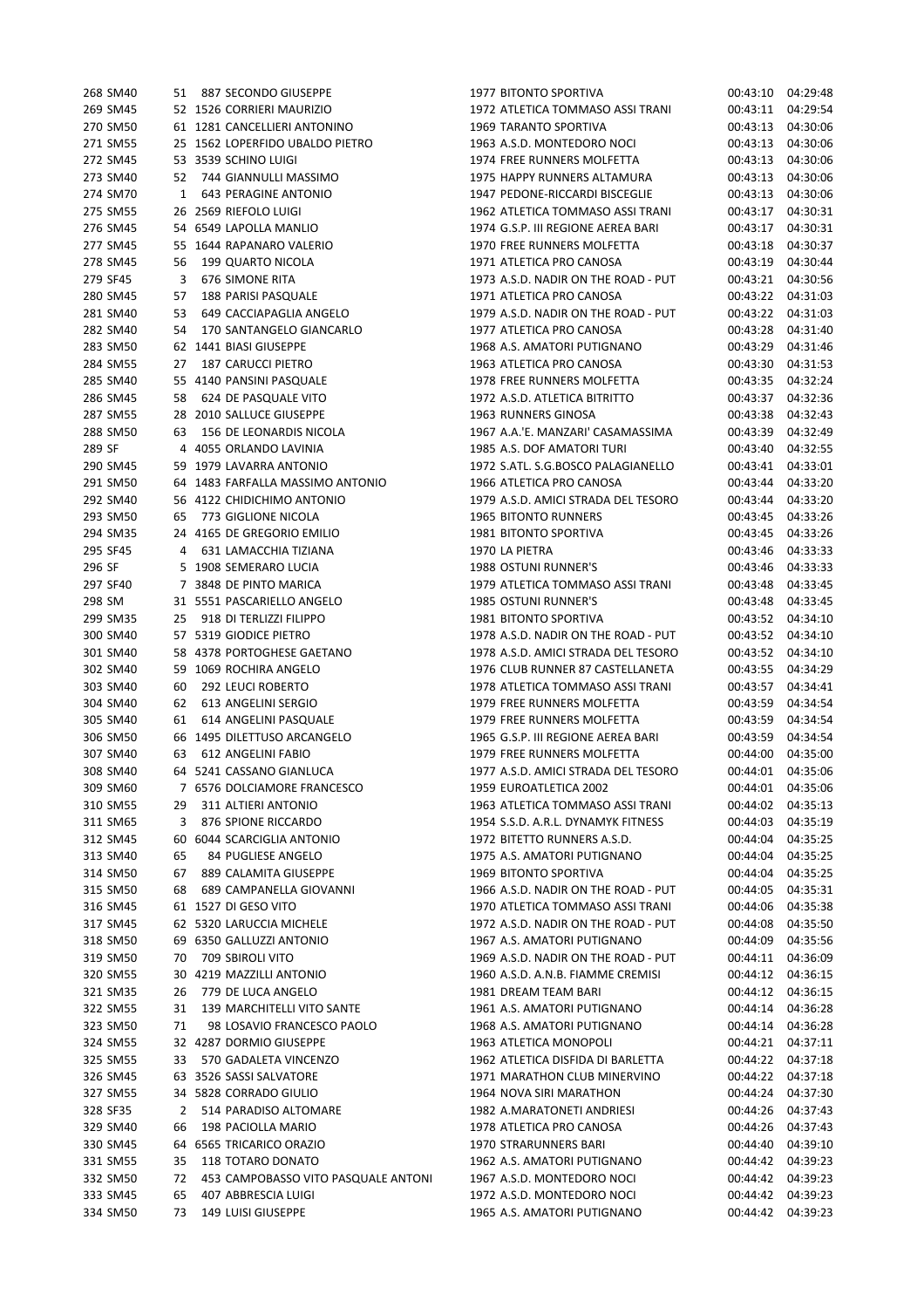| 335 SM55 | 36           | 134 NUDO GIUSEPPE                    | 1961 A.S. AMATORI PUTIGNANO         | UU:44:42          | 04:39:23 |
|----------|--------------|--------------------------------------|-------------------------------------|-------------------|----------|
| 336 SM40 | 67           | 285 COLELLA VITO                     | 1975 ATLETICA MONOPOLI              | 00:44:48          | 04:40:00 |
| 337 SM40 |              | 68 3366 CAUCCI FABIO                 | 1975 TARANTO SPORTIVA               | 00:44:48          | 04:40:00 |
| 338 SM50 |              | 74 5512 ANGELILLO DONATO             | 1965 GIOIA RUNNING A.S.D.           | 00:44:49          | 04:40:06 |
| 339 SM40 |              | 69 5723 NINNI CATALDO                | 1975 S.ATL. S.G.BOSCO PALAGIANELLO  | 00:44:50          | 04:40:13 |
|          |              |                                      | 1969 BITONTO SPORTIVA               |                   |          |
| 340 SM50 |              | 75 6230 DEPALMA FRANCESCO            |                                     | 00:44:52          | 04:40:25 |
| 341 SM60 |              | 8 1072 SEMERARO FRANCESCO            | 1959 CLUB RUNNER 87 CASTELLANETA    | 00:44:53          | 04:40:31 |
| 342 SM35 |              | 27 174 DEL VENTO ANTONIO MOSE'       | 1980 ATLETICA PRO CANOSA            | 00:44:57          | 04:40:56 |
| 343 SM45 | 66           | 166 D'ALESSANDRO SABINO              | 1971 ATLETICA PRO CANOSA            | 00:44:57          | 04:40:56 |
| 344 SM45 |              | 67 5492 GALLO VITO                   | 1974 ASS. NAZIONALE BERSAGLIERI BAR | 00:44:57          | 04:40:56 |
| 345 SM55 |              | 37 1219 MASTRONUZZI GIROLAMO         | 1964 A.S.D. MARATHON MASSAFRA       | 00:44:57          | 04:40:56 |
| 346 SM50 | 76           | 154 BUSCO RAFFAELE                   | 1968 A.A.'E. MANZARI' CASAMASSIMA   | 00:45:01          | 04:41:21 |
| 347 SM   |              | 32 5499 NICOLAMARINO TOMMASO         | 1989 BARLETTA SPORTIVA              | 00:45:01          | 04:41:21 |
| 348 SM   | 33           | 684 MASTRANGELO LORENZO DOMENICO     | 1986 A.S.D. NADIR ON THE ROAD - PUT | 00:45:03          | 04:41:34 |
|          |              |                                      |                                     |                   |          |
| 349 SF45 | 5            | 276 VINCIGUERRA ANGELA               | 1970 ATLETICA MONOPOLI              | 00:45:05          | 04:41:46 |
| 350 SM40 |              | 70 5269 D'ONGHIA GRAZIANO            | 1979 A.S.D. MONTEDORO NOCI          | 00:45:05          | 04:41:46 |
| 351 SM45 | 68           | 441 ANNESE PASQUALE                  | 1970 A.S.D. MONTEDORO NOCI          | 00:45:06          | 04:41:53 |
| 352 SM35 |              | 28 4638 GRILLO AGOSTINO              | 1980 POL. MAGNA GRAECIA ASD CASSANO | 00:45:08          | 04:42:05 |
| 353 SM40 |              | 71 4637 CORRADO FAUSTO               | 1976 POL. MAGNA GRAECIA ASD CASSANO | 00:45:09          | 04:42:11 |
| 354 SM45 |              | 69 4376 SCAGLIOSO CARLO              | 1971 A.S.D. AMICI STRADA DEL TESORO | 00:45:10          | 04:42:18 |
| 355 SM50 | 77           | 816 VENTIMIGLIA CARMELO              | 1965 GIOIA RUNNING A.S.D.           | 00:45:11          | 04:42:24 |
| 356 SM45 | 70           | 294 BASSI LEONARDO                   | 1973 ATLETICA TOMMASO ASSI TRANI    | 00:45:13          | 04:42:36 |
| 357 SM35 |              | 29 3966 ROCCO VINCENZO               | 1981 CLUB RUNNER 87 CASTELLANETA    | 00:45:14          | 04:42:43 |
| 358 SM40 |              | 72 6216 PISTILLI ALFONSO             | 1978 ATLETICA PRO CANOSA            | 00:45:16          | 04:42:55 |
|          |              |                                      |                                     |                   |          |
| 359 SM55 | 38           | 264 GIMMI STEFANO                    | 1961 ATLETICA MONOPOLI              | 00:45:20          | 04:43:20 |
| 360 SM45 |              | 71 1212 MIRAGLIA DOMENICO            | 1971 A.S.D. MARATHON MASSAFRA       | 00:45:20          | 04:43:20 |
| 361 SM55 | 39           | 770 CAZZORLA SABINO                  | <b>1962 BITONTO RUNNERS</b>         | 00:45:21          | 04:43:26 |
| 362 SM50 |              | 78 6205 SANSEVERINO ANTONELLO        | 1969 CLUB RUNNER 87 CASTELLANETA    | 00:45:21          | 04:43:26 |
| 363 SM50 |              | 79 3096 SCOCCIA MARCO                | 1969 S.ATL. S.G.BOSCO PALAGIANELLO  | 00:45:22          | 04:43:32 |
| 364 SM45 |              | 72 4387 PAPAGNA FILIPPO              | 1970 A.S.D. AMICI STRADA DEL TESORO | 00:45:23          | 04:43:39 |
| 365 SF50 | $\mathbf{1}$ | 301 BOTTA VALENTINA                  | 1965 ATLETICA TOMMASO ASSI TRANI    | 00:45:25          | 04:43:51 |
| 366 SM60 |              | 9 1230 SALVI COSIMO ANTONIO          | 1957 A.S.D. MARATHON MASSAFRA       | 00:45:25          | 04:43:51 |
| 367 SM55 |              | 40 4742 LETTINI GIUSEPPE             | 1964 MARATHON CLUB MINERVINO        | 00:45:26          | 04:43:57 |
|          |              |                                      |                                     |                   |          |
| 368 SM50 |              | 80 2884 SCIARAFFIA SERGIO            | 1966 TARANTO SPORTIVA               | 00:45:26          | 04:43:57 |
| 369 SM50 | 81           | 782 CAROFIGLIO GAETANO               | 1966 DREAM TEAM BARI                | 00:45:28          | 04:44:10 |
| 370 SM55 |              | 41 1059 GRANILE VITTORIO             | 1961 CLUB RUNNER 87 CASTELLANETA    | 00:45:28          | 04:44:10 |
| 371 SM55 |              | 42 4351 DE CESARE FELICE             | 1964 FREE RUNNERS MOLFETTA          | 00:45:30          | 04:44:23 |
| 372 SM50 | 82           | 309 CASTROVILLI GIOACCHINO           | 1965 ATLETICA TOMMASO ASSI TRANI    | 00:45:33          | 04:44:41 |
| 373 SM65 |              | 4 4383 COLANTUONO PASQUALE           | 1953 A.S.D. AMICI STRADA DEL TESORO | 00:45:33          | 04:44:41 |
| 374 SM55 | 43           | 590 SCARDIGNO SERGIO                 | 1961 FREE RUNNERS MOLFETTA          | 00:45:35          | 04:44:54 |
| 375 PM   |              | 5 5709 PEDICO FRANCESCO              | 1997 A.S. CULTURALE POD. S. STEFANO | 00:45:37          | 04:45:06 |
| 376 SF50 |              | 2 475 RAMUNNO NICOLETTA              | 1969 A.S.D. MONTEDORO NOCI          | 00:45:38 04:45:13 |          |
| 377 SM40 |              | 73 3604 AZZOLLINI MICHELE            | 1976 BARLETTA SPORTIVA              | 00:45:40          | 04:45:25 |
| 378 SM55 |              | 44 3546 RIBATTI VITO                 | 1963 BARLETTA SPORTIVA              | 00:45:40          | 04:45:25 |
|          |              |                                      |                                     |                   |          |
| 379 SM50 |              | 83 1455 GENTILE VINCENZO MASSIMILIAN | 1968 A.S. AMATORI PUTIGNANO         | 00:45:41          | 04:45:31 |
| 380 SF   | 6            | 530 DE TOMMASO MARIANTONIETTA        | 1987 A.S. DOF AMATORI TURI          | 00:45:41          | 04:45:31 |
| 381 SM50 |              | 84 4627 LOIOTILE VITANTONIO          | 1967 ASD RUTIGLIANO ROAD RUNNERS    | 00:45:42          | 04:45:37 |
| 382 SM45 |              | 73 1234 COVELLA GIUSEPPE             | 1970 A.S.D. MARATHON MASSAFRA       | 00:45:43          | 04:45:44 |
| 383 SM35 | 30           | 671 LATERZA GIOVANNI                 | 1981 A.S.D. NADIR ON THE ROAD - PUT | 00:45:44          | 04:45:50 |
| 384 SM   |              | 34 4050 FUMANTI EMANUELE             | 1985 ATLETICA MONOPOLI              | 00:45:44          | 04:45:50 |
| 385 SM35 |              | 31 1236 NATUZZI FRANCESCO            | 1983 A.S.D. MARATHON MASSAFRA       | 00:45:45          | 04:45:56 |
| 386 SM45 | 74           | 281 GUCCIONE PIETRO                  | 1971 ATLETICA MONOPOLI              | 00:45:45          | 04:45:56 |
| 387 SF35 |              | 3 3459 PAPPALETTERA SANTA            | 1982 ATLETICA TOMMASO ASSI TRANI    | 00:45:47          | 04:46:09 |
| 388 SM45 |              | 75 720 ROMANAZZI GIUSEPPE            | 1974 A.S.D. NADIR ON THE ROAD - PUT | 00:45:48          | 04:46:15 |
|          |              |                                      |                                     |                   |          |
| 389 SM50 |              | 85 2544 GRANDOLFO NICOLA             | 1966 A.S.D. AMICI STRADA DEL TESORO | 00:45:49          | 04:46:21 |
| 390 SM45 |              | 76 5589 CASTRONOVI VINCENZO          | 1970 S.ATL. S.G.BOSCO PALAGIANELLO  | 00:45:49          | 04:46:21 |
| 391 SM45 |              | 77 4532 LANOTTE ANTONIO              | 1974 BARLETTA SPORTIVA              | 00:45:51          | 04:46:34 |
| 392 SM50 |              | 86 1144 PIGNATELLI IGNAZIO           | 1968 S.ATL. S.G.BOSCO PALAGIANELLO  | 00:45:51          | 04:46:34 |
| 393 SF50 |              | 3 3163 LANDRISCINA TERESA            | 1969 A.S.D. TRANI MARATHON          | 00:45:51          | 04:46:34 |
| 394 SM50 |              | 87 6077 MIANULLI GIUSEPPE            | 1965 S.ATL. S.G.BOSCO PALAGIANELLO  | 00:45:52          | 04:46:40 |
| 395 SM35 |              | 32 6407 RENNA NUNZIO                 | 1984 MARATHON CLUB MINERVINO        | 00:45:53          | 04:46:46 |
| 396 SM40 |              | 74 5249 AMATO MICHELE                | 1978 A.S.D. AMICI STRADA DEL TESORO | 00:45:53          | 04:46:46 |
| 397 SM   |              | 35 6406 MARTOCCIA GIUSEPPE           | 1986 MARATHON CLUB MINERVINO        | 00:45:53          | 04:46:46 |
| 398 SM50 | 88           | 485 NOTARNICOLA GIOVANNI             | 1965 A.S.D. MONTEDORO NOCI          | 00:45:56          | 04:47:05 |
| 399 SF55 | 1            | 190 DE CORATO GRAZIA                 | 1961 ATLETICA PRO CANOSA            | 00:45:56          | 04:47:05 |
|          |              |                                      |                                     |                   |          |
| 400 SM35 |              | 33 3851 PAPARELLA VINCENZO           | 1982 DREAM TEAM BARI                | 00:45:57          | 04:47:11 |
| 401 SM55 |              | 45 781 BUONO DOMENICO                | 1963 DREAM TEAM BARI                | 00:45:59          | 04:47:24 |

| 335 SM55             | 36 | 134 NUDO GIUSEPPE                                            | 1961 A.S. AMATORI PUTIGNANO                                    |                      | 00:44:42 04:39:23    |
|----------------------|----|--------------------------------------------------------------|----------------------------------------------------------------|----------------------|----------------------|
| 336 SM40             | 67 | 285 COLELLA VITO                                             | 1975 ATLETICA MONOPOLI                                         | 00:44:48             | 04:40:00             |
| 337 SM40             |    | 68 3366 CAUCCI FABIO                                         | <b>1975 TARANTO SPORTIVA</b>                                   | 00:44:48             | 04:40:00             |
| 338 SM50             |    | 74 5512 ANGELILLO DONATO                                     | 1965 GIOIA RUNNING A.S.D.                                      | 00:44:49             | 04:40:06             |
| 339 SM40             |    | 69 5723 NINNI CATALDO                                        | 1975 S.ATL. S.G.BOSCO PALAGIANELLO                             | 00:44:50             | 04:40:13             |
| 340 SM50             |    | 75 6230 DEPALMA FRANCESCO                                    | <b>1969 BITONTO SPORTIVA</b>                                   | 00:44:52             | 04:40:25             |
| 341 SM60             |    | 8 1072 SEMERARO FRANCESCO                                    | 1959 CLUB RUNNER 87 CASTELLANETA                               | 00:44:53             | 04:40:31             |
| 342 SM35             | 27 | 174 DEL VENTO ANTONIO MOSE'                                  | 1980 ATLETICA PRO CANOSA                                       | 00:44:57             | 04:40:56             |
| 343 SM45             | 66 | 166 D'ALESSANDRO SABINO                                      | 1971 ATLETICA PRO CANOSA                                       | 00:44:57             | 04:40:56             |
| 344 SM45             |    | 67 5492 GALLO VITO                                           | 1974 ASS. NAZIONALE BERSAGLIERI BAR                            | 00:44:57             | 04:40:56             |
| 345 SM55             |    | 37 1219 MASTRONUZZI GIROLAMO                                 | 1964 A.S.D. MARATHON MASSAFRA                                  | 00:44:57             | 04:40:56             |
| 346 SM50             | 76 | 154 BUSCO RAFFAELE                                           | 1968 A.A.'E. MANZARI' CASAMASSIMA                              | 00:45:01             | 04:41:21             |
| 347 SM               |    | 32 5499 NICOLAMARINO TOMMASO                                 | 1989 BARLETTA SPORTIVA                                         | 00:45:01             | 04:41:21             |
| 348 SM               | 33 | 684 MASTRANGELO LORENZO DOMENICO                             | 1986 A.S.D. NADIR ON THE ROAD - PUT                            | 00:45:03             | 04:41:34             |
| 349 SF45             | 5  | 276 VINCIGUERRA ANGELA                                       | 1970 ATLETICA MONOPOLI                                         | 00:45:05             | 04:41:46             |
| 350 SM40             |    | 70 5269 D'ONGHIA GRAZIANO                                    | 1979 A.S.D. MONTEDORO NOCI                                     | 00:45:05             | 04:41:46             |
| 351 SM45             | 68 | 441 ANNESE PASQUALE                                          | 1970 A.S.D. MONTEDORO NOCI                                     | 00:45:06             | 04:41:53             |
| 352 SM35             |    | 28 4638 GRILLO AGOSTINO                                      | 1980 POL. MAGNA GRAECIA ASD CASSANO                            | 00:45:08             | 04:42:05             |
| 353 SM40             |    | 71 4637 CORRADO FAUSTO                                       | 1976 POL. MAGNA GRAECIA ASD CASSANO                            | 00:45:09             | 04:42:11             |
| 354 SM45             |    | 69 4376 SCAGLIOSO CARLO                                      | 1971 A.S.D. AMICI STRADA DEL TESORO                            | 00:45:10             | 04:42:18             |
| 355 SM50             | 77 | 816 VENTIMIGLIA CARMELO                                      | 1965 GIOIA RUNNING A.S.D.                                      | 00:45:11             | 04:42:24             |
| 356 SM45             | 70 | 294 BASSI LEONARDO                                           | 1973 ATLETICA TOMMASO ASSI TRANI                               | 00:45:13             | 04:42:36             |
| 357 SM35             |    | 29 3966 ROCCO VINCENZO                                       | 1981 CLUB RUNNER 87 CASTELLANETA                               | 00:45:14             | 04:42:43             |
| 358 SM40             |    | 72 6216 PISTILLI ALFONSO                                     | 1978 ATLETICA PRO CANOSA                                       | 00:45:16             | 04:42:55             |
| 359 SM55             | 38 | 264 GIMMI STEFANO                                            | 1961 ATLETICA MONOPOLI                                         | 00:45:20             | 04:43:20             |
| 360 SM45             |    | 71 1212 MIRAGLIA DOMENICO                                    | 1971 A.S.D. MARATHON MASSAFRA                                  | 00:45:20             | 04:43:20             |
| 361 SM55             | 39 | 770 CAZZORLA SABINO                                          | <b>1962 BITONTO RUNNERS</b>                                    | 00:45:21             | 04:43:26             |
| 362 SM50             |    | 78 6205 SANSEVERINO ANTONELLO                                | 1969 CLUB RUNNER 87 CASTELLANETA                               | 00:45:21             | 04:43:26             |
| 363 SM50             |    | 79 3096 SCOCCIA MARCO                                        | 1969 S.ATL. S.G.BOSCO PALAGIANELLO                             | 00:45:22             | 04:43:32             |
| 364 SM45             |    | 72 4387 PAPAGNA FILIPPO                                      | 1970 A.S.D. AMICI STRADA DEL TESORO                            | 00:45:23             | 04:43:39             |
| 365 SF50             | 1  | 301 BOTTA VALENTINA                                          | 1965 ATLETICA TOMMASO ASSI TRANI                               | 00:45:25             | 04:43:51             |
| 366 SM60             |    | 9 1230 SALVI COSIMO ANTONIO                                  | 1957 A.S.D. MARATHON MASSAFRA                                  | 00:45:25             | 04:43:51             |
| 367 SM55             |    | 40 4742 LETTINI GIUSEPPE                                     | 1964 MARATHON CLUB MINERVINO                                   | 00:45:26             | 04:43:57             |
| 368 SM50             |    | 80 2884 SCIARAFFIA SERGIO                                    | 1966 TARANTO SPORTIVA                                          | 00:45:26             | 04:43:57             |
| 369 SM50             | 81 | 782 CAROFIGLIO GAETANO                                       | 1966 DREAM TEAM BARI                                           | 00:45:28             | 04:44:10             |
| 370 SM55             |    | 41 1059 GRANILE VITTORIO                                     | 1961 CLUB RUNNER 87 CASTELLANETA                               | 00:45:28             | 04:44:10             |
| 371 SM55             |    | 42 4351 DE CESARE FELICE                                     | 1964 FREE RUNNERS MOLFETTA                                     | 00:45:30             | 04:44:23             |
| 372 SM50             | 82 | 309 CASTROVILLI GIOACCHINO                                   | 1965 ATLETICA TOMMASO ASSI TRANI                               | 00:45:33             | 04:44:41             |
| 373 SM65             |    | 4 4383 COLANTUONO PASQUALE                                   | 1953 A.S.D. AMICI STRADA DEL TESORO                            | 00:45:33             | 04:44:41             |
| 374 SM55             | 43 | 590 SCARDIGNO SERGIO                                         | 1961 FREE RUNNERS MOLFETTA                                     | 00:45:35             | 04:44:54             |
| 375 PM               |    | 5 5709 PEDICO FRANCESCO                                      | 1997 A.S. CULTURALE POD. S. STEFANO                            | 00:45:37             | 04:45:06             |
| 376 SF50             | 2  | 475 RAMUNNO NICOLETTA                                        | 1969 A.S.D. MONTEDORO NOCI                                     | 00:45:38             | 04:45:13             |
| 377 SM40             |    | 73 3604 AZZOLLINI MICHELE                                    | 1976 BARLETTA SPORTIVA                                         | 00:45:40             | 04:45:25             |
| 378 SM55             |    | 44 3546 RIBATTI VITO                                         | 1963 BARLETTA SPORTIVA                                         | 00:45:40             | 04:45:25             |
| 379 SM50             |    | 83 1455 GENTILE VINCENZO MASSIMILIAN                         | 1968 A.S. AMATORI PUTIGNANO                                    | 00:45:41             | 04:45:31             |
|                      |    |                                                              |                                                                |                      |                      |
| 380 SF               | 6  | 530 DE TOMMASO MARIANTONIETTA<br>84 4627 LOIOTILE VITANTONIO | 1987 A.S. DOF AMATORI TURI<br>1967 ASD RUTIGLIANO ROAD RUNNERS | 00:45:41<br>00:45:42 | 04:45:31<br>04:45:37 |
| 381 SM50<br>382 SM45 |    | 73 1234 COVELLA GIUSEPPE                                     | 1970 A.S.D. MARATHON MASSAFRA                                  | 00:45:43             | 04:45:44             |
|                      |    |                                                              |                                                                |                      | 04:45:50             |
| 383 SM35             | 30 | 671 LATERZA GIOVANNI                                         | 1981 A.S.D. NADIR ON THE ROAD - PUT<br>1985 ATLETICA MONOPOLI  | 00:45:44             |                      |
| 384 SM               |    | 34 4050 FUMANTI EMANUELE                                     |                                                                | 00:45:44             | 04:45:50             |
| 385 SM35             |    | 31 1236 NATUZZI FRANCESCO                                    | 1983 A.S.D. MARATHON MASSAFRA                                  | 00:45:45             | 04:45:56             |
| 386 SM45             | 74 | 281 GUCCIONE PIETRO                                          | 1971 ATLETICA MONOPOLI                                         | 00:45:45             | 04:45:56             |
| 387 SF35             |    | 3 3459 PAPPALETTERA SANTA                                    | 1982 ATLETICA TOMMASO ASSI TRANI                               | 00:45:47             | 04:46:09             |
| 388 SM45             | 75 | 720 ROMANAZZI GIUSEPPE                                       | 1974 A.S.D. NADIR ON THE ROAD - PUT                            | 00:45:48             | 04:46:15             |
| 389 SM50             |    | 85 2544 GRANDOLFO NICOLA                                     | 1966 A.S.D. AMICI STRADA DEL TESORO                            | 00:45:49             | 04:46:21             |
| 390 SM45             |    | 76 5589 CASTRONOVI VINCENZO                                  | 1970 S.ATL. S.G.BOSCO PALAGIANELLO                             | 00:45:49             | 04:46:21             |
| 391 SM45             |    | 77 4532 LANOTTE ANTONIO                                      | 1974 BARLETTA SPORTIVA                                         | 00:45:51             | 04:46:34             |
| 392 SM50             |    | 86 1144 PIGNATELLI IGNAZIO                                   | 1968 S.ATL. S.G.BOSCO PALAGIANELLO                             | 00:45:51             | 04:46:34             |
| 393 SF50             |    | 3 3163 LANDRISCINA TERESA                                    | 1969 A.S.D. TRANI MARATHON                                     | 00:45:51             | 04:46:34             |
| 394 SM50             |    | 87 6077 MIANULLI GIUSEPPE                                    | 1965 S.ATL. S.G.BOSCO PALAGIANELLO                             | 00:45:52             | 04:46:40             |
| 395 SM35             |    | 32 6407 RENNA NUNZIO                                         | 1984 MARATHON CLUB MINERVINO                                   | 00:45:53             | 04:46:46             |
| 396 SM40             |    | 74 5249 AMATO MICHELE                                        | 1978 A.S.D. AMICI STRADA DEL TESORO                            | 00:45:53             | 04:46:46             |
| 397 SM               |    | 35 6406 MARTOCCIA GIUSEPPE                                   | 1986 MARATHON CLUB MINERVINO                                   | 00:45:53             | 04:46:46             |
| 398 SM50             | 88 | 485 NOTARNICOLA GIOVANNI                                     | 1965 A.S.D. MONTEDORO NOCI                                     | 00:45:56             | 04:47:05             |
| 399 SF55             | 1  | 190 DE CORATO GRAZIA                                         | 1961 ATLETICA PRO CANOSA                                       | 00:45:56             | 04:47:05             |
| 400 SM35             |    | 33 3851 PAPARELLA VINCENZO                                   | 1982 DREAM TEAM BARI                                           | 00:45:57             | 04:47:11             |
| 401 SM55             |    | 45 781 BUONO DOMENICO                                        | 1963 DREAM TEAM BARI                                           | 00:45:59 04:47:24    |                      |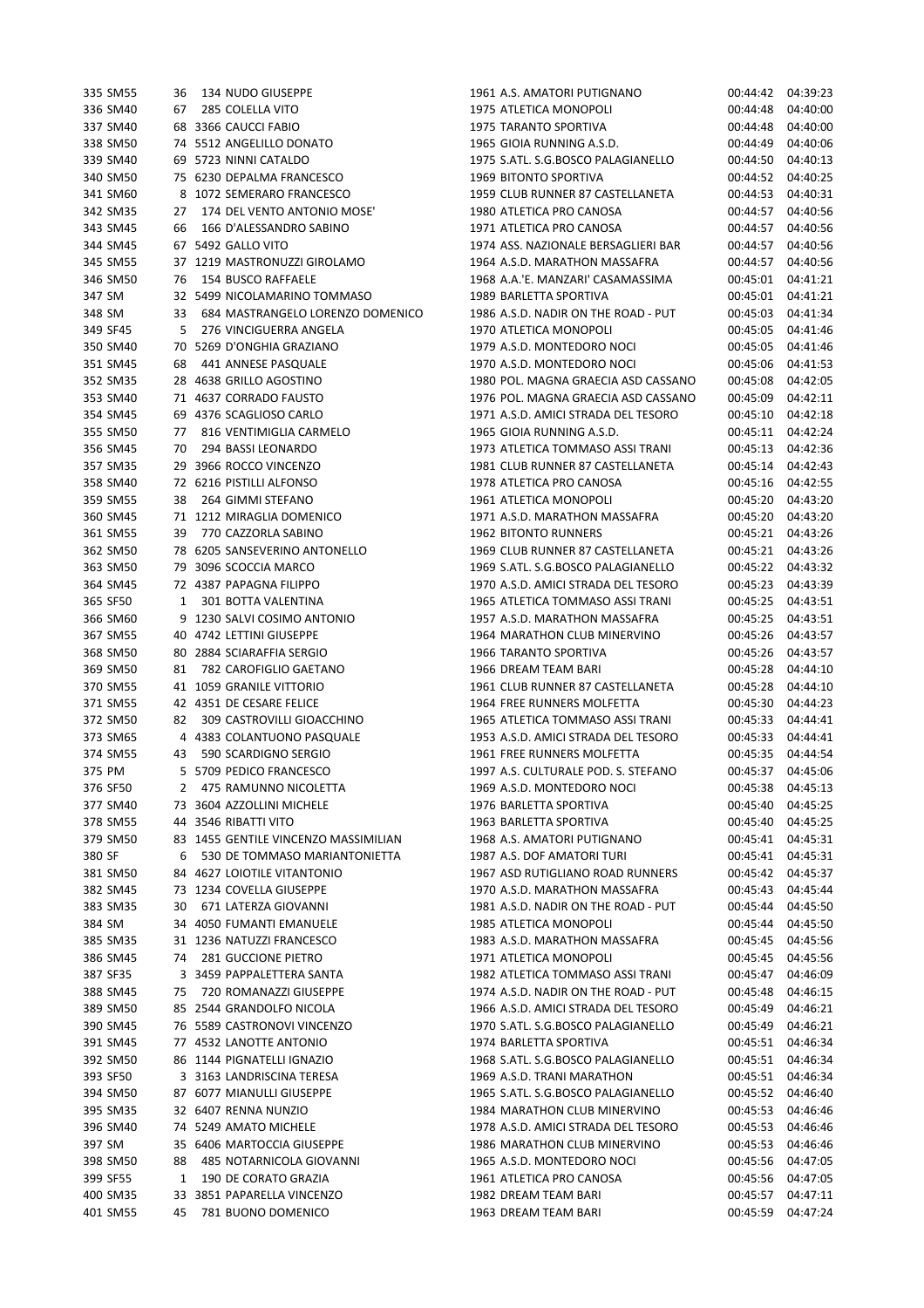| 402 SM45 |    | 78 5579 GRIMALDI FABIO             | 1970 CLUB RUNNER 87 CASTELLANETA    | 00:46:02 | 04:47:43 |
|----------|----|------------------------------------|-------------------------------------|----------|----------|
| 403 SF50 |    | 4 4787 ATTANASIO ANNA              | 1968 DREAM TEAM BARI                | 00:46:03 | 04:47:49 |
| 404 SM50 |    | 89 1149 NOTARANGELO CLAUDIO        | 1968 S.ATL. S.G.BOSCO PALAGIANELLO  | 00:46:03 | 04:47:49 |
| 405 SM55 |    | 46 4293 D'ABBICCO DONATO           | 1963 DREAM TEAM BARI                | 00:46:04 | 04:47:55 |
| 406 SM45 |    | 79 4421 CACCIAPAGLIA PAOLO ANTONIO | 1970 DREAM TEAM BARI                | 00:46:04 | 04:47:55 |
| 407 SM55 | 47 | 97 CASSONE STEFANO                 | 1963 A.S. AMATORI PUTIGNANO         | 00:46:06 | 04:48:08 |
| 408 SM45 |    | 80 5525 RICUCCI ANTONIO            | 1972 STRARUNNERS BARI               | 00:46:06 | 04:48:08 |
|          |    | 6 5677 ANDRESINI GIUSEPPINA        | 1971 A.S.D. NADIR ON THE ROAD - PUT |          |          |
| 409 SF45 |    |                                    |                                     | 00:46:06 | 04:48:08 |
| 410 SM60 |    | 10 4422 PANEBIANCO NICOLA          | 1956 DREAM TEAM BARI                | 00:46:06 | 04:48:08 |
| 411 SM55 |    | 48 3890 CASSANO VITO               | 1961 BIO AMBRA NEW AGE              | 00:46:08 | 04:48:20 |
| 412 SM50 |    | 90 5471 TANGORRA NICOLA            | 1965 A.S.D. MONTEDORO NOCI          | 00:46:14 | 04:48:57 |
| 413 SM35 |    | 34 1123 CATUCCI ALESSIO            | 1984 NUOVA ATLETICA LATERZA         | 00:46:14 | 04:48:57 |
| 414 SM40 |    | 75 4721 CATALDO GIUSEPPE           | 1975 G.S.P. III REGIONE AEREA BARI  | 00:46:15 | 04:49:04 |
| 415 SF35 |    | 4 4727 CARRIERO MARIANTONIETTA     | 1981 ATLETICA TOMMASO ASSI TRANI    | 00:46:15 | 04:49:04 |
| 416 SM55 | 49 | 282 CALDERARO VITTORIO             | 1961 ATLETICA MONOPOLI              | 00:46:18 | 04:49:22 |
| 417 SM50 | 91 | 148 CAMPANELLA FRANCESCO           | 1966 A.S. AMATORI PUTIGNANO         | 00:46:19 | 04:49:29 |
| 418 SM35 |    | 35 6102 ADDAMIANO MARCO            | 1980 BARLETTA SPORTIVA              | 00:46:20 | 04:49:35 |
| 419 SM75 | 1  | 641 TRAVERSA NICOLA VITO           | 1944 PEDONE-RICCARDI BISCEGLIE      | 00:46:21 | 04:49:41 |
| 420 SM55 |    | 50 6020 FERRANTE PIETRO            | 1963 PEDONE-RICCARDI BISCEGLIE      | 00:46:21 | 04:49:41 |
| 421 SM50 | 92 | 85 ROMANAZZI ANGELO                | 1968 A.S. AMATORI PUTIGNANO         | 00:46:22 | 04:49:48 |
| 422 SM50 | 93 | 95 VINELLA GIUSEPPE                | 1969 A.S. AMATORI PUTIGNANO         | 00:46:25 | 04:50:06 |
| 423 SM55 |    | 51 1386 ROMANO ANTONIO             | 1963 A.S. CULTURALE POD. S. STEFANO | 00:46:25 | 04:50:06 |
| 424 SM45 |    | 81 1251 SCARANO ORAZIO             | 1971 A.S.D. MARATHON MASSAFRA       | 00:46:28 | 04:50:25 |
|          |    |                                    |                                     |          |          |
| 425 SF35 |    | 5 6412 DE CESARE ADRIANA           | 1980 FREE RUNNERS MOLFETTA          | 00:46:28 | 04:50:25 |
| 426 SM   | 36 | 390 ARMENISE ALBERTO               | 1988 A.S.D. MONTEDORO NOCI          | 00:46:31 | 04:50:44 |
| 427 SM50 |    | 94 1758 FIORE ANTONIO              | 1966 RUNNERS DEL LEVANTE            | 00:46:31 | 04:50:44 |
| 428 SM50 |    | 95 1446 DALENA GIUSEPPE            | 1967 A.S. AMATORI PUTIGNANO         | 00:46:31 | 04:50:44 |
| 429 SM55 |    | 52 5261 MARZOLLA STEFANO           | 1964 ATLETICA MONOPOLI              | 00:46:31 | 04:50:44 |
| 430 SM45 |    | 82 2738 LEONETTI PAOLO             | 1970 RunCard                        | 00:46:34 | 04:51:03 |
| 431 SF45 |    | 7 3316 LA TORRE PAMELA             | 1973 IKKOS ATLETI TARANTO A.S.D.    | 00:46:34 | 04:51:03 |
| 432 SM40 |    | 76 6043 FUMAI GIUSEPPE             | 1975 ACQUAMARINA PALESE             | 00:46:36 | 04:51:15 |
| 433 SM45 |    | 83 1210 CAUTELA CARMELO            | 1970 A.S.D. MARATHON MASSAFRA       | 00:46:39 | 04:51:34 |
| 434 SM   |    | 37 1813 MARTALO' MARIO             | 1985 BITETTO RUNNERS A.S.D.         | 00:46:40 | 04:51:40 |
| 435 SM45 | 84 | <b>680 VINELLA PIETRO</b>          | 1970 A.S.D. NADIR ON THE ROAD - PUT | 00:46:41 | 04:51:46 |
| 436 SM40 |    | 77 4164 ALIBERTI CARLO             | 1978 BITONTO SPORTIVA               | 00:46:42 | 04:51:53 |
| 437 SF40 |    | 8 4467 SANGIORGIO ROBERTA          | 1978 ASS. NAZIONALE BERSAGLIERI BAR | 00:46:43 | 04:51:59 |
| 438 SM45 |    | 85 4201 DE PALMA ANGELO            | 1974 ASS.NE SPORTIVA DIL. TALOS     | 00:46:45 | 04:52:11 |
| 439 SF50 |    | 5 1067 PAVONE MARIA DOMENICA       | 1965 CLUB RUNNER 87 CASTELLANETA    | 00:46:47 | 04:52:24 |
| 440 SM50 |    | 96 2541 DI BARI SALVATORE          | 1968 AMATORI ATL. ACQUAVIVA         | 00:46:47 | 04:52:24 |
| 441 SM45 |    | 86 1275 STAGNI GIUSEPPE            | 1972 TARANTO SPORTIVA               | 00:46:48 | 04:52:30 |
|          |    |                                    |                                     |          |          |
| 442 SF40 |    | 9 5736 CHIOCHIA ANTONIA            | <b>1978 TARANTO SPORTIVA</b>        | 00:46:48 | 04:52:30 |
| 443 SM45 |    | 87 6489 D'AURIA SCIPIONE           | 1974 A.S.D. MARATHON MASSAFRA       | 00:46:50 | 04:52:43 |
| 444 SM65 | 5  | 405 PETRONILLI PIETRO SANTE        | 1951 A.S.D. MONTEDORO NOCI          | 00:46:57 | 04:53:26 |
| 445 SF35 | 6  | 718 LIUZZI ANNUNZIATA              | 1981 A.S.D. NADIR ON THE ROAD - PUT | 00:46:58 | 04:53:33 |
| 446 SM50 |    | 97 3177 LORUSSO VITANTONIO         | 1968 A.S.D. NADIR ON THE ROAD - PUT | 00:46:58 | 04:53:33 |
| 447 SM45 | 88 | 388 LOPERFIDO MARIANO FRANCESCO    | 1973 A.S.D. MONTEDORO NOCI          | 00:46:59 | 04:53:39 |
| 448 SF45 |    | 8 1797 SICOLO ANNA GRAZIA          | 1972 BITONTO SPORTIVA               | 00:46:59 | 04:53:39 |
| 449 SM65 |    | 6 6177 DE GIRARDIS MODESTO         | 1950 ATLETICA MONOPOLI              | 00:46:59 | 04:53:39 |
| 450 SM60 |    | 11 1232 PALMISANO MARINO           | 1956 A.S.D. MARATHON MASSAFRA       | 00:47:00 | 04:53:45 |
| 451 SF35 |    | 7 1864 LAPADULA PALMA              | 1982 POLISPORT CICLO CLUB FASANO    | 00:47:03 | 04:54:04 |
| 452 SM35 |    | 36 5544 GALLO ANGELO               | 1980 POLISPORT CICLO CLUB FASANO    | 00:47:03 | 04:54:04 |
| 453 SM40 |    | 78 4847 DE FILIPPIS GIANFRANCO     | 1978 BITETTO RUNNERS A.S.D.         | 00:47:03 | 04:54:04 |
| 454 SM60 |    | 12 4359 GUARINO MICHELE            | 1958 FREE RUNNERS MOLFETTA          | 00:47:04 | 04:54:10 |
| 455 SM50 |    | 98 1669 SARDARO AGOSTINO           | 1966 BARLETTA SPORTIVA              | 00:47:09 | 04:54:41 |
| 456 SM60 |    | 13 1494 CARIELLO FRANCESCO         | 1959 G.S.P. III REGIONE AEREA BARI  | 00:47:10 | 04:54:47 |
| 457 SM35 |    | 37 2126 VALENTINI ANDREA ANTONIO   | 1980 BITONTO SPORTIVA               | 00:47:11 | 04:54:54 |
| 458 SM45 |    | 89 4930 GESMUNDO GIUSEPPE          | 1971 FREE RUNNERS MOLFETTA          | 00:47:15 | 04:55:19 |
|          |    |                                    |                                     |          |          |
| 459 SM45 |    | 90 4927 GAROFOLI PAOLO FRANCESCO   | 1972 FREE RUNNERS MOLFETTA          | 00:47:15 | 04:55:19 |
| 460 SM50 | 99 | 901 CACCIAPUOTI DANTE              | 1966 BITONTO SPORTIVA               | 00:47:16 | 04:55:25 |
| 461 SM50 |    | 100 6353 DELVECCHIO ANTONIO MARIA  | 1969 A.S. DOF AMATORI TURI          | 00:47:16 | 04:55:25 |
| 462 SM35 |    | 38 6439 MANELLI LEONARDO           | 1984 OSTUNI RUNNER'S                | 00:47:16 | 04:55:25 |
| 463 SM55 | 53 | 192 SERGIO ALBERTO                 | 1963 ATLETICA PRO CANOSA            | 00:47:17 | 04:55:31 |
| 464 SF55 |    | 2 5250 MENOLASCINA ROSA            | 1961 A.S.D. AMICI STRADA DEL TESORO | 00:47:21 | 04:55:56 |
| 465 SM55 |    | 54 4385 GRIECO GIUSEPPE            | 1962 A.S.D. AMICI STRADA DEL TESORO | 00:47:21 | 04:55:56 |
| 466 SM50 |    | 101 1651 TOMASICCHIO GAETANO       | 1968 FREE RUNNERS MOLFETTA          | 00:47:21 | 04:55:56 |
| 467 SM50 |    | 102 2623 TASCA ANTONIO             | 1968 FREE RUNNERS MOLFETTA          | 00:47:24 | 04:56:15 |
| 468 SM60 |    | 14 1252 D'ANGELO ANTONIO           | 1958 A.S.D. MARATHON MASSAFRA       | 00:47:24 | 04:56:15 |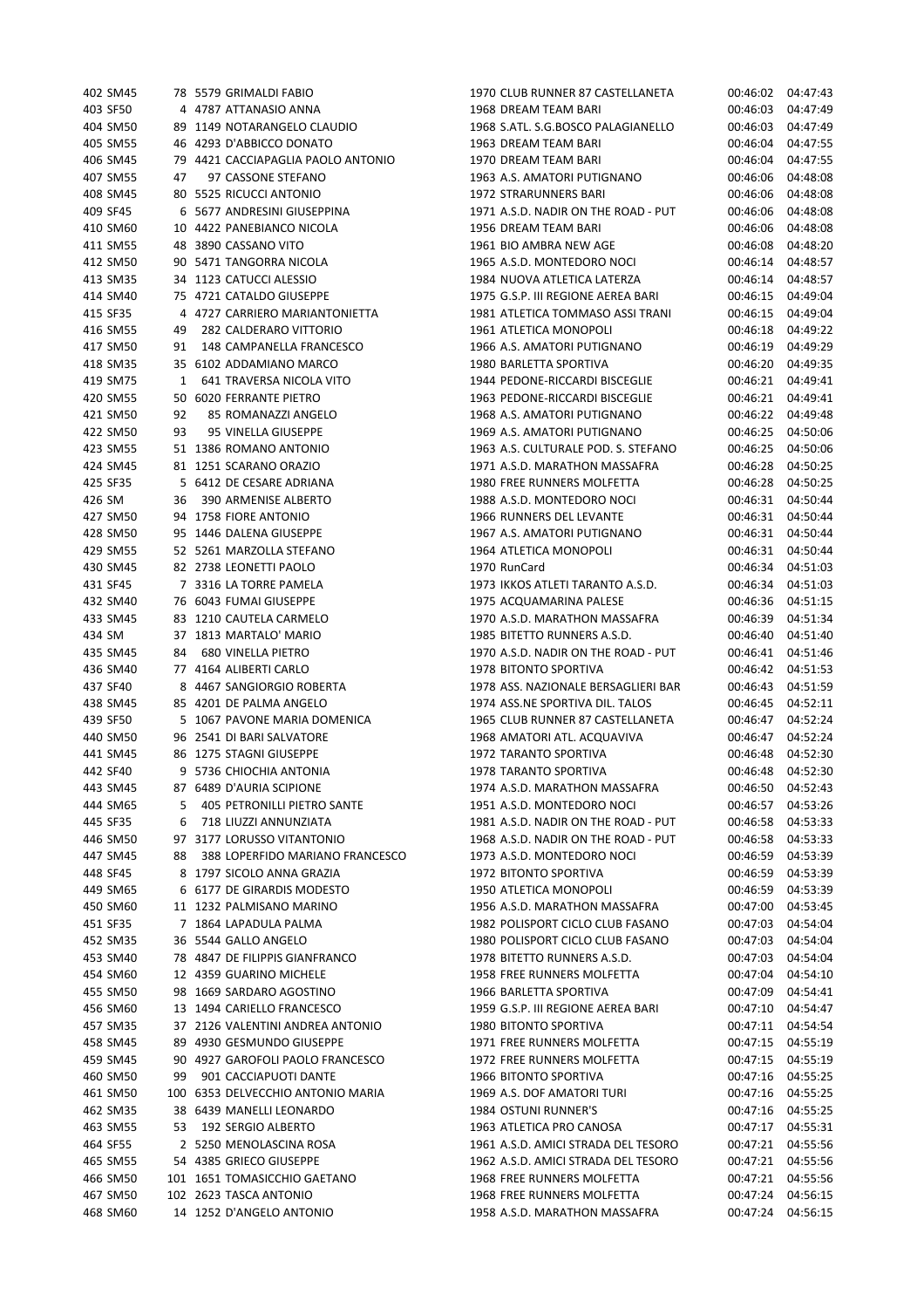|        | 469 SM50             | 103         | 1227 MELLONE FERNANDO                              |
|--------|----------------------|-------------|----------------------------------------------------|
|        | 470 SF45             | 9           | 1256 CHIARADIA TUNDRA                              |
|        | 471 SM40             | 79          | 1530 MANNATRIZIO ANSELMO                           |
|        | 472 SM50             | 104         | 942 ORLANDO MICHELE                                |
|        | 473 SM45             | 91          | 2546 SCOLLETTA FABRIZIO                            |
|        | 474 SM50             | 105         | 163 SODANO ONOFRIO                                 |
|        | 475 SM40             |             | 80 1787 DEPALO STEFANO                             |
|        | 476 SM50             |             | 106 302 DI TEO SAVINO                              |
|        | 477 SM60             | 15          | 1809 LAMANNA BIAGIO                                |
|        | 478 SF45             |             | 10 372 ROSELLI ROBERTA                             |
|        | 479 SF50             | 6           | 4133 CITTADINO ANNUNZIATA                          |
|        | 480 SM45             | 92          | 5751 pascazio lorenzo                              |
|        | 481 SM35             |             | 39 6579 Pagliara Flavio                            |
|        | 482 SM50             | 107         | 3357 GREGUCCI ANGELO                               |
|        | 483 SM45             | 93          | 3446 SCARCELLI VITO                                |
|        | 484 SM40             | 81          | 3164 DI PALMA RICCARDO STEFANO                     |
|        | 485 SM60             | 16          | 306 CASTRO ROBERTO                                 |
|        | 486 SM50             |             | 108 1933 BATTAFARANO GIUSEPPE                      |
|        | 487 SM50<br>488 SM55 | 55          | 109 4780 SCHIAVONE ANTONIO<br>5459 GALLO DOMENICO  |
|        | 489 SM70             | $2^{\circ}$ | 432 PACE LUIGI GUGLIELMO                           |
|        | 490 SM55             | 56          | 3690 LEPORE VITO                                   |
|        | 491 SM45             |             | 94 3585 PENZA MICHELE                              |
|        | 492 SM45             |             | 95 4200 SAVINO GIUSEPPE                            |
|        | 493 SM65             |             | 7 4893 BOCCANEGRA ANGELANTONIO                     |
|        | 494 SM55             |             | 57 1645 REGINA FRANCESCO                           |
|        | 495 SM50             |             | 110 2622 CAMPOREALE IGNAZIO                        |
|        | 496 SF40             |             | 10 5938 INTERESSE STEFANIA                         |
|        | 497 SM40             |             | 82 3930 DE SIMONE GIAMPIETRO                       |
|        | 498 SM45             | 96          | 5939 MANSI LUIGI                                   |
|        | 499 SF45             | 11          | 928 MILANO MARIA MADDALENA                         |
|        | 500 SM45             | 97          | 467 LORENZINI EMANUELE                             |
| 501 PM |                      | 6           | 6493 BOTTA ALESSANDRO                              |
|        | 502 SM45             | 98          | 5450 ALBANESE VITO                                 |
|        | 503 SM45             |             | 99 6419 MANZO FRANCESCO                            |
|        | 504 SM55             | 58          | 702 VALENTE NICOLA GIUSEPPE                        |
|        | 505 SM50             | 111         | 284 LEOCI PAOLO                                    |
|        | 506 SM40             | 83          | 6197 PULIGNANO GIOVANNI                            |
|        | 507 SM40             |             | 84 5729 PETRICCIUOLO RAFFAELE                      |
|        | 508 SM60             |             | 17 529 DE TOMMASO RAFFAELE                         |
|        | 509 SM45             |             | 100 3842 SCAVO EMANUELE                            |
|        | 510 SF35             |             | 8 6451 Sibilano Valentina                          |
|        | 511 SM50             | 112         | 1074 RIZZI ARCANGELO                               |
|        | 512 SM55             |             | 59 6494 DI TOMMASO ANTONIO                         |
|        | 513 SM55             |             | 60 3364 MURCIANO COSIMO                            |
|        | 514 SM60             |             | 18 6031 DE TULLIO RICCIOTTI                        |
|        | 515 SF35             | 9           | 4859 MARTOCCIA ANGELA                              |
|        | 516 SM50             |             | 113 6572 MAIOLINO GIOVANNI SALVATORE               |
|        | 517 SM35             |             | 40 4829 ALTAMURA DOMENICO                          |
|        | 518 SF40             | 11          | 657 LO VECCHIO VALERIA                             |
|        | 519 SM55             |             | 61 177 LAGRASTA SABINO                             |
|        | 520 SM60             |             | 19 133 LIPPOLIS GIUSEPPE                           |
|        | 521 SM70             | 3           | 259 AVERSA ANTONIO                                 |
|        | 522 SF40             | 12          | 1250 AZZONE ANGELA                                 |
|        | 523 SM50             |             | 114 1793 MARINELLI VITO                            |
|        | 524 SM50             |             | 115 954 PALMIERI ORONZO                            |
|        | 525 SF50             |             | 7 4779 CAIATI ANNA                                 |
|        | 526 SM50             |             | 116 1973 BALESTRA AUGUSTO                          |
|        | 527 SM50             |             | 117 1061 FERA GIUSEPPE CLAUDIO                     |
|        | 528 SM50             |             | 118 4224 SIMEONE FRANCESCO                         |
|        | 529 SF45             | 12          | 3327 PASSERI EUFEMIA<br>119 4313 MAGLIETTA VALERIO |
|        | 530 SM50<br>531 SM70 | 4           | 2631 PAOLILLO LUIGI                                |
|        | 532 SM50             | 121         | 178 ZACCARO SABINO                                 |
|        | 533 SM50             |             | 120 4184 MINENNA MICHELE                           |
|        | 534 SM50             | 122         | 902 PAGONE ANTONIO                                 |
|        | 535 SM40             |             | 85 908 MANGINI ROCCO                               |
|        |                      |             |                                                    |

| 469 SM50 |     | 103 1227 MELLONE FERNANDO            | 1967 A.S.D. MARATHON MASSAFRA       | 00:47:25 | 04:56:21 |
|----------|-----|--------------------------------------|-------------------------------------|----------|----------|
| 470 SF45 |     | 9 1256 CHIARADIA TUNDRA              | 1974 A.S.D. MARATHON MASSAFRA       | 00:47:25 | 04:56:21 |
| 471 SM40 |     | 79 1530 MANNATRIZIO ANSELMO          | 1975 ATLETICA TOMMASO ASSI TRANI    | 00:47:26 | 04:56:27 |
| 472 SM50 | 104 | 942 ORLANDO MICHELE                  | 1965 ASD RUTIGLIANO ROAD RUNNERS    | 00:47:26 | 04:56:27 |
| 473 SM45 |     | 91 2546 SCOLLETTA FABRIZIO           | 1972 ATLETICA PRO CANOSA            | 00:47:26 | 04:56:27 |
| 474 SM50 | 105 | 163 SODANO ONOFRIO                   | 1965 A.S.D. AMICI STRADA DEL TESORO | 00:47:29 | 04:56:46 |
| 475 SM40 |     | 80 1787 DEPALO STEFANO               | 1976 BITONTO SPORTIVA               | 00:47:29 | 04:56:46 |
|          |     |                                      |                                     |          |          |
| 476 SM50 | 106 | 302 DI TEO SAVINO                    | 1965 ATLETICA TOMMASO ASSI TRANI    | 00:47:30 | 04:56:52 |
| 477 SM60 |     | 15 1809 LAMANNA BIAGIO               | 1955 ACQUAMARINA PALESE             | 00:47:34 | 04:57:18 |
| 478 SF45 | 10  | 372 ROSELLI ROBERTA                  | 1974 SPORT CENTER A.S.D.            | 00:47:36 | 04:57:30 |
| 479 SF50 |     | 6 4133 CITTADINO ANNUNZIATA          | 1966 SPORT CENTER A.S.D.            | 00:47:36 | 04:57:30 |
| 480 SM45 |     | 92 5751 pascazio lorenzo             | 1970 RunCard                        | 00:47:42 | 04:58:08 |
| 481 SM35 |     | 39 6579 Pagliara Flavio              | 1984 RunCard                        | 00:47:43 | 04:58:14 |
| 482 SM50 |     | 107 3357 GREGUCCI ANGELO             | 1967 TARANTO SPORTIVA               | 00:47:43 | 04:58:14 |
| 483 SM45 |     | 93 3446 SCARCELLI VITO               | 1973 G.S.ATLETICA AMATORI CORATO    | 00:47:45 | 04:58:26 |
| 484 SM40 |     | 81 3164 DI PALMA RICCARDO STEFANO    | 1976 A.S.D. TRANI MARATHON          | 00:47:45 | 04:58:26 |
| 485 SM60 | 16  | 306 CASTRO ROBERTO                   | 1958 ATLETICA TOMMASO ASSI TRANI    | 00:47:48 | 04:58:45 |
| 486 SM50 |     | 108 1933 BATTAFARANO GIUSEPPE        | 1965 NOVA SIRI MARATHON             | 00:47:49 | 04:58:51 |
| 487 SM50 |     | 109 4780 SCHIAVONE ANTONIO           | 1966 A.S. CULTURALE POD. S. STEFANO | 00:47:50 | 04:58:58 |
| 488 SM55 |     | 55 5459 GALLO DOMENICO               | 1963 A.S.D. AMICI STRADA DEL TESORO | 00:47:50 | 04:58:58 |
| 489 SM70 |     | 2 432 PACE LUIGI GUGLIELMO           | 1949 A.S.D. MONTEDORO NOCI          | 00:47:50 | 04:58:58 |
| 490 SM55 |     | 56 3690 LEPORE VITO                  | 1960 STRARUNNERS BARI               | 00:47:52 | 04:59:10 |
|          |     | 94 3585 PENZA MICHELE                | 1973 BARLETTA SPORTIVA              | 00:47:52 |          |
| 491 SM45 |     |                                      |                                     |          | 04:59:10 |
| 492 SM45 |     | 95 4200 SAVINO GIUSEPPE              | 1970 FRONTRUNNERS                   | 00:47:52 | 04:59:10 |
| 493 SM65 |     | 7 4893 BOCCANEGRA ANGELANTONIO       | 1953 FREE RUNNERS MOLFETTA          | 00:47:54 | 04:59:23 |
| 494 SM55 |     | 57 1645 REGINA FRANCESCO             | 1960 FREE RUNNERS MOLFETTA          | 00:47:54 | 04:59:23 |
| 495 SM50 |     | 110 2622 CAMPOREALE IGNAZIO          | 1967 FREE RUNNERS MOLFETTA          | 00:47:54 | 04:59:23 |
| 496 SF40 |     | 10 5938 INTERESSE STEFANIA           | 1978 BITETTO RUNNERS A.S.D.         | 00:47:55 | 04:59:29 |
| 497 SM40 |     | 82 3930 DE SIMONE GIAMPIETRO         | 1978 BITETTO RUNNERS A.S.D.         | 00:47:55 | 04:59:29 |
| 498 SM45 |     | 96 5939 MANSI LUIGI                  | 1973 BITETTO RUNNERS A.S.D.         | 00:47:55 | 04:59:29 |
| 499 SF45 |     | 11 928 MILANO MARIA MADDALENA        | 1974 A.S. DOF AMATORI TURI          | 00:47:59 | 04:59:54 |
| 500 SM45 |     | 97 467 LORENZINI EMANUELE            | 1971 A.S.D. MONTEDORO NOCI          | 00:47:59 | 04:59:54 |
| 501 PM   |     | 6 6493 BOTTA ALESSANDRO              | 1998 ATLETICA TOMMASO ASSI TRANI    | 00:47:59 | 04:59:54 |
| 502 SM45 |     | 98 5450 ALBANESE VITO                | 1972 A.S.D. AMICI STRADA DEL TESORO | 00:48:02 | 05:00:12 |
| 503 SM45 |     | 99 6419 MANZO FRANCESCO              | 1970 BIO AMBRA NEW AGE              | 00:48:02 | 05:00:12 |
| 504 SM55 | 58  | 702 VALENTE NICOLA GIUSEPPE          | 1960 A.S.D. NADIR ON THE ROAD - PUT | 00:48:03 | 05:00:19 |
| 505 SM50 |     | 111 284 LEOCI PAOLO                  | 1967 ATLETICA MONOPOLI              | 00:48:04 | 05:00:25 |
| 506 SM40 |     | 83 6197 PULIGNANO GIOVANNI           | 1978 A.S.D. MARATHON MASSAFRA       | 00:48:11 | 05:01:09 |
| 507 SM40 |     | 84 5729 PETRICCIUOLO RAFFAELE        | 1976 POD. CAROSINO JONICA&HIRIA MES | 00:48:11 | 05:01:09 |
| 508 SM60 |     | 17 529 DE TOMMASO RAFFAELE           | 1959 A.S. DOF AMATORI TURI          | 00:48:20 | 05:02:05 |
|          |     |                                      |                                     |          |          |
| 509 SM45 |     | 100 3842 SCAVO EMANUELE              | 1974 A.S.D. AMICI STRADA DEL TESORO | 00:48:20 | 05:02:05 |
| 510 SF35 |     | 8 6451 Sibilano Valentina            | 1980 RunCard                        | 00:48:21 | 05:02:11 |
| 511 SM50 |     | 112 1074 RIZZI ARCANGELO             | 1967 CLUB RUNNER 87 CASTELLANETA    | 00:48:22 | 05:02:18 |
| 512 SM55 |     | 59 6494 DI TOMMASO ANTONIO           | 1960 A.S. DOF AMATORI TURI          | 00:48:23 | 05:02:24 |
| 513 SM55 |     | 60 3364 MURCIANO COSIMO              | 1963 TARANTO SPORTIVA               | 00:48:23 | 05:02:24 |
| 514 SM60 |     | 18 6031 DE TULLIO RICCIOTTI          | 1955 BIO AMBRA NEW AGE              | 00:48:23 | 05:02:24 |
| 515 SF35 |     | 9 4859 MARTOCCIA ANGELA              | 1980 MARATHON CLUB MINERVINO        | 00:48:26 | 05:02:43 |
| 516 SM50 |     | 113 6572 MAIOLINO GIOVANNI SALVATORE | 1967 POL. MAGNA GRAECIA ASD CASSANO | 00:48:27 | 05:02:49 |
| 517 SM35 |     | 40 4829 ALTAMURA DOMENICO            | <b>1983 BITONTO RUNNERS</b>         | 00:48:27 | 05:02:49 |
| 518 SF40 | 11  | 657 LO VECCHIO VALERIA               | 1975 A.S.D. NADIR ON THE ROAD - PUT | 00:48:29 | 05:03:01 |
| 519 SM55 | 61  | 177 LAGRASTA SABINO                  | 1963 ATLETICA PRO CANOSA            | 00:48:29 | 05:03:01 |
| 520 SM60 | 19  | 133 LIPPOLIS GIUSEPPE                | 1956 A.S. AMATORI PUTIGNANO         | 00:48:39 | 05:04:04 |
| 521 SM70 | 3   | 259 AVERSA ANTONIO                   | 1948 ATLETICA MONOPOLI              | 00:48:39 | 05:04:04 |
| 522 SF40 |     | 12 1250 AZZONE ANGELA                | 1975 A.S.D. MARATHON MASSAFRA       | 00:48:39 | 05:04:04 |
| 523 SM50 |     | 114 1793 MARINELLI VITO              | 1966 STRARUNNERS BARI               | 00:48:40 | 05:04:10 |
| 524 SM50 | 115 | 954 PALMIERI ORONZO                  | 1965 NUOVA ATLETICA BITONTO         | 00:48:44 | 05:04:35 |
| 525 SF50 |     | 7 4779 CAIATI ANNA                   | 1967 NUOVA ATLETICA BITONTO         | 00:48:44 | 05:04:35 |
|          |     |                                      |                                     |          |          |
| 526 SM50 |     | 116 1973 BALESTRA AUGUSTO            | 1967 S.ATL. S.G.BOSCO PALAGIANELLO  | 00:48:44 | 05:04:35 |
| 527 SM50 |     | 117 1061 FERA GIUSEPPE CLAUDIO       | 1965 CLUB RUNNER 87 CASTELLANETA    | 00:48:48 | 05:05:00 |
| 528 SM50 |     | 118 4224 SIMEONE FRANCESCO           | 1966 TARANTO SPORTIVA               | 00:48:48 | 05:05:00 |
| 529 SF45 |     | 12 3327 PASSERI EUFEMIA              | 1974 S.ATL. S.G.BOSCO PALAGIANELLO  | 00:48:48 | 05:05:00 |
| 530 SM50 |     | 119 4313 MAGLIETTA VALERIO           | 1967 CIRCOLO AZIENDALE ACQUEDOTTO P | 00:48:48 | 05:05:00 |
| 531 SM70 |     | 4 2631 PAOLILLO LUIGI                | 1947 BARLETTA SPORTIVA              | 00:48:51 | 05:05:19 |
| 532 SM50 | 121 | 178 ZACCARO SABINO                   | 1965 ATLETICA PRO CANOSA            | 00:48:52 | 05:05:25 |
| 533 SM50 |     | 120 4184 MINENNA MICHELE             | 1969 BITONTO SPORTIVA               | 00:48:52 | 05:05:25 |
| 534 SM50 | 122 | 902 PAGONE ANTONIO                   | 1966 BITONTO SPORTIVA               | 00:48:53 | 05:05:31 |
| 535 SM40 | 85  | 908 MANGINI ROCCO                    | 1976 BITONTO SPORTIVA               | 00:48:57 | 05:05:56 |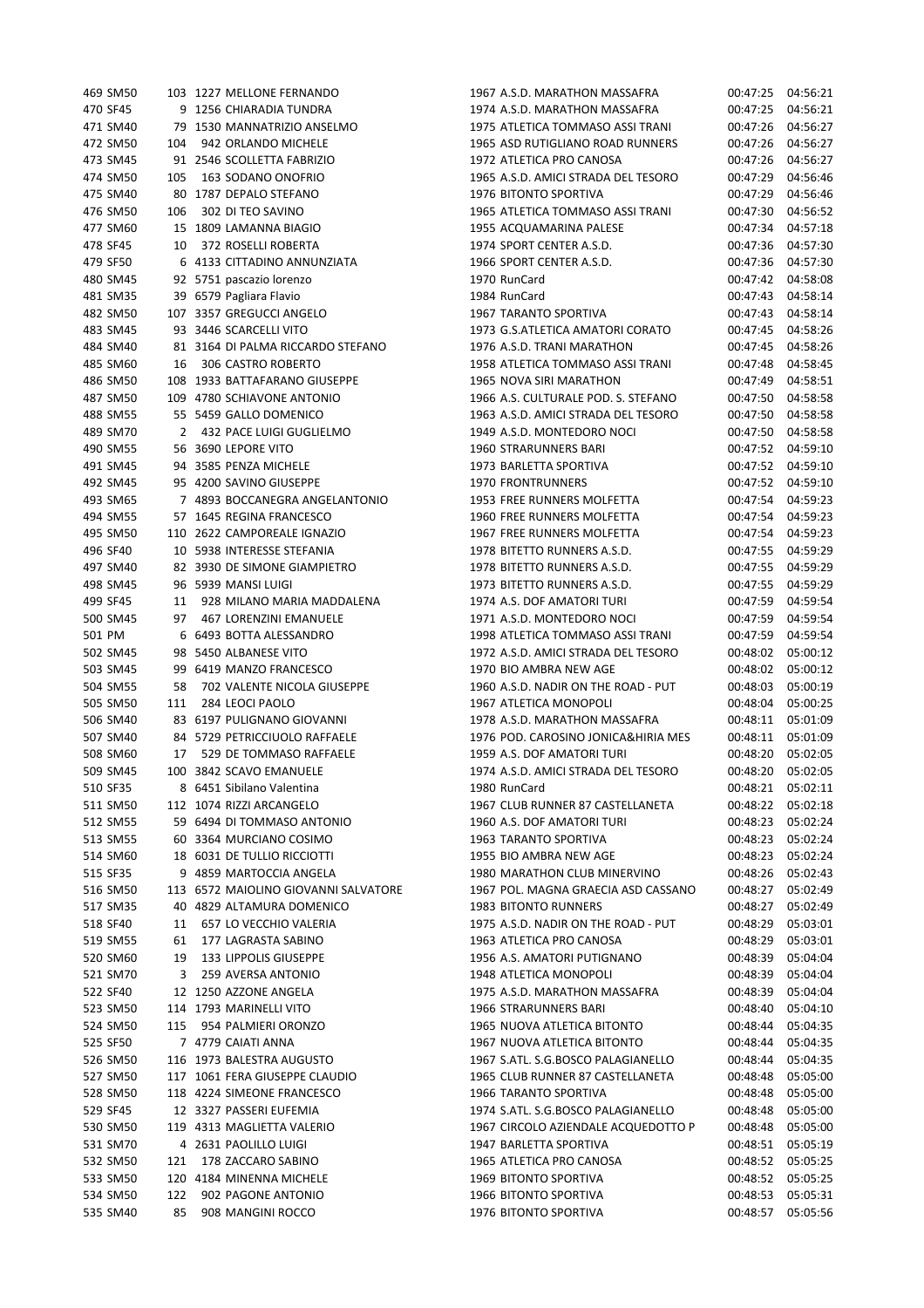| 536 SM60 |     | 20 6347 ROTOLO DONATO            | 1958 S.ATL. S.G.BOSCO PALAGIANELLO  | 00:48:58 | 05:06:03 |
|----------|-----|----------------------------------|-------------------------------------|----------|----------|
| 537 SF40 |     | 13 2545 TERRONE ROSA             | 1976 ATLETICA PRO CANOSA            | 00:48:59 | 05:06:09 |
| 538 SM50 |     | 123 5644 ZUCCARO PAOLO           | 1965 ATLETICA PRO CANOSA            | 00:48:59 | 05:06:09 |
| 539 SM60 | 21  | 424 TRISOLINI ANGELO MARINO      | 1959 A.S.D. MONTEDORO NOCI          | 00:48:59 | 05:06:09 |
| 540 SM60 | 22  | 143 DE LUCA PASQUALE             | 1957 A.S. AMATORI PUTIGNANO         | 00:49:01 | 05:06:21 |
| 541 SM50 |     | 124 6506 MICUCCI NICOLA          | 1968 TARANTO SPORTIVA               | 00:49:04 | 05:06:40 |
| 542 SM55 |     | 62 1460 LENTINI MARIO            | 1964 A.S. AMATORI PUTIGNANO         | 00:49:04 | 05:06:40 |
| 543 SF45 | 13  | 403 MINUNNI GRAZIANA             | 1973 A.S.D. MONTEDORO NOCI          | 00:49:04 | 05:06:40 |
| 544 SM70 |     | 5 1612 TUPPUTI SALVATORE         | 1949 ATLETICA DISFIDA DI BARLETTA   | 00:49:11 | 05:07:24 |
| 545 SM40 | 86  | 212 FARIELLO GIUSEPPE            | 1976 G.S.ATLETICA AMATORI CORATO    | 00:49:20 | 05:08:20 |
| 546 SM50 | 125 | 94 TRIA FRANCESCO                | 1966 A.S. AMATORI PUTIGNANO         | 00:49:34 | 05:09:48 |
| 547 SM45 |     | 101 6558 CAMPI PASQUALE          | 1972 FREE RUNNERS MOLFETTA          | 00:49:39 | 05:10:19 |
| 548 SM60 | 23  | 796 MESTO NICOLA                 | 1959 BIO AMBRA NEW AGE              | 00:49:44 | 05:10:50 |
| 549 SF45 |     | 14 4535 OLIVA LUCIA              | 1972 BIO AMBRA NEW AGE              | 00:49:44 | 05:10:50 |
| 550 SM40 |     | 87 4175 NANOCCHIO VINCENZO       | 1979 BITONTO SPORTIVA               | 00:49:44 | 05:10:50 |
| 551 SM50 |     | 126 3627 SFREGOLA PIETRO         | 1966 BARLETTA SPORTIVA              | 00:49:46 | 05:11:03 |
| 552 SM55 |     | 63 6575 BRUNO GIORGIO            | 1964 POL. MAGNA GRAECIA ASD CASSANO | 00:49:47 | 05:11:09 |
| 553 SM50 |     | 127 1192 RIBECCO ROSARIO         | 1967 RUNNERS GINOSA                 | 00:49:47 | 05:11:09 |
| 554 SM45 |     | 102 6552 CORTESE VITO            | 1972 A.S. DOF AMATORI TURI          | 00:49:47 | 05:11:09 |
| 555 SF   |     | 7 5245 SAVINO LUCIANA            | 1986 A.S.D. AMICI STRADA DEL TESORO | 00:49:54 | 05:11:52 |
| 556 SF50 |     | 8 3161 PETRUZZELLI VINCENZA      | 1968 A.S. QUELLI DELLA PINETA       | 00:49:55 | 05:11:59 |
| 557 SM50 |     | 128 1218 SICILIANO CATALDO       | 1968 A.S.D. MARATHON MASSAFRA       | 00:49:57 | 05:12:11 |
|          |     |                                  |                                     |          |          |
| 558 SM65 |     | 8 913 SCARAGGI FRANCESCO ANTONIO | 1954 BITONTO SPORTIVA               | 00:49:59 | 05:12:24 |
| 559 SM60 |     | 24 1974 BASILE MICHELE           | 1959 S.ATL. S.G.BOSCO PALAGIANELLO  | 00:50:00 | 05:12:30 |
| 560 AF   |     | 2 5788 VALENTINI ANTONELLA       | 2003 FUTURATHLETIC TEAM APULIA      | 00:50:01 | 05:12:36 |
| 561 SF40 |     | 14 5617 DE BENEDETTO ROSA        | 1977 IKKOS ATLETI TARANTO A.S.D.    | 00:50:03 | 05:12:49 |
| 562 SM55 |     | 64 764 PERRUCCI NICOLA GIOVANNI  | 1963 HAPPY RUNNERS ALTAMURA         | 00:50:03 | 05:12:49 |
| 563 SM60 |     | 25 444 FERRARA VINCENZO          | 1958 A.S.D. MONTEDORO NOCI          | 00:50:04 | 05:12:55 |
| 564 SF50 |     | 9 2121 PAOLILLO MARIA ASSUNTA    | 1966 BARLETTA SPORTIVA              | 00:50:10 | 05:13:33 |
| 565 SM50 |     | 129 4883 D'ORFEO GIOACCHINO      | 1965 FREE RUNNERS MOLFETTA          | 00:50:11 | 05:13:39 |
| 566 SM45 |     | 103 6566 CARBONARA CHRISTIAN     | 1972 ACQUAMARINA PALESE             | 00:50:13 | 05:13:51 |
| 567 SF35 |     | 10 3174 DEMUNDO PALMA            | 1983 FREE RUNNERS MOLFETTA          | 00:50:14 | 05:13:58 |
| 568 SM50 | 130 | 595 VISAGGI NICOLO'              | 1965 FREE RUNNERS MOLFETTA          | 00:50:14 | 05:13:58 |
| 569 SF50 |     | 10 2278 RANIERI GIULIA           | 1967 A.S.D. AMICI STRADA DEL TESORO | 00:50:15 | 05:14:04 |
| 570 SM50 | 131 | 943 RADOGNA SAVERIO              | 1968 ASD RUTIGLIANO ROAD RUNNERS    | 00:50:15 | 05:14:04 |
| 571 SM35 |     | 41 5298 COLELLA GRAZIANO         | 1981 BARLETTA SPORTIVA              | 00:50:15 | 05:14:04 |
| 572 SM45 |     | 104 6469 SCAVO DINO              | 1971 A.S. DOF AMATORI TURI          | 00:50:25 | 05:15:06 |
| 573 SM45 |     | 105 6556 RIBATTI NICOLA          | 1973 A.S. DOF AMATORI TURI          | 00:50:27 | 05:15:19 |
| 574 SM45 |     | 106 4801 Antonucci Fabrizio      | 1972 RunCard                        | 00:50:28 | 05:15:25 |
| 575 SM65 |     | 9 1136 ANTONICELLI BERARDINO     | 1952 S.ATL. S.G.BOSCO PALAGIANELLO  | 00:50:30 | 05:15:37 |
| 576 SM35 |     | 42 202 LAMANNA SABINO            | 1980 ATLETICA PRO CANOSA            | 00:50:33 | 05:15:56 |
| 577 SM45 |     | 107 1248 LOCOROTONDO PIETRO      | 1973 A.S.D. MARATHON MASSAFRA       | 00:50:34 | 05:16:03 |
| 578 SM45 | 108 | 435 LAFORGIA FELICIANO           | 1974 A.S.D. MONTEDORO NOCI          | 00:50:36 | 05:16:15 |
| 579 SM55 |     | 65 1142 BARULLI MARIO            | 1963 S.ATL. S.G.BOSCO PALAGIANELLO  | 00:50:36 | 05:16:15 |
| 580 SM70 | 6   | 214 MUSTO ANTONIO                | 1948 G.S.ATLETICA AMATORI CORATO    | 00:50:37 | 05:16:21 |
| 581 SF45 |     | 15 6383 LAMBO ARCANGELA          | 1972 ATLETICA PRO CANOSA            | 00:50:39 | 05:16:34 |
| 582 SM65 | 10  | 104 PICCIRILLI STEFANO           | 1951 A.S. AMATORI PUTIGNANO         | 00:50:39 | 05:16:34 |
| 583 SM55 |     | 66 1637 DE STENA FILIPPO         | 1962 FREE RUNNERS MOLFETTA          | 00:50:41 | 05:16:46 |
| 584 SM35 |     | 43 5643 LOZITO NICOLA            | 1982 A.S.D. AMICI STRADA DEL TESORO | 00:50:41 | 05:16:46 |
| 585 SM45 | 109 | 914 ACQUAVIVA ANGELO             | 1971 BITONTO SPORTIVA               | 00:50:48 | 05:17:30 |
| 586 SM35 |     | 44 5278 ZAGARIA GIOVANNI         | 1980 A.MARATONETI ANDRIESI          | 00:50:49 | 05:17:36 |
| 587 SM40 |     | 88 6037 MACCHIA MICHELE          | 1979 BITONTO SPORTIVA               | 00:50:51 | 05:17:49 |
| 588 SM60 |     | 26 3324 DALO' PASQUALE           | 1959 S.ATL. S.G.BOSCO PALAGIANELLO  | 00:50:54 | 05:18:07 |
| 589 SM60 | 27  | 602 BINETTI SILVIO MARIA CRISTIA | 1958 FREE RUNNERS MOLFETTA          | 00:50:54 | 05:18:07 |
| 590 SM55 | 67  | <b>655 QUATTRONE CARMELO</b>     | 1963 A.S.D. NADIR ON THE ROAD - PUT | 00:50:54 | 05:18:07 |
| 591 SM50 | 132 | 701 FLORENZIO GIUSEPPE           | 1969 A.S.D. NADIR ON THE ROAD - PUT | 00:50:55 | 05:18:14 |
| 592 SM50 |     | 133 2605 DI PALO MICHELE         | 1967 MARATHON CLUB MINERVINO        | 00:50:55 | 05:18:14 |
| 593 SM65 | 11  | 325 DEL VENTO VITO               | 1952 ATLETICA TOMMASO ASSI TRANI    | 00:51:00 | 05:18:45 |
| 594 SM50 |     | 134 6409 ANDREULA NICOLANTONIO   | 1966 FREE RUNNERS MOLFETTA          | 00:51:01 | 05:18:51 |
| 595 SM40 |     | 89 6375 SIMEONE DONATELLO        | 1975 A.S.D. MARATHON MASSAFRA       | 00:51:02 | 05:18:57 |
| 596 SF55 |     | 3 1451 DELFINE ELISABETTA        | 1964 A.S. AMATORI PUTIGNANO         | 00:51:08 | 05:19:35 |
| 597 SM60 |     | 28 2967 SPADAVECCHIA MICHELE     | 1957 DREAM TEAM BARI                | 00:51:10 | 05:19:48 |
| 598 SF40 |     | 15 6224 SBLENDORIO MARIANNA      | 1979 ASS. NAZIONALE BERSAGLIERI BAR | 00:51:10 | 05:19:48 |
| 599 SM65 | 12  | 319 LETTINI MATTEO               | 1954 ATLETICA TOMMASO ASSI TRANI    | 00:51:11 | 05:19:54 |
| 600 SM45 |     | 110 4634 DRAMIS COSMO            | 1971 POL. MAGNA GRAECIA ASD CASSANO | 00:51:14 | 05:20:13 |
| 601 SF50 |     | 11 5426 PERAGINE ROSA            | 1967 A.S.D. LA FENICE               | 00:51:17 | 05:20:31 |
| 602 SM55 |     | 68 2039 BENVENUTO CATALDO        | 1961 POD. CAROSINO JONICA&HIRIA MES | 00:51:18 | 05:20:37 |
|          |     |                                  |                                     |          |          |

| 536 SM60 |     | 20 6347 ROTOLO DONATO            | 1958 S.ATL. S.G.BOSCO PALAGIANELLO  | 00:48:58          | 05:06:03 |
|----------|-----|----------------------------------|-------------------------------------|-------------------|----------|
| 537 SF40 |     | 13 2545 TERRONE ROSA             | 1976 ATLETICA PRO CANOSA            | 00:48:59          | 05:06:09 |
| 538 SM50 |     | 123 5644 ZUCCARO PAOLO           | 1965 ATLETICA PRO CANOSA            | 00:48:59          | 05:06:09 |
| 539 SM60 |     | 21 424 TRISOLINI ANGELO MARINO   | 1959 A.S.D. MONTEDORO NOCI          | 00:48:59          | 05:06:09 |
| 540 SM60 |     | 22 143 DE LUCA PASQUALE          | 1957 A.S. AMATORI PUTIGNANO         | 00:49:01          | 05:06:21 |
| 541 SM50 |     | 124 6506 MICUCCI NICOLA          | <b>1968 TARANTO SPORTIVA</b>        | 00:49:04          | 05:06:40 |
| 542 SM55 |     | 62 1460 LENTINI MARIO            | 1964 A.S. AMATORI PUTIGNANO         | 00:49:04          | 05:06:40 |
| 543 SF45 |     | 13 403 MINUNNI GRAZIANA          | 1973 A.S.D. MONTEDORO NOCI          | 00:49:04          | 05:06:40 |
| 544 SM70 |     | 5 1612 TUPPUTI SALVATORE         | 1949 ATLETICA DISFIDA DI BARLETTA   | 00:49:11          | 05:07:24 |
| 545 SM40 | 86  | 212 FARIELLO GIUSEPPE            | 1976 G.S.ATLETICA AMATORI CORATO    | 00:49:20          | 05:08:20 |
| 546 SM50 | 125 | 94 TRIA FRANCESCO                | 1966 A.S. AMATORI PUTIGNANO         | 00:49:34          | 05:09:48 |
| 547 SM45 |     | 101 6558 CAMPI PASQUALE          | 1972 FREE RUNNERS MOLFETTA          | 00:49:39          | 05:10:19 |
| 548 SM60 |     | 23 796 MESTO NICOLA              | 1959 BIO AMBRA NEW AGE              | 00:49:44          | 05:10:50 |
| 549 SF45 |     | 14 4535 OLIVA LUCIA              | 1972 BIO AMBRA NEW AGE              | 00:49:44          | 05:10:50 |
| 550 SM40 |     | 87 4175 NANOCCHIO VINCENZO       | 1979 BITONTO SPORTIVA               | 00:49:44          | 05:10:50 |
| 551 SM50 |     | 126 3627 SFREGOLA PIETRO         | 1966 BARLETTA SPORTIVA              | 00:49:46          | 05:11:03 |
| 552 SM55 |     | 63 6575 BRUNO GIORGIO            | 1964 POL. MAGNA GRAECIA ASD CASSANO | 00:49:47          | 05:11:09 |
| 553 SM50 |     | 127 1192 RIBECCO ROSARIO         | 1967 RUNNERS GINOSA                 | 00:49:47          | 05:11:09 |
|          |     |                                  |                                     |                   |          |
| 554 SM45 |     | 102 6552 CORTESE VITO            | 1972 A.S. DOF AMATORI TURI          | 00:49:47          | 05:11:09 |
| 555 SF   |     | 7 5245 SAVINO LUCIANA            | 1986 A.S.D. AMICI STRADA DEL TESORO | 00:49:54          | 05:11:52 |
| 556 SF50 |     | 8 3161 PETRUZZELLI VINCENZA      | 1968 A.S. QUELLI DELLA PINETA       | 00:49:55          | 05:11:59 |
| 557 SM50 |     | 128 1218 SICILIANO CATALDO       | 1968 A.S.D. MARATHON MASSAFRA       | 00:49:57          | 05:12:11 |
| 558 SM65 |     | 8 913 SCARAGGI FRANCESCO ANTONIO | 1954 BITONTO SPORTIVA               | 00:49:59          | 05:12:24 |
| 559 SM60 |     | 24 1974 BASILE MICHELE           | 1959 S.ATL. S.G.BOSCO PALAGIANELLO  | 00:50:00          | 05:12:30 |
| 560 AF   |     | 2 5788 VALENTINI ANTONELLA       | 2003 FUTURATHLETIC TEAM APULIA      | 00:50:01          | 05:12:36 |
| 561 SF40 |     | 14 5617 DE BENEDETTO ROSA        | 1977 IKKOS ATLETI TARANTO A.S.D.    | 00:50:03          | 05:12:49 |
| 562 SM55 |     | 64 764 PERRUCCI NICOLA GIOVANNI  | 1963 HAPPY RUNNERS ALTAMURA         | 00:50:03          | 05:12:49 |
| 563 SM60 |     | 25 444 FERRARA VINCENZO          | 1958 A.S.D. MONTEDORO NOCI          | 00:50:04          | 05:12:55 |
| 564 SF50 |     | 9 2121 PAOLILLO MARIA ASSUNTA    | 1966 BARLETTA SPORTIVA              | 00:50:10          | 05:13:33 |
| 565 SM50 |     | 129 4883 D'ORFEO GIOACCHINO      | 1965 FREE RUNNERS MOLFETTA          | 00:50:11          | 05:13:39 |
| 566 SM45 |     | 103 6566 CARBONARA CHRISTIAN     | 1972 ACQUAMARINA PALESE             | 00:50:13          | 05:13:51 |
| 567 SF35 |     | 10 3174 DEMUNDO PALMA            | 1983 FREE RUNNERS MOLFETTA          | 00:50:14          | 05:13:58 |
| 568 SM50 | 130 | 595 VISAGGI NICOLO'              | 1965 FREE RUNNERS MOLFETTA          | 00:50:14          | 05:13:58 |
| 569 SF50 |     | 10 2278 RANIERI GIULIA           | 1967 A.S.D. AMICI STRADA DEL TESORO | 00:50:15          | 05:14:04 |
| 570 SM50 |     | 131 943 RADOGNA SAVERIO          | 1968 ASD RUTIGLIANO ROAD RUNNERS    | 00:50:15          | 05:14:04 |
| 571 SM35 |     | 41 5298 COLELLA GRAZIANO         | 1981 BARLETTA SPORTIVA              | 00:50:15          | 05:14:04 |
| 572 SM45 |     | 104 6469 SCAVO DINO              | 1971 A.S. DOF AMATORI TURI          | 00:50:25          | 05:15:06 |
|          |     | 105 6556 RIBATTI NICOLA          | 1973 A.S. DOF AMATORI TURI          | 00:50:27          |          |
| 573 SM45 |     |                                  |                                     |                   | 05:15:19 |
| 574 SM45 |     | 106 4801 Antonucci Fabrizio      | 1972 RunCard                        | 00:50:28          | 05:15:25 |
| 575 SM65 |     | 9 1136 ANTONICELLI BERARDINO     | 1952 S.ATL. S.G.BOSCO PALAGIANELLO  | 00:50:30          | 05:15:37 |
| 576 SM35 |     | 42 202 LAMANNA SABINO            | 1980 ATLETICA PRO CANOSA            | 00:50:33          | 05:15:56 |
| 577 SM45 |     | 107 1248 LOCOROTONDO PIETRO      | 1973 A.S.D. MARATHON MASSAFRA       | 00:50:34          | 05:16:03 |
| 578 SM45 |     | 108 435 LAFORGIA FELICIANO       | 1974 A.S.D. MONTEDORO NOCI          | 00:50:36          | 05:16:15 |
| 579 SM55 |     | 65 1142 BARULLI MARIO            | 1963 S.ATL. S.G.BOSCO PALAGIANELLO  | 00:50:36          | 05:16:15 |
| 580 SM70 | 6   | 214 MUSTO ANTONIO                | 1948 G.S.ATLETICA AMATORI CORATO    | 00:50:37          | 05:16:21 |
| 581 SF45 |     | 15 6383 LAMBO ARCANGELA          | 1972 ATLETICA PRO CANOSA            | 00:50:39          | 05:16:34 |
| 582 SM65 | 10  | 104 PICCIRILLI STEFANO           | 1951 A.S. AMATORI PUTIGNANO         | 00:50:39          | 05:16:34 |
| 583 SM55 |     | 66 1637 DE STENA FILIPPO         | 1962 FREE RUNNERS MOLFETTA          | 00:50:41          | 05:16:46 |
| 584 SM35 |     | 43 5643 LOZITO NICOLA            | 1982 A.S.D. AMICI STRADA DEL TESORO | 00:50:41          | 05:16:46 |
| 585 SM45 | 109 | 914 ACQUAVIVA ANGELO             | 1971 BITONTO SPORTIVA               | 00:50:48          | 05:17:30 |
| 586 SM35 |     | 44 5278 ZAGARIA GIOVANNI         | 1980 A.MARATONETI ANDRIESI          | 00:50:49          | 05:17:36 |
| 587 SM40 |     | 88 6037 MACCHIA MICHELE          | 1979 BITONTO SPORTIVA               | 00:50:51          | 05:17:49 |
| 588 SM60 |     | 26 3324 DALO' PASQUALE           | 1959 S.ATL. S.G.BOSCO PALAGIANELLO  | 00:50:54          | 05:18:07 |
| 589 SM60 | 27  | 602 BINETTI SILVIO MARIA CRISTIA | 1958 FREE RUNNERS MOLFETTA          | 00:50:54          | 05:18:07 |
| 590 SM55 | 67  | <b>655 QUATTRONE CARMELO</b>     | 1963 A.S.D. NADIR ON THE ROAD - PUT | 00:50:54          | 05:18:07 |
| 591 SM50 | 132 | 701 FLORENZIO GIUSEPPE           | 1969 A.S.D. NADIR ON THE ROAD - PUT | 00:50:55          | 05:18:14 |
| 592 SM50 |     | 133 2605 DI PALO MICHELE         | 1967 MARATHON CLUB MINERVINO        | 00:50:55          | 05:18:14 |
|          |     |                                  |                                     |                   |          |
| 593 SM65 | 11  | 325 DEL VENTO VITO               | 1952 ATLETICA TOMMASO ASSI TRANI    | 00:51:00          | 05:18:45 |
| 594 SM50 |     | 134 6409 ANDREULA NICOLANTONIO   | 1966 FREE RUNNERS MOLFETTA          | 00:51:01          | 05:18:51 |
| 595 SM40 |     | 89 6375 SIMEONE DONATELLO        | 1975 A.S.D. MARATHON MASSAFRA       | 00:51:02          | 05:18:57 |
| 596 SF55 |     | 3 1451 DELFINE ELISABETTA        | 1964 A.S. AMATORI PUTIGNANO         | 00:51:08          | 05:19:35 |
| 597 SM60 |     | 28 2967 SPADAVECCHIA MICHELE     | 1957 DREAM TEAM BARI                | 00:51:10          | 05:19:48 |
| 598 SF40 |     | 15 6224 SBLENDORIO MARIANNA      | 1979 ASS. NAZIONALE BERSAGLIERI BAR | 00:51:10          | 05:19:48 |
| 599 SM65 | 12  | 319 LETTINI MATTEO               | 1954 ATLETICA TOMMASO ASSI TRANI    | 00:51:11          | 05:19:54 |
| 600 SM45 |     | 110 4634 DRAMIS COSMO            | 1971 POL. MAGNA GRAECIA ASD CASSANO | 00:51:14          | 05:20:13 |
| 601 SF50 |     | 11 5426 PERAGINE ROSA            | 1967 A.S.D. LA FENICE               | 00:51:17          | 05:20:31 |
| 602 SM55 |     | 68 2039 BENVENUTO CATALDO        | 1961 POD. CAROSINO JONICA&HIRIA MES | 00:51:18 05:20:37 |          |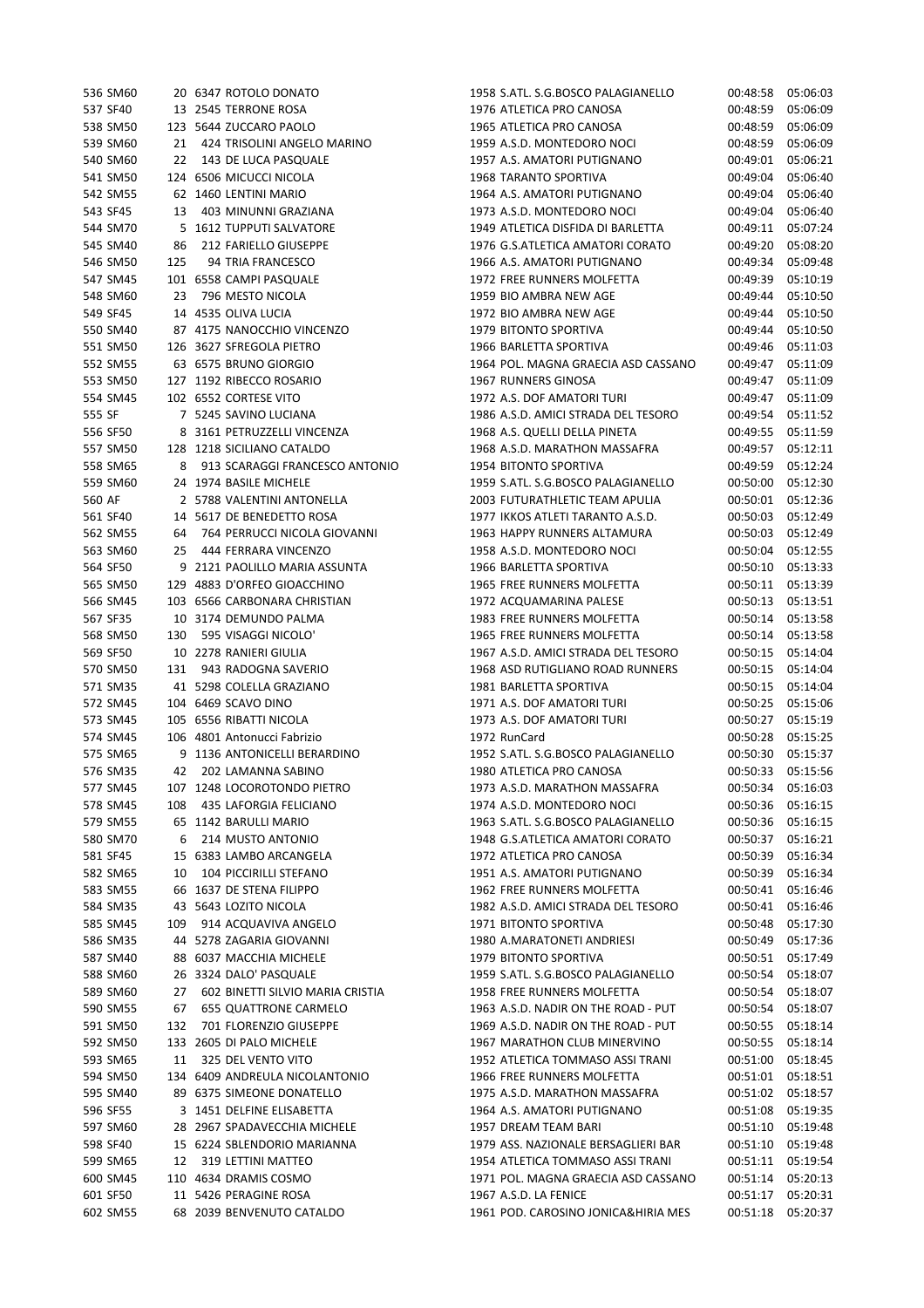| 603 SM40 |              | 90 6232 MERCURIO NICOLA        | 197        |
|----------|--------------|--------------------------------|------------|
| 604 SF60 | $\mathbf{1}$ | 219 MASTROMAURO ROSA           | 195        |
| 605 SM65 |              | 13 4226 LOGLISCI TOMMASO       | 195        |
| 606 SM55 |              | 69 3179 FERRANTE NICOLA        | 196        |
| 607 SM55 |              | 70 692 PERRONE GIUSEPPE        | 196        |
| 608 SF50 |              | 12 5246 BORRICELLI MARIA DELIA | 196        |
| 609 SF45 |              | 16 6557 ANNESE AGNESE          | 197        |
| 610 SM65 |              | 14 1291 BONGIORNO ANTONIO      | 195        |
| 611 SM45 |              | 111 4289 LISCO ANDREA          | 197        |
| 612 SM60 |              | 29 1525 CARIATI ANTONIO        | 195        |
| 613 SF40 |              | 16 2563 ZIEBA EDYTA            | 197        |
| 614 SM60 | 30           | 707 CAMPANELLA PIETRO          | 195        |
| 615 SF35 |              | 11 670 MARIO ALESSANDRA        | 198        |
| 616 SM60 |              | 31 310 PARADISO NICOLA         | 195        |
| 617 SF45 |              | 17 6559 D'ERASMO SONJA         | 197        |
| 618 SF60 |              | 2 191 MERCO NICOLETTA          | 195        |
| 619 SF40 |              | 17 6536 BUCCI MARIA            | 197        |
| 620 SM70 |              | 7 1486 SCIANNAMEA GIUSEPPE     | 194        |
| 621 SM50 |              | 135 661 MORELLI MASSIMILIANO   |            |
| 622 SM40 |              |                                | 196<br>197 |
|          |              | 91 5412 EPIFANI SALVATORE      |            |
| 623 SF45 |              | 18 5415 TERRUSI ANNAMARIA      | 197        |
| 624 SF40 |              | 18 6562 DELL'OLIO ROSMARA      | 197        |
| 625 SM55 |              | 71 1778 SCHIRALLI DOMENICO     | 196        |
| 626 SM50 |              | 136 6233 MINUNNO VINCENZO      | 196        |
| 627 SM50 |              | 137 1233 MAGGI SALVATORE       | 196        |
| 628 SM55 |              | 72 1533 TARANTINI NUNZIO       | 196        |
| 629 SM40 |              | 92 4374 NOVIELLO MICHELE       | 197        |
| 630 SM60 |              | 32 5251 RUTIGLIANO FRANCESCO   | 195        |
| 631 SM60 |              | 33 258 DIBELLO NICOLO'         | 195        |
| 632 SM45 |              | 112 6356 MARISCO SAVERIO       | 197        |
| 633 SM70 |              | 8 4580 PAPARELLA MICHELE       | 194        |
| 634 SM35 | 45           | 364 MARINIELLO ALBERTO         | 198        |
| 635 SM45 |              | 113 5457 SINNI MARCELLO        | 197        |
| 636 SM55 |              | 73 4763 RUBINI GIUSEPPE        | 196        |
| 637 SM60 |              | 34 6472 GALANTINO VINCENZO     | 195        |
| 638 SM55 |              | 74 3450 CALDAROLA FRANCESCO    | 196        |
| 639 SF60 |              | 3 471 ATTOLICO MADDALENA       | 195        |
| 640 SM40 |              | 93 4248 MARTELLO GIANFRANCO    | 197        |
| 641 SM70 |              | 9 6561 TERLIZZI PASQUALE       | 194        |
| 642 SM35 |              | 46 6491 PETRICCIUOLO COSIMO    | 198        |
| 643 SM60 |              | 35 1277 SOLDINO DANIELE        | 195        |
| 644 SM40 | 94           | 125 NOVEMBRE LUIGI             | 197        |
| 645 SM45 |              | 114 5458 ROTONDO FRANCESCO     | 197        |
| 646 SM70 | 10           | 804 CAPURSO FRANCESCO          | 194        |
| 647 SF40 | 19           | <b>658 BUONSANTE LIDIA</b>     | 197        |
| 648 SF50 | 13           | 1481 CAVALLO ELENA             | 196        |
| 649 SF55 | 4            | <b>132 VITTORIONE GIUSEPPA</b> | 196        |
| 650 SM40 | 95           | 3328 GALATONE LEONARDO         | 197        |
| 651 SM50 | 138          | 1489 DE PALMA MARCO            | 196        |
| 652 SM60 |              | 36 5260 ALBANESE COSIMO        | 195        |
| 653 SM50 |              | 139 1815 SELVAGGI SAVERIO      | 196        |
| 654 SM50 |              | 140 3181 SCIACQUA ANTONIO      | 196        |
| 655 SF45 |              | 19 2953 RENNA DEBORA           | 197        |
| 656 SM50 |              | 141 2657 LACALAMITA NICOLA     | 196        |
| 657 SM70 |              | 11 4813 TAMMA FRANCESCO        | 194        |
| 658 SF40 |              | 20 5722 GASPARRE ROSA          | 197        |
| 659 SM40 |              | 96 6357 SURDO FRANCESCO        | 197        |
| 660 SM60 |              | 37 1557 BIANCO STEFANO         | 195        |
| 661 SM45 |              | 115 6221 NERI SALVATORE        | 197        |
| 662 SF55 | 5.           | 5418 FELE MARIA                | 196        |
| 663 SM50 |              | 142 5933 SAVINO MICHELE        | 196        |
| 664 SF50 | 14           | 203 D'AMBRA ROSANNA            | 196        |
| 665 SF40 |              | 21 5413 SERINO ROBERTA         | 197        |
| 666 SM55 | 75           | 150 MIRIZZI VITO               | 196        |
| 667 SM60 | 38           | <b>114 SPORTELLI VITO</b>      | 195        |
| 668 SM55 | 76           | 747 INDRIO LORENZO             | 196        |
| 669 SM55 |              | 77 6029 FORTE ANTONIO          | 196        |
|          |              |                                |            |

| 603 SM40 |     | 90 6232 MERCURIO NICOLA        | 1976 BITONTO SPORTIVA               | 00:51:22 | 05:21:03 |
|----------|-----|--------------------------------|-------------------------------------|----------|----------|
| 604 SF60 | 1   | 219 MASTROMAURO ROSA           | 1959 G.S.ATLETICA AMATORI CORATO    | 00:51:23 | 05:21:09 |
| 605 SM65 |     | 13 4226 LOGLISCI TOMMASO       | 1952 ATLETICA PRO CANOSA            | 00:51:23 | 05:21:09 |
| 606 SM55 |     | 69 3179 FERRANTE NICOLA        | 1962 RUNNERS DEL LEVANTE            | 00:51:23 | 05:21:09 |
| 607 SM55 |     | 70 692 PERRONE GIUSEPPE        | 1963 A.S.D. NADIR ON THE ROAD - PUT | 00:51:28 | 05:21:40 |
| 608 SF50 |     | 12 5246 BORRICELLI MARIA DELIA | 1966 A.S.D. AMICI STRADA DEL TESORO | 00:51:28 | 05:21:40 |
| 609 SF45 |     | 16 6557 ANNESE AGNESE          | 1974 FREE RUNNERS MOLFETTA          | 00:51:28 | 05:21:40 |
| 610 SM65 |     | 14 1291 BONGIORNO ANTONIO      | 1953 TARANTO SPORTIVA               | 00:51:29 | 05:21:46 |
| 611 SM45 |     | 111 4289 LISCO ANDREA          | 1973 ATLETICA TOMMASO ASSI TRANI    | 00:51:29 | 05:21:46 |
| 612 SM60 |     | 29 1525 CARIATI ANTONIO        | 1956 ATLETICA TOMMASO ASSI TRANI    | 00:51:30 | 05:21:52 |
| 613 SF40 |     | 16 2563 ZIEBA EDYTA            | 1978 ATLETICA TOMMASO ASSI TRANI    | 00:51:31 | 05:21:59 |
| 614 SM60 | 30  | 707 CAMPANELLA PIETRO          | 1956 A.S.D. NADIR ON THE ROAD - PUT | 00:51:31 | 05:21:59 |
| 615 SF35 | 11  | 670 MARIO ALESSANDRA           | 1984 A.S.D. NADIR ON THE ROAD - PUT | 00:51:31 | 05:21:59 |
|          |     |                                | 1957 ATLETICA TOMMASO ASSI TRANI    |          | 05:21:59 |
| 616 SM60 | 31  | 310 PARADISO NICOLA            |                                     | 00:51:31 |          |
| 617 SF45 |     | 17 6559 D'ERASMO SONJA         | 1974 BARLETTA SPORTIVA              | 00:51:36 | 05:22:30 |
| 618 SF60 | 2   | 191 MERCO NICOLETTA            | 1958 ATLETICA PRO CANOSA            | 00:51:36 | 05:22:30 |
| 619 SF40 |     | 17 6536 BUCCI MARIA            | 1976 TARANTO SPORTIVA               | 00:51:36 | 05:22:30 |
| 620 SM70 |     | 7 1486 SCIANNAMEA GIUSEPPE     | 1947 ATLETICA PRO CANOSA            | 00:51:37 | 05:22:36 |
| 621 SM50 | 135 | 661 MORELLI MASSIMILIANO       | 1969 A.S.D. NADIR ON THE ROAD - PUT | 00:51:39 | 05:22:49 |
| 622 SM40 |     | 91 5412 EPIFANI SALVATORE      | 1975 CLUB RUNNER 87 CASTELLANETA    | 00:51:41 | 05:23:01 |
| 623 SF45 |     | 18 5415 TERRUSI ANNAMARIA      | 1973 CLUB RUNNER 87 CASTELLANETA    | 00:51:41 | 05:23:01 |
| 624 SF40 |     | 18 6562 DELL'OLIO ROSMARA      | 1978 BITONTO SPORTIVA               | 00:51:53 | 05:24:16 |
| 625 SM55 |     | 71 1778 SCHIRALLI DOMENICO     | 1963 S.S.D. A.R.L. DYNAMYK FITNESS  | 00:51:53 | 05:24:16 |
| 626 SM50 |     | 136 6233 MINUNNO VINCENZO      | 1967 BITONTO SPORTIVA               | 00:51:53 | 05:24:16 |
| 627 SM50 |     | 137 1233 MAGGI SALVATORE       | 1966 A.S.D. MARATHON MASSAFRA       | 00:51:57 | 05:24:41 |
| 628 SM55 |     | 72 1533 TARANTINI NUNZIO       | 1961 ATLETICA TOMMASO ASSI TRANI    | 00:52:00 | 05:25:00 |
| 629 SM40 |     | 92 4374 NOVIELLO MICHELE       | 1979 A.S.D. AMICI STRADA DEL TESORO | 00:52:00 | 05:25:00 |
| 630 SM60 |     | 32 5251 RUTIGLIANO FRANCESCO   | 1958 A.S.D. AMICI STRADA DEL TESORO | 00:52:01 | 05:25:06 |
| 631 SM60 |     | 33 258 DIBELLO NICOLO'         | 1956 ATLETICA MONOPOLI              | 00:52:04 | 05:25:25 |
| 632 SM45 |     | 112 6356 MARISCO SAVERIO       | 1974 A.S. DOF AMATORI TURI          | 00:52:05 | 05:25:31 |
| 633 SM70 |     | 8 4580 PAPARELLA MICHELE       | 1948 PUGLIA MARATHON                | 00:52:09 | 05:25:56 |
| 634 SM35 | 45  | 364 MARINIELLO ALBERTO         | 1980 ATLETIC CLUB ALTAMURA          | 00:52:10 | 05:26:03 |
|          |     | 113 5457 SINNI MARCELLO        | 1970 A.S.D. AMICI STRADA DEL TESORO | 00:52:10 | 05:26:03 |
| 635 SM45 |     |                                |                                     |          |          |
| 636 SM55 |     | 73 4763 RUBINI GIUSEPPE        | 1960 RUNNERS DEL LEVANTE            | 00:52:14 | 05:26:27 |
| 637 SM60 |     | 34 6472 GALANTINO VINCENZO     | 1958 A.S.D. BISCEGLIE RUNNING       | 00:52:14 | 05:26:27 |
| 638 SM55 |     | 74 3450 CALDAROLA FRANCESCO    | 1962 BARI ROAD RUNNERS CLUB         | 00:52:17 | 05:26:46 |
| 639 SF60 |     | 3 471 ATTOLICO MADDALENA       | 1956 A.S.D. MONTEDORO NOCI          | 00:52:19 | 05:26:59 |
| 640 SM40 |     | 93 4248 MARTELLO GIANFRANCO    | 1979 A.S. CULTURALE POD. S. STEFANO | 00:52:20 | 05:27:05 |
| 641 SM70 |     | 9 6561 TERLIZZI PASQUALE       | <b>1948 BITONTO RUNNERS</b>         | 00:52:27 | 05:27:49 |
| 642 SM35 |     | 46 6491 PETRICCIUOLO COSIMO    | 1980 POD. CAROSINO JONICA&HIRIA MES | 00:52:27 | 05:27:49 |
| 643 SM60 |     | 35 1277 SOLDINO DANIELE        | 1959 TARANTO SPORTIVA               | 00:52:28 | 05:27:55 |
| 644 SM40 | 94  | 125 NOVEMBRE LUIGI             | 1975 A.S. AMATORI PUTIGNANO         | 00:52:30 | 05:28:08 |
| 645 SM45 |     | 114 5458 ROTONDO FRANCESCO     | 1971 A.S.D. AMICI STRADA DEL TESORO | 00:52:30 | 05:28:08 |
| 646 SM70 | 10  | 804 CAPURSO FRANCESCO          | 1945 GIOIA RUNNING A.S.D.           | 00:52:30 | 05:28:08 |
| 647 SF40 | 19  | <b>658 BUONSANTE LIDIA</b>     | 1979 A.S.D. NADIR ON THE ROAD - PUT | 00:52:30 | 05:28:08 |
| 648 SF50 |     | 13 1481 CAVALLO ELENA          | 1965 ATLETICA PRO CANOSA            | 00:52:31 | 05:28:14 |
| 649 SF55 | 4   | <b>132 VITTORIONE GIUSEPPA</b> | 1962 A.S. AMATORI PUTIGNANO         | 00:52:31 | 05:28:14 |
| 650 SM40 |     | 95 3328 GALATONE LEONARDO      | 1977 S.ATL. S.G.BOSCO PALAGIANELLO  | 00:52:32 | 05:28:20 |
| 651 SM50 |     | 138 1489 DE PALMA MARCO        | 1965 G.S.ATLETICA AMATORI CORATO    | 00:52:33 | 05:28:26 |
| 652 SM60 |     | 36 5260 ALBANESE COSIMO        | 1958 ATLETICA MONOPOLI              | 00:52:44 | 05:29:35 |
| 653 SM50 |     | 139 1815 SELVAGGI SAVERIO      | 1969 BITETTO RUNNERS A.S.D.         | 00:52:44 | 05:29:35 |
| 654 SM50 |     | 140 3181 SCIACQUA ANTONIO      | 1969 RUNNERS DEL LEVANTE            | 00:52:52 | 05:30:25 |
| 655 SF45 |     | 19 2953 RENNA DEBORA           | 1974 ATLETICA MONOPOLI              | 00:52:52 | 05:30:25 |
| 656 SM50 |     | 141 2657 LACALAMITA NICOLA     | 1969 BITONTO SPORTIVA               | 00:52:53 | 05:30:31 |
|          |     |                                |                                     |          |          |
| 657 SM70 |     | 11 4813 TAMMA FRANCESCO        | 1948 A.S.D. AMICI STRADA DEL TESORO | 00:52:55 | 05:30:44 |
| 658 SF40 |     | 20 5722 GASPARRE ROSA          | 1977 S.ATL. S.G.BOSCO PALAGIANELLO  | 00:52:56 | 05:30:50 |
| 659 SM40 |     | 96 6357 SURDO FRANCESCO        | 1975 A.S. DOF AMATORI TURI          | 00:53:05 | 05:31:46 |
| 660 SM60 |     | 37 1557 BIANCO STEFANO         | 1956 A.S.D. MONTEDORO NOCI          | 00:53:09 | 05:32:11 |
| 661 SM45 |     | 115 6221 NERI SALVATORE        | 1972 A.S. QUELLI DELLA PINETA       | 00:53:12 | 05:32:30 |
| 662 SF55 |     | 5 5418 FELE MARIA              | 1963 S.ATL. S.G.BOSCO PALAGIANELLO  | 00:53:13 | 05:32:36 |
| 663 SM50 |     | 142 5933 SAVINO MICHELE        | 1969 S.S.D. A.R.L. DYNAMYK FITNESS  | 00:53:14 | 05:32:43 |
| 664 SF50 | 14  | 203 D'AMBRA ROSANNA            | 1969 ATLETICA PRO CANOSA            | 00:53:15 | 05:32:49 |
| 665 SF40 |     | 21 5413 SERINO ROBERTA         | 1975 CLUB RUNNER 87 CASTELLANETA    | 00:53:15 | 05:32:49 |
| 666 SM55 | 75  | 150 MIRIZZI VITO               | 1962 A.S. AMATORI PUTIGNANO         | 00:53:15 | 05:32:49 |
| 667 SM60 | 38  | <b>114 SPORTELLI VITO</b>      | 1957 A.S. AMATORI PUTIGNANO         | 00:53:16 | 05:32:55 |
| 668 SM55 | 76  | 747 INDRIO LORENZO             | 1961 HAPPY RUNNERS ALTAMURA         | 00:53:16 | 05:32:55 |
| 669 SM55 |     | 77 6029 FORTE ANTONIO          | 1964 HAPPY RUNNERS ALTAMURA         | 00:53:18 | 05:33:08 |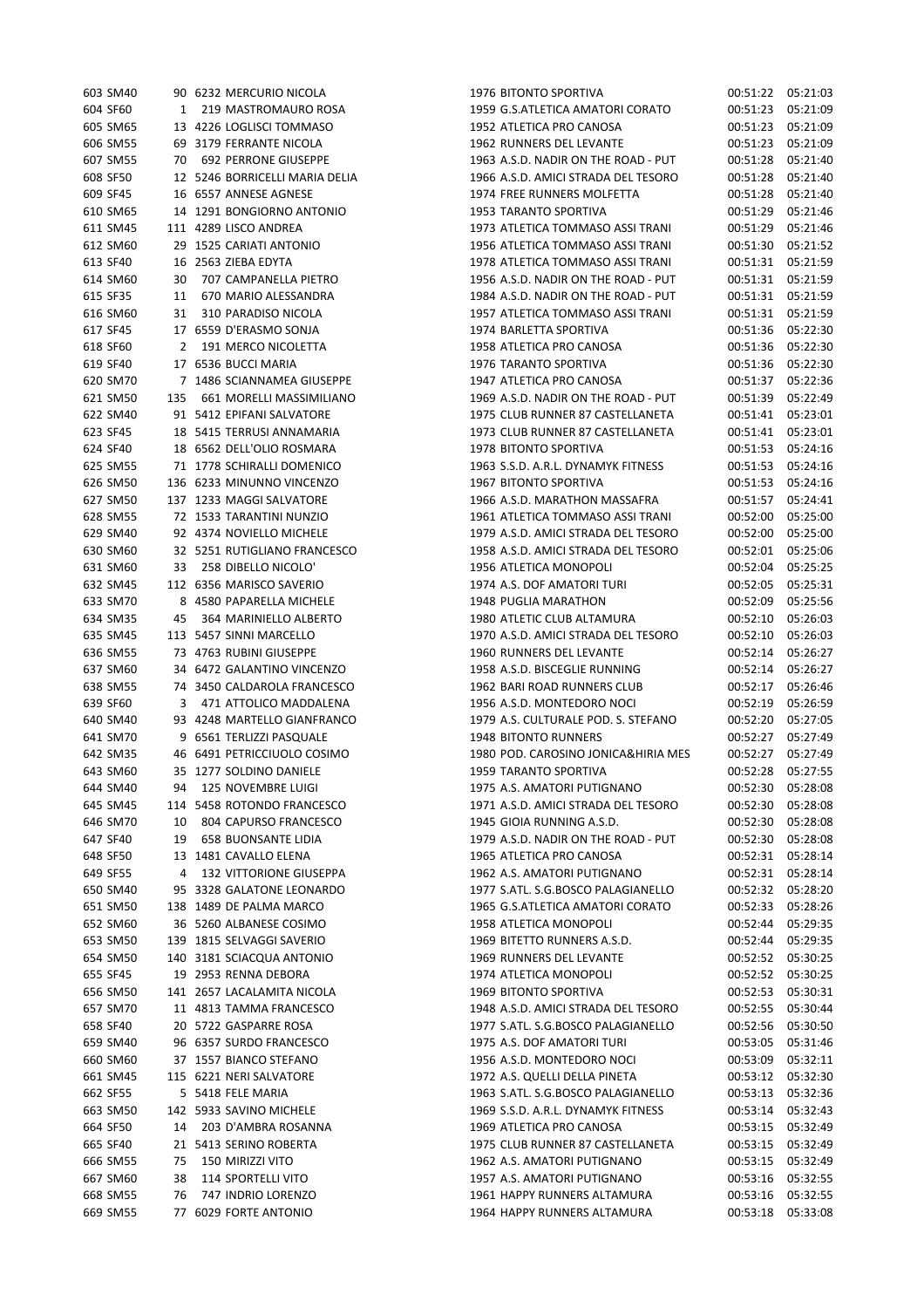| 671 SM50<br>143 1696 BRUNO DONATO<br>672 SM55<br>78 750 BERLOCO NICOLA<br>116 1708 MASSARO NICOLA<br>673 SM45<br>674 SF35<br>12 6492 BUCCI ANNAROSA<br>675 SF40<br>22 5945 RAPIO MARIA FELICE<br>676 SM70<br>12 1920 DEFAZIO ANTONIO<br>677 SM70<br>13 1062 GADALETO GIUSEPPE<br>2 6524 RONCO GIOVANNI<br>678 SM75<br>79 4850 ROMITO VITO DOMENICO<br>679 SM55<br>680 SM50 144 4713 Laviola Andrea<br>681 SM65<br>15 131 GIGANTE DONATO<br>682 SM45<br>117 1284 LAGIOIA CHRISTIAN<br>683 SM50<br>145 6570 LANZILLOTTA ANTONIO<br>146 6415 VALERIO COSIMO DAMIANO<br>684 SM50<br>685 SM55<br>80 3963 CORIGLIONE GIUSEPPE<br>686 SM60<br>40 5307 CRESCENTE MICHELE VINCENZO<br>687 SM55<br>81 1133 CARPIGNANO LORENZO<br>688 SM50<br>147 3831 CALDARULO NICOLA<br>689 SM50<br>148 1410 BARBARA ALESSANDRO<br>118 6554 LONGO TOMMASO<br>690 SM45<br>691 SM50<br>149 6213 TOTA FRANCESCO<br>692 SM75<br>3 4835 MANZONI GIOVANNI<br>693 SM50<br>150 1124 MIANI VITO<br>694 SM40<br>97 4838 GRANIERI ALESSANDRO<br>695 SM60<br>41 3573 IODICE DOMENICO<br>119 3724 SELVAGGI DOMENICO<br>696 SM45<br>697 SF45<br>20 5893 PANUNZIO VINCENZA LIDIA<br>698 SM70<br>14 376 LIUZZI PAOLO<br>699 SF45<br>5414 TOTARO KATIA<br>21<br>700 SF45<br>22 6526 OCCHIOGROSSO GIUDITTA<br>23 1559 GABRIELE MARIELLA<br>701 SF45<br>702 SF50<br>15 1585 ELMINO ANGELA<br>703 SF45<br>24 6355 MARANGI ANNA LISA<br>704 SF35<br>13 5759 RELLA ANNA<br>705 SM60<br>42 6002 MANZARI VITO<br>706 SM55<br>82<br>2837 FRIGIOLA ALESSANDRO<br>707 SM40<br>98 5601 PUPILLO FRANCESCO<br>708 SM65<br>16 2559 PELLEGRINO MICHELE<br>709 SF55<br>6 2034 MARINO' MARIA<br>710 SM55 83 2026 BOZZARDI SALVINO<br>711 SF65<br>1 1216 TADDEO PASQUA ROSA<br>712 SF<br>8 3095 D'ANVERSA MARILISA<br>713 SM55<br>84 3321 CONVERTINI DOMENICO<br>714 SF50<br>16 3305 SCIANNIMANICA MARIA<br>715 SM60<br>43<br>233 BENEDETTO GIOVANNI<br>716 SM70<br>15 645 MELE DOMENICO<br>717 SM55<br>85 5351 CAPPIELLO DONATO<br>718 SM50<br>151 1360 LOPERFIDO ANTONIO<br>719 SF35<br>14 249 OSTUNI FLAVIA<br>720 SM55<br>86 5622 carucci antonio<br>721 SM60<br>44 3989 DI BARI NICOLA<br>722 SM50<br>152 2037 ZONNO ANGELO ANTONIO<br>723 SF45<br>25 5466 MOSCATO VITTORIA<br>724 SM70<br>16 2670 MANSI LUIGI<br>725 SM55<br>87 650 FANIZZI GIOVANNI<br>726 SF45<br>26 5580 DE NOVELLIS PIERA<br>17 6548 COMO VINCENZO<br>727 SM65<br>728 SM50<br>153 1697 CARLUCCI MASSIMO<br>45<br>1769 VASILE GIUSEPPE<br>729 SM60<br>27 6567 GIORDANO ANNAMARIA<br>730 SF45<br>88 775 MORGESE GIUSEPPE<br>731 SM55<br>732 SM60<br>46 1128 CARRIERI PIETRO<br>733 SF45<br>28 3527 SCUDIERO GRAZIA<br>120 625 TISCI EUGENIO<br>734 SM45<br>121 381 PERNIOLA ERASMO<br>735 SM45<br>736 SM60<br>47 6222 GATTI VINCENZO | <b>670 SM60</b> | 39 T/IT SIMONE ROCCO |
|---------------------------------------------------------------------------------------------------------------------------------------------------------------------------------------------------------------------------------------------------------------------------------------------------------------------------------------------------------------------------------------------------------------------------------------------------------------------------------------------------------------------------------------------------------------------------------------------------------------------------------------------------------------------------------------------------------------------------------------------------------------------------------------------------------------------------------------------------------------------------------------------------------------------------------------------------------------------------------------------------------------------------------------------------------------------------------------------------------------------------------------------------------------------------------------------------------------------------------------------------------------------------------------------------------------------------------------------------------------------------------------------------------------------------------------------------------------------------------------------------------------------------------------------------------------------------------------------------------------------------------------------------------------------------------------------------------------------------------------------------------------------------------------------------------------------------------------------------------------------------------------------------------------------------------------------------------------------------------------------------------------------------------------------------------------------------------------------------------------------------------------------------------------------------------------------------------------------------------------------------------------------------------------------------------------------------------------------------------------------------------------------------------------------------------------------------------------------------------------------------------------------------------------------------------------------------------------------------------------------------------------------------------------------------------------------------------------------------------------------------|-----------------|----------------------|
|                                                                                                                                                                                                                                                                                                                                                                                                                                                                                                                                                                                                                                                                                                                                                                                                                                                                                                                                                                                                                                                                                                                                                                                                                                                                                                                                                                                                                                                                                                                                                                                                                                                                                                                                                                                                                                                                                                                                                                                                                                                                                                                                                                                                                                                                                                                                                                                                                                                                                                                                                                                                                                                                                                                                                   |                 |                      |
|                                                                                                                                                                                                                                                                                                                                                                                                                                                                                                                                                                                                                                                                                                                                                                                                                                                                                                                                                                                                                                                                                                                                                                                                                                                                                                                                                                                                                                                                                                                                                                                                                                                                                                                                                                                                                                                                                                                                                                                                                                                                                                                                                                                                                                                                                                                                                                                                                                                                                                                                                                                                                                                                                                                                                   |                 |                      |
|                                                                                                                                                                                                                                                                                                                                                                                                                                                                                                                                                                                                                                                                                                                                                                                                                                                                                                                                                                                                                                                                                                                                                                                                                                                                                                                                                                                                                                                                                                                                                                                                                                                                                                                                                                                                                                                                                                                                                                                                                                                                                                                                                                                                                                                                                                                                                                                                                                                                                                                                                                                                                                                                                                                                                   |                 |                      |
|                                                                                                                                                                                                                                                                                                                                                                                                                                                                                                                                                                                                                                                                                                                                                                                                                                                                                                                                                                                                                                                                                                                                                                                                                                                                                                                                                                                                                                                                                                                                                                                                                                                                                                                                                                                                                                                                                                                                                                                                                                                                                                                                                                                                                                                                                                                                                                                                                                                                                                                                                                                                                                                                                                                                                   |                 |                      |
|                                                                                                                                                                                                                                                                                                                                                                                                                                                                                                                                                                                                                                                                                                                                                                                                                                                                                                                                                                                                                                                                                                                                                                                                                                                                                                                                                                                                                                                                                                                                                                                                                                                                                                                                                                                                                                                                                                                                                                                                                                                                                                                                                                                                                                                                                                                                                                                                                                                                                                                                                                                                                                                                                                                                                   |                 |                      |
|                                                                                                                                                                                                                                                                                                                                                                                                                                                                                                                                                                                                                                                                                                                                                                                                                                                                                                                                                                                                                                                                                                                                                                                                                                                                                                                                                                                                                                                                                                                                                                                                                                                                                                                                                                                                                                                                                                                                                                                                                                                                                                                                                                                                                                                                                                                                                                                                                                                                                                                                                                                                                                                                                                                                                   |                 |                      |
|                                                                                                                                                                                                                                                                                                                                                                                                                                                                                                                                                                                                                                                                                                                                                                                                                                                                                                                                                                                                                                                                                                                                                                                                                                                                                                                                                                                                                                                                                                                                                                                                                                                                                                                                                                                                                                                                                                                                                                                                                                                                                                                                                                                                                                                                                                                                                                                                                                                                                                                                                                                                                                                                                                                                                   |                 |                      |
|                                                                                                                                                                                                                                                                                                                                                                                                                                                                                                                                                                                                                                                                                                                                                                                                                                                                                                                                                                                                                                                                                                                                                                                                                                                                                                                                                                                                                                                                                                                                                                                                                                                                                                                                                                                                                                                                                                                                                                                                                                                                                                                                                                                                                                                                                                                                                                                                                                                                                                                                                                                                                                                                                                                                                   |                 |                      |
|                                                                                                                                                                                                                                                                                                                                                                                                                                                                                                                                                                                                                                                                                                                                                                                                                                                                                                                                                                                                                                                                                                                                                                                                                                                                                                                                                                                                                                                                                                                                                                                                                                                                                                                                                                                                                                                                                                                                                                                                                                                                                                                                                                                                                                                                                                                                                                                                                                                                                                                                                                                                                                                                                                                                                   |                 |                      |
|                                                                                                                                                                                                                                                                                                                                                                                                                                                                                                                                                                                                                                                                                                                                                                                                                                                                                                                                                                                                                                                                                                                                                                                                                                                                                                                                                                                                                                                                                                                                                                                                                                                                                                                                                                                                                                                                                                                                                                                                                                                                                                                                                                                                                                                                                                                                                                                                                                                                                                                                                                                                                                                                                                                                                   |                 |                      |
|                                                                                                                                                                                                                                                                                                                                                                                                                                                                                                                                                                                                                                                                                                                                                                                                                                                                                                                                                                                                                                                                                                                                                                                                                                                                                                                                                                                                                                                                                                                                                                                                                                                                                                                                                                                                                                                                                                                                                                                                                                                                                                                                                                                                                                                                                                                                                                                                                                                                                                                                                                                                                                                                                                                                                   |                 |                      |
|                                                                                                                                                                                                                                                                                                                                                                                                                                                                                                                                                                                                                                                                                                                                                                                                                                                                                                                                                                                                                                                                                                                                                                                                                                                                                                                                                                                                                                                                                                                                                                                                                                                                                                                                                                                                                                                                                                                                                                                                                                                                                                                                                                                                                                                                                                                                                                                                                                                                                                                                                                                                                                                                                                                                                   |                 |                      |
|                                                                                                                                                                                                                                                                                                                                                                                                                                                                                                                                                                                                                                                                                                                                                                                                                                                                                                                                                                                                                                                                                                                                                                                                                                                                                                                                                                                                                                                                                                                                                                                                                                                                                                                                                                                                                                                                                                                                                                                                                                                                                                                                                                                                                                                                                                                                                                                                                                                                                                                                                                                                                                                                                                                                                   |                 |                      |
|                                                                                                                                                                                                                                                                                                                                                                                                                                                                                                                                                                                                                                                                                                                                                                                                                                                                                                                                                                                                                                                                                                                                                                                                                                                                                                                                                                                                                                                                                                                                                                                                                                                                                                                                                                                                                                                                                                                                                                                                                                                                                                                                                                                                                                                                                                                                                                                                                                                                                                                                                                                                                                                                                                                                                   |                 |                      |
|                                                                                                                                                                                                                                                                                                                                                                                                                                                                                                                                                                                                                                                                                                                                                                                                                                                                                                                                                                                                                                                                                                                                                                                                                                                                                                                                                                                                                                                                                                                                                                                                                                                                                                                                                                                                                                                                                                                                                                                                                                                                                                                                                                                                                                                                                                                                                                                                                                                                                                                                                                                                                                                                                                                                                   |                 |                      |
|                                                                                                                                                                                                                                                                                                                                                                                                                                                                                                                                                                                                                                                                                                                                                                                                                                                                                                                                                                                                                                                                                                                                                                                                                                                                                                                                                                                                                                                                                                                                                                                                                                                                                                                                                                                                                                                                                                                                                                                                                                                                                                                                                                                                                                                                                                                                                                                                                                                                                                                                                                                                                                                                                                                                                   |                 |                      |
|                                                                                                                                                                                                                                                                                                                                                                                                                                                                                                                                                                                                                                                                                                                                                                                                                                                                                                                                                                                                                                                                                                                                                                                                                                                                                                                                                                                                                                                                                                                                                                                                                                                                                                                                                                                                                                                                                                                                                                                                                                                                                                                                                                                                                                                                                                                                                                                                                                                                                                                                                                                                                                                                                                                                                   |                 |                      |
|                                                                                                                                                                                                                                                                                                                                                                                                                                                                                                                                                                                                                                                                                                                                                                                                                                                                                                                                                                                                                                                                                                                                                                                                                                                                                                                                                                                                                                                                                                                                                                                                                                                                                                                                                                                                                                                                                                                                                                                                                                                                                                                                                                                                                                                                                                                                                                                                                                                                                                                                                                                                                                                                                                                                                   |                 |                      |
|                                                                                                                                                                                                                                                                                                                                                                                                                                                                                                                                                                                                                                                                                                                                                                                                                                                                                                                                                                                                                                                                                                                                                                                                                                                                                                                                                                                                                                                                                                                                                                                                                                                                                                                                                                                                                                                                                                                                                                                                                                                                                                                                                                                                                                                                                                                                                                                                                                                                                                                                                                                                                                                                                                                                                   |                 |                      |
|                                                                                                                                                                                                                                                                                                                                                                                                                                                                                                                                                                                                                                                                                                                                                                                                                                                                                                                                                                                                                                                                                                                                                                                                                                                                                                                                                                                                                                                                                                                                                                                                                                                                                                                                                                                                                                                                                                                                                                                                                                                                                                                                                                                                                                                                                                                                                                                                                                                                                                                                                                                                                                                                                                                                                   |                 |                      |
|                                                                                                                                                                                                                                                                                                                                                                                                                                                                                                                                                                                                                                                                                                                                                                                                                                                                                                                                                                                                                                                                                                                                                                                                                                                                                                                                                                                                                                                                                                                                                                                                                                                                                                                                                                                                                                                                                                                                                                                                                                                                                                                                                                                                                                                                                                                                                                                                                                                                                                                                                                                                                                                                                                                                                   |                 |                      |
|                                                                                                                                                                                                                                                                                                                                                                                                                                                                                                                                                                                                                                                                                                                                                                                                                                                                                                                                                                                                                                                                                                                                                                                                                                                                                                                                                                                                                                                                                                                                                                                                                                                                                                                                                                                                                                                                                                                                                                                                                                                                                                                                                                                                                                                                                                                                                                                                                                                                                                                                                                                                                                                                                                                                                   |                 |                      |
|                                                                                                                                                                                                                                                                                                                                                                                                                                                                                                                                                                                                                                                                                                                                                                                                                                                                                                                                                                                                                                                                                                                                                                                                                                                                                                                                                                                                                                                                                                                                                                                                                                                                                                                                                                                                                                                                                                                                                                                                                                                                                                                                                                                                                                                                                                                                                                                                                                                                                                                                                                                                                                                                                                                                                   |                 |                      |
|                                                                                                                                                                                                                                                                                                                                                                                                                                                                                                                                                                                                                                                                                                                                                                                                                                                                                                                                                                                                                                                                                                                                                                                                                                                                                                                                                                                                                                                                                                                                                                                                                                                                                                                                                                                                                                                                                                                                                                                                                                                                                                                                                                                                                                                                                                                                                                                                                                                                                                                                                                                                                                                                                                                                                   |                 |                      |
|                                                                                                                                                                                                                                                                                                                                                                                                                                                                                                                                                                                                                                                                                                                                                                                                                                                                                                                                                                                                                                                                                                                                                                                                                                                                                                                                                                                                                                                                                                                                                                                                                                                                                                                                                                                                                                                                                                                                                                                                                                                                                                                                                                                                                                                                                                                                                                                                                                                                                                                                                                                                                                                                                                                                                   |                 |                      |
|                                                                                                                                                                                                                                                                                                                                                                                                                                                                                                                                                                                                                                                                                                                                                                                                                                                                                                                                                                                                                                                                                                                                                                                                                                                                                                                                                                                                                                                                                                                                                                                                                                                                                                                                                                                                                                                                                                                                                                                                                                                                                                                                                                                                                                                                                                                                                                                                                                                                                                                                                                                                                                                                                                                                                   |                 |                      |
|                                                                                                                                                                                                                                                                                                                                                                                                                                                                                                                                                                                                                                                                                                                                                                                                                                                                                                                                                                                                                                                                                                                                                                                                                                                                                                                                                                                                                                                                                                                                                                                                                                                                                                                                                                                                                                                                                                                                                                                                                                                                                                                                                                                                                                                                                                                                                                                                                                                                                                                                                                                                                                                                                                                                                   |                 |                      |
|                                                                                                                                                                                                                                                                                                                                                                                                                                                                                                                                                                                                                                                                                                                                                                                                                                                                                                                                                                                                                                                                                                                                                                                                                                                                                                                                                                                                                                                                                                                                                                                                                                                                                                                                                                                                                                                                                                                                                                                                                                                                                                                                                                                                                                                                                                                                                                                                                                                                                                                                                                                                                                                                                                                                                   |                 |                      |
|                                                                                                                                                                                                                                                                                                                                                                                                                                                                                                                                                                                                                                                                                                                                                                                                                                                                                                                                                                                                                                                                                                                                                                                                                                                                                                                                                                                                                                                                                                                                                                                                                                                                                                                                                                                                                                                                                                                                                                                                                                                                                                                                                                                                                                                                                                                                                                                                                                                                                                                                                                                                                                                                                                                                                   |                 |                      |
|                                                                                                                                                                                                                                                                                                                                                                                                                                                                                                                                                                                                                                                                                                                                                                                                                                                                                                                                                                                                                                                                                                                                                                                                                                                                                                                                                                                                                                                                                                                                                                                                                                                                                                                                                                                                                                                                                                                                                                                                                                                                                                                                                                                                                                                                                                                                                                                                                                                                                                                                                                                                                                                                                                                                                   |                 |                      |
|                                                                                                                                                                                                                                                                                                                                                                                                                                                                                                                                                                                                                                                                                                                                                                                                                                                                                                                                                                                                                                                                                                                                                                                                                                                                                                                                                                                                                                                                                                                                                                                                                                                                                                                                                                                                                                                                                                                                                                                                                                                                                                                                                                                                                                                                                                                                                                                                                                                                                                                                                                                                                                                                                                                                                   |                 |                      |
|                                                                                                                                                                                                                                                                                                                                                                                                                                                                                                                                                                                                                                                                                                                                                                                                                                                                                                                                                                                                                                                                                                                                                                                                                                                                                                                                                                                                                                                                                                                                                                                                                                                                                                                                                                                                                                                                                                                                                                                                                                                                                                                                                                                                                                                                                                                                                                                                                                                                                                                                                                                                                                                                                                                                                   |                 |                      |
|                                                                                                                                                                                                                                                                                                                                                                                                                                                                                                                                                                                                                                                                                                                                                                                                                                                                                                                                                                                                                                                                                                                                                                                                                                                                                                                                                                                                                                                                                                                                                                                                                                                                                                                                                                                                                                                                                                                                                                                                                                                                                                                                                                                                                                                                                                                                                                                                                                                                                                                                                                                                                                                                                                                                                   |                 |                      |
|                                                                                                                                                                                                                                                                                                                                                                                                                                                                                                                                                                                                                                                                                                                                                                                                                                                                                                                                                                                                                                                                                                                                                                                                                                                                                                                                                                                                                                                                                                                                                                                                                                                                                                                                                                                                                                                                                                                                                                                                                                                                                                                                                                                                                                                                                                                                                                                                                                                                                                                                                                                                                                                                                                                                                   |                 |                      |
|                                                                                                                                                                                                                                                                                                                                                                                                                                                                                                                                                                                                                                                                                                                                                                                                                                                                                                                                                                                                                                                                                                                                                                                                                                                                                                                                                                                                                                                                                                                                                                                                                                                                                                                                                                                                                                                                                                                                                                                                                                                                                                                                                                                                                                                                                                                                                                                                                                                                                                                                                                                                                                                                                                                                                   |                 |                      |
|                                                                                                                                                                                                                                                                                                                                                                                                                                                                                                                                                                                                                                                                                                                                                                                                                                                                                                                                                                                                                                                                                                                                                                                                                                                                                                                                                                                                                                                                                                                                                                                                                                                                                                                                                                                                                                                                                                                                                                                                                                                                                                                                                                                                                                                                                                                                                                                                                                                                                                                                                                                                                                                                                                                                                   |                 |                      |
|                                                                                                                                                                                                                                                                                                                                                                                                                                                                                                                                                                                                                                                                                                                                                                                                                                                                                                                                                                                                                                                                                                                                                                                                                                                                                                                                                                                                                                                                                                                                                                                                                                                                                                                                                                                                                                                                                                                                                                                                                                                                                                                                                                                                                                                                                                                                                                                                                                                                                                                                                                                                                                                                                                                                                   |                 |                      |
|                                                                                                                                                                                                                                                                                                                                                                                                                                                                                                                                                                                                                                                                                                                                                                                                                                                                                                                                                                                                                                                                                                                                                                                                                                                                                                                                                                                                                                                                                                                                                                                                                                                                                                                                                                                                                                                                                                                                                                                                                                                                                                                                                                                                                                                                                                                                                                                                                                                                                                                                                                                                                                                                                                                                                   |                 |                      |
|                                                                                                                                                                                                                                                                                                                                                                                                                                                                                                                                                                                                                                                                                                                                                                                                                                                                                                                                                                                                                                                                                                                                                                                                                                                                                                                                                                                                                                                                                                                                                                                                                                                                                                                                                                                                                                                                                                                                                                                                                                                                                                                                                                                                                                                                                                                                                                                                                                                                                                                                                                                                                                                                                                                                                   |                 |                      |
|                                                                                                                                                                                                                                                                                                                                                                                                                                                                                                                                                                                                                                                                                                                                                                                                                                                                                                                                                                                                                                                                                                                                                                                                                                                                                                                                                                                                                                                                                                                                                                                                                                                                                                                                                                                                                                                                                                                                                                                                                                                                                                                                                                                                                                                                                                                                                                                                                                                                                                                                                                                                                                                                                                                                                   |                 |                      |
|                                                                                                                                                                                                                                                                                                                                                                                                                                                                                                                                                                                                                                                                                                                                                                                                                                                                                                                                                                                                                                                                                                                                                                                                                                                                                                                                                                                                                                                                                                                                                                                                                                                                                                                                                                                                                                                                                                                                                                                                                                                                                                                                                                                                                                                                                                                                                                                                                                                                                                                                                                                                                                                                                                                                                   |                 |                      |
|                                                                                                                                                                                                                                                                                                                                                                                                                                                                                                                                                                                                                                                                                                                                                                                                                                                                                                                                                                                                                                                                                                                                                                                                                                                                                                                                                                                                                                                                                                                                                                                                                                                                                                                                                                                                                                                                                                                                                                                                                                                                                                                                                                                                                                                                                                                                                                                                                                                                                                                                                                                                                                                                                                                                                   |                 |                      |
|                                                                                                                                                                                                                                                                                                                                                                                                                                                                                                                                                                                                                                                                                                                                                                                                                                                                                                                                                                                                                                                                                                                                                                                                                                                                                                                                                                                                                                                                                                                                                                                                                                                                                                                                                                                                                                                                                                                                                                                                                                                                                                                                                                                                                                                                                                                                                                                                                                                                                                                                                                                                                                                                                                                                                   |                 |                      |
|                                                                                                                                                                                                                                                                                                                                                                                                                                                                                                                                                                                                                                                                                                                                                                                                                                                                                                                                                                                                                                                                                                                                                                                                                                                                                                                                                                                                                                                                                                                                                                                                                                                                                                                                                                                                                                                                                                                                                                                                                                                                                                                                                                                                                                                                                                                                                                                                                                                                                                                                                                                                                                                                                                                                                   |                 |                      |
|                                                                                                                                                                                                                                                                                                                                                                                                                                                                                                                                                                                                                                                                                                                                                                                                                                                                                                                                                                                                                                                                                                                                                                                                                                                                                                                                                                                                                                                                                                                                                                                                                                                                                                                                                                                                                                                                                                                                                                                                                                                                                                                                                                                                                                                                                                                                                                                                                                                                                                                                                                                                                                                                                                                                                   |                 |                      |
|                                                                                                                                                                                                                                                                                                                                                                                                                                                                                                                                                                                                                                                                                                                                                                                                                                                                                                                                                                                                                                                                                                                                                                                                                                                                                                                                                                                                                                                                                                                                                                                                                                                                                                                                                                                                                                                                                                                                                                                                                                                                                                                                                                                                                                                                                                                                                                                                                                                                                                                                                                                                                                                                                                                                                   |                 |                      |
|                                                                                                                                                                                                                                                                                                                                                                                                                                                                                                                                                                                                                                                                                                                                                                                                                                                                                                                                                                                                                                                                                                                                                                                                                                                                                                                                                                                                                                                                                                                                                                                                                                                                                                                                                                                                                                                                                                                                                                                                                                                                                                                                                                                                                                                                                                                                                                                                                                                                                                                                                                                                                                                                                                                                                   |                 |                      |
|                                                                                                                                                                                                                                                                                                                                                                                                                                                                                                                                                                                                                                                                                                                                                                                                                                                                                                                                                                                                                                                                                                                                                                                                                                                                                                                                                                                                                                                                                                                                                                                                                                                                                                                                                                                                                                                                                                                                                                                                                                                                                                                                                                                                                                                                                                                                                                                                                                                                                                                                                                                                                                                                                                                                                   |                 |                      |
|                                                                                                                                                                                                                                                                                                                                                                                                                                                                                                                                                                                                                                                                                                                                                                                                                                                                                                                                                                                                                                                                                                                                                                                                                                                                                                                                                                                                                                                                                                                                                                                                                                                                                                                                                                                                                                                                                                                                                                                                                                                                                                                                                                                                                                                                                                                                                                                                                                                                                                                                                                                                                                                                                                                                                   |                 |                      |
|                                                                                                                                                                                                                                                                                                                                                                                                                                                                                                                                                                                                                                                                                                                                                                                                                                                                                                                                                                                                                                                                                                                                                                                                                                                                                                                                                                                                                                                                                                                                                                                                                                                                                                                                                                                                                                                                                                                                                                                                                                                                                                                                                                                                                                                                                                                                                                                                                                                                                                                                                                                                                                                                                                                                                   |                 |                      |
|                                                                                                                                                                                                                                                                                                                                                                                                                                                                                                                                                                                                                                                                                                                                                                                                                                                                                                                                                                                                                                                                                                                                                                                                                                                                                                                                                                                                                                                                                                                                                                                                                                                                                                                                                                                                                                                                                                                                                                                                                                                                                                                                                                                                                                                                                                                                                                                                                                                                                                                                                                                                                                                                                                                                                   |                 |                      |
|                                                                                                                                                                                                                                                                                                                                                                                                                                                                                                                                                                                                                                                                                                                                                                                                                                                                                                                                                                                                                                                                                                                                                                                                                                                                                                                                                                                                                                                                                                                                                                                                                                                                                                                                                                                                                                                                                                                                                                                                                                                                                                                                                                                                                                                                                                                                                                                                                                                                                                                                                                                                                                                                                                                                                   |                 |                      |
|                                                                                                                                                                                                                                                                                                                                                                                                                                                                                                                                                                                                                                                                                                                                                                                                                                                                                                                                                                                                                                                                                                                                                                                                                                                                                                                                                                                                                                                                                                                                                                                                                                                                                                                                                                                                                                                                                                                                                                                                                                                                                                                                                                                                                                                                                                                                                                                                                                                                                                                                                                                                                                                                                                                                                   |                 |                      |
|                                                                                                                                                                                                                                                                                                                                                                                                                                                                                                                                                                                                                                                                                                                                                                                                                                                                                                                                                                                                                                                                                                                                                                                                                                                                                                                                                                                                                                                                                                                                                                                                                                                                                                                                                                                                                                                                                                                                                                                                                                                                                                                                                                                                                                                                                                                                                                                                                                                                                                                                                                                                                                                                                                                                                   |                 |                      |
|                                                                                                                                                                                                                                                                                                                                                                                                                                                                                                                                                                                                                                                                                                                                                                                                                                                                                                                                                                                                                                                                                                                                                                                                                                                                                                                                                                                                                                                                                                                                                                                                                                                                                                                                                                                                                                                                                                                                                                                                                                                                                                                                                                                                                                                                                                                                                                                                                                                                                                                                                                                                                                                                                                                                                   |                 |                      |
|                                                                                                                                                                                                                                                                                                                                                                                                                                                                                                                                                                                                                                                                                                                                                                                                                                                                                                                                                                                                                                                                                                                                                                                                                                                                                                                                                                                                                                                                                                                                                                                                                                                                                                                                                                                                                                                                                                                                                                                                                                                                                                                                                                                                                                                                                                                                                                                                                                                                                                                                                                                                                                                                                                                                                   |                 |                      |
|                                                                                                                                                                                                                                                                                                                                                                                                                                                                                                                                                                                                                                                                                                                                                                                                                                                                                                                                                                                                                                                                                                                                                                                                                                                                                                                                                                                                                                                                                                                                                                                                                                                                                                                                                                                                                                                                                                                                                                                                                                                                                                                                                                                                                                                                                                                                                                                                                                                                                                                                                                                                                                                                                                                                                   |                 |                      |
|                                                                                                                                                                                                                                                                                                                                                                                                                                                                                                                                                                                                                                                                                                                                                                                                                                                                                                                                                                                                                                                                                                                                                                                                                                                                                                                                                                                                                                                                                                                                                                                                                                                                                                                                                                                                                                                                                                                                                                                                                                                                                                                                                                                                                                                                                                                                                                                                                                                                                                                                                                                                                                                                                                                                                   |                 |                      |
|                                                                                                                                                                                                                                                                                                                                                                                                                                                                                                                                                                                                                                                                                                                                                                                                                                                                                                                                                                                                                                                                                                                                                                                                                                                                                                                                                                                                                                                                                                                                                                                                                                                                                                                                                                                                                                                                                                                                                                                                                                                                                                                                                                                                                                                                                                                                                                                                                                                                                                                                                                                                                                                                                                                                                   |                 |                      |
|                                                                                                                                                                                                                                                                                                                                                                                                                                                                                                                                                                                                                                                                                                                                                                                                                                                                                                                                                                                                                                                                                                                                                                                                                                                                                                                                                                                                                                                                                                                                                                                                                                                                                                                                                                                                                                                                                                                                                                                                                                                                                                                                                                                                                                                                                                                                                                                                                                                                                                                                                                                                                                                                                                                                                   |                 |                      |
|                                                                                                                                                                                                                                                                                                                                                                                                                                                                                                                                                                                                                                                                                                                                                                                                                                                                                                                                                                                                                                                                                                                                                                                                                                                                                                                                                                                                                                                                                                                                                                                                                                                                                                                                                                                                                                                                                                                                                                                                                                                                                                                                                                                                                                                                                                                                                                                                                                                                                                                                                                                                                                                                                                                                                   |                 |                      |
|                                                                                                                                                                                                                                                                                                                                                                                                                                                                                                                                                                                                                                                                                                                                                                                                                                                                                                                                                                                                                                                                                                                                                                                                                                                                                                                                                                                                                                                                                                                                                                                                                                                                                                                                                                                                                                                                                                                                                                                                                                                                                                                                                                                                                                                                                                                                                                                                                                                                                                                                                                                                                                                                                                                                                   |                 |                      |
|                                                                                                                                                                                                                                                                                                                                                                                                                                                                                                                                                                                                                                                                                                                                                                                                                                                                                                                                                                                                                                                                                                                                                                                                                                                                                                                                                                                                                                                                                                                                                                                                                                                                                                                                                                                                                                                                                                                                                                                                                                                                                                                                                                                                                                                                                                                                                                                                                                                                                                                                                                                                                                                                                                                                                   |                 |                      |
|                                                                                                                                                                                                                                                                                                                                                                                                                                                                                                                                                                                                                                                                                                                                                                                                                                                                                                                                                                                                                                                                                                                                                                                                                                                                                                                                                                                                                                                                                                                                                                                                                                                                                                                                                                                                                                                                                                                                                                                                                                                                                                                                                                                                                                                                                                                                                                                                                                                                                                                                                                                                                                                                                                                                                   |                 |                      |

| 670 SM60 |     | 39 1711 SIMONE ROCCO               | 1959 HAPPY RUNNERS ALTAMURA         | 00:53:18 05:33:08 |          |
|----------|-----|------------------------------------|-------------------------------------|-------------------|----------|
| 671 SM50 |     | 143 1696 BRUNO DONATO              | 1967 HAPPY RUNNERS ALTAMURA         | 00:53:18          | 05:33:08 |
| 672 SM55 | 78  | 750 BERLOCO NICOLA                 | 1964 HAPPY RUNNERS ALTAMURA         | 00:53:18          | 05:33:08 |
| 673 SM45 |     | 116 1708 MASSARO NICOLA            | 1970 HAPPY RUNNERS ALTAMURA         | 00:53:21          | 05:33:26 |
| 674 SF35 |     | 12 6492 BUCCI ANNAROSA             | 1982 POD. CAROSINO JONICA&HIRIA MES | 00:53:21          | 05:33:26 |
| 675 SF40 |     | 22 5945 RAPIO MARIA FELICE         | 1975 NUOVA ATLETICA BITONTO         | 00:53:24          | 05:33:45 |
| 676 SM70 |     | 12 1920 DEFAZIO ANTONIO            | 1947 A.S. CULTURALE POD. S. STEFANO | 00:53:32          | 05:34:35 |
| 677 SM70 |     | 13 1062 GADALETO GIUSEPPE          | 1947 CLUB RUNNER 87 CASTELLANETA    | 00:53:33          | 05:34:41 |
| 678 SM75 |     | 2 6524 RONCO GIOVANNI              | 1942 GIOIA RUNNING A.S.D.           | 00:53:40          | 05:35:25 |
| 679 SM55 |     | 79 4850 ROMITO VITO DOMENICO       | 1963 ASD RUTIGLIANO ROAD RUNNERS    | 00:53:40          | 05:35:25 |
| 680 SM50 |     | 144 4713 Laviola Andrea            | 1967 RunCard                        | 00:53:50          | 05:36:28 |
| 681 SM65 | 15  | 131 GIGANTE DONATO                 | 1952 A.S. AMATORI PUTIGNANO         | 00:54:01          | 05:37:36 |
| 682 SM45 |     | 117 1284 LAGIOIA CHRISTIAN         | 1974 TARANTO SPORTIVA               | 00:54:01          | 05:37:36 |
| 683 SM50 |     | 145 6570 LANZILLOTTA ANTONIO       | 1967 POL. MAGNA GRAECIA ASD CASSANO | 00:54:02          | 05:37:42 |
| 684 SM50 |     | 146 6415 VALERIO COSIMO DAMIANO    | 1968 BARLETTA SPORTIVA              | 00:54:03          | 05:37:49 |
| 685 SM55 |     | 80 3963 CORIGLIONE GIUSEPPE        | 1963 CLUB RUNNER 87 CASTELLANETA    | 00:54:03          | 05:37:49 |
| 686 SM60 |     | 40 5307 CRESCENTE MICHELE VINCENZO | 1955 BARLETTA SPORTIVA              | 00:54:03          | 05:37:49 |
| 687 SM55 |     | 81 1133 CARPIGNANO LORENZO         | 1964 S.ATL. S.G.BOSCO PALAGIANELLO  | 00:54:07          | 05:38:14 |
| 688 SM50 |     | 147 3831 CALDARULO NICOLA          | 1966 CUS BARI                       | 00:54:07          | 05:38:14 |
| 689 SM50 |     | 148 1410 BARBARA ALESSANDRO        | 1966 CUS BARI                       | 00:54:07          | 05:38:14 |
| 690 SM45 |     | 118 6554 LONGO TOMMASO             | 1973 A.S. DOF AMATORI TURI          | 00:54:08          | 05:38:20 |
| 691 SM50 |     | 149 6213 TOTA FRANCESCO            | 1968 CUS BARI                       | 00:54:09          | 05:38:26 |
| 692 SM75 |     | 3 4835 MANZONI GIOVANNI            | 1943 A.S.D. ATLETICA AZZURRA        | 00:54:11          | 05:38:39 |
|          |     | 150 1124 MIANI VITO                |                                     | 00:54:21          | 05:39:41 |
| 693 SM50 |     |                                    | 1966 S.ATL. S.G.BOSCO PALAGIANELLO  | 00:54:22 05:39:48 |          |
| 694 SM40 |     | 97 4838 GRANIERI ALESSANDRO        | 1978 BITONTO SPORTIVA               |                   |          |
| 695 SM60 |     | 41 3573 IODICE DOMENICO            | 1957 BARLETTA SPORTIVA              | 00:54:22          | 05:39:48 |
| 696 SM45 |     | 119 3724 SELVAGGI DOMENICO         | 1970 A.S. CULTURALE POD. S. STEFANO | 00:54:24          | 05:40:00 |
| 697 SF45 |     | 20 5893 PANUNZIO VINCENZA LIDIA    | 1972 RunCard                        | 00:54:24          | 05:40:00 |
| 698 SM70 | 14  | 376 LIUZZI PAOLO                   | 1949 A.S.D. MONTEDORO NOCI          | 00:54:25          | 05:40:06 |
| 699 SF45 |     | 21 5414 TOTARO KATIA               | 1974 CLUB RUNNER 87 CASTELLANETA    | 00:54:28          | 05:40:25 |
| 700 SF45 |     | 22 6526 OCCHIOGROSSO GIUDITTA      | 1971 BITETTO RUNNERS A.S.D.         | 00:54:43          | 05:41:59 |
| 701 SF45 |     | 23 1559 GABRIELE MARIELLA          | 1974 A.S.D. MONTEDORO NOCI          | 00:54:44          | 05:42:05 |
| 702 SF50 |     | 15 1585 ELMINO ANGELA              | 1967 A.S. DOF AMATORI TURI          | 00:54:45          | 05:42:11 |
| 703 SF45 |     | 24 6355 MARANGI ANNA LISA          | 1973 A.S. DOF AMATORI TURI          | 00:54:46          | 05:42:18 |
| 704 SF35 |     | 13 5759 RELLA ANNA                 | 1983 A.S.D. AMICI STRADA DEL TESORO | 00:54:48          | 05:42:30 |
| 705 SM60 |     | 42 6002 MANZARI VITO               | 1955 A.S.D. AMICI STRADA DEL TESORO | 00:54:48          | 05:42:30 |
| 706 SM55 |     | 82 2837 FRIGIOLA ALESSANDRO        | 1961 NUOVA ATLETICA LATERZA         | 00:54:52          | 05:42:55 |
| 707 SM40 |     | 98 5601 PUPILLO FRANCESCO          | 1978 A.S.D. MARATHON MASSAFRA       | 00:54:54          | 05:43:08 |
| 708 SM65 |     | 16 2559 PELLEGRINO MICHELE         | 1954 ATLETICA PRO CANOSA            | 00:54:57          | 05:43:26 |
| 709 SF55 |     | 6 2034 MARINO' MARIA               | 1964 TARANTO SPORTIVA               | 00:55:00          | 05:43:45 |
| 710 SM55 |     | 83 2026 BOZZARDI SALVINO           | 1961 TARANTO SPORTIVA               | 00:55:00          | 05:43:45 |
| 711 SF65 |     | 1 1216 TADDEO PASQUA ROSA          | 1953 A.S.D. MARATHON MASSAFRA       | 00:55:03          | 05:44:04 |
| 712 SF   |     | 8 3095 D'ANVERSA MARILISA          | 1987 NUOVA ATLETICA LATERZA         | 00:55:06          | 05:44:23 |
| 713 SM55 |     | 84 3321 CONVERTINI DOMENICO        | 1960 NUOVA ATLETICA LATERZA         | 00:55:07          | 05:44:29 |
| 714 SF50 |     | 16 3305 SCIANNIMANICA MARIA        | 1966 CLUB RUNNER 87 CASTELLANETA    | 00:55:10          | 05:44:48 |
| 715 SM60 | 43  | 233 BENEDETTO GIOVANNI             | 1959 G.S.P. III REGIONE AEREA BARI  | 00:55:10          | 05:44:48 |
| 716 SM70 | 15  | 645 MELE DOMENICO                  | 1945 RUNNING PEOPLE NOICATTARO      | 00:55:10          | 05:44:48 |
| 717 SM55 |     | 85 5351 CAPPIELLO DONATO           | 1964 A.S. CULTURALE POD. S. STEFANO | 00:55:12          | 05:45:00 |
| 718 SM50 |     | 151 1360 LOPERFIDO ANTONIO         | 1966 RunCard                        | 00:55:19          | 05:45:44 |
| 719 SF35 | 14  | 249 OSTUNI FLAVIA                  | 1984 ATLETICA MONOPOLI              | 00:55:32          | 05:47:05 |
| 720 SM55 |     | 86 5622 carucci antonio            | 1962 RunCard                        | 00:55:32          | 05:47:05 |
| 721 SM60 |     | 44 3989 DI BARI NICOLA             | 1959 RUNNERS DEL LEVANTE            | 00:55:32          | 05:47:05 |
| 722 SM50 |     | 152 2037 ZONNO ANGELO ANTONIO      | 1968 TARANTO SPORTIVA               | 00:55:37          | 05:47:36 |
| 723 SF45 |     | 25 5466 MOSCATO VITTORIA           | 1973 ATLETICA MONOPOLI              | 00:55:37          | 05:47:36 |
| 724 SM70 |     | 16 2670 MANSI LUIGI                | 1945 A.S. CULTURALE POD. S. STEFANO | 00:55:42          | 05:48:08 |
| 725 SM55 | 87  | 650 FANIZZI GIOVANNI               | 1964 A.S.D. NADIR ON THE ROAD - PUT | 00:55:43          | 05:48:14 |
| 726 SF45 |     | 26 5580 DE NOVELLIS PIERA          | 1971 CLUB RUNNER 87 CASTELLANETA    | 00:55:43          | 05:48:14 |
| 727 SM65 |     | 17 6548 COMO VINCENZO              | 1953 G.S.ATLETICA AMATORI CORATO    | 00:55:47          | 05:48:39 |
| 728 SM50 |     | 153 1697 CARLUCCI MASSIMO          | 1965 HAPPY RUNNERS ALTAMURA         | 00:55:47          | 05:48:39 |
| 729 SM60 |     | 45 1769 VASILE GIUSEPPE            | 1956 RUNNERS DEL LEVANTE            | 00:55:47          | 05:48:39 |
| 730 SF45 |     | 27 6567 GIORDANO ANNAMARIA         | 1973 BITETTO RUNNERS A.S.D.         | 00:55:47          | 05:48:39 |
| 731 SM55 | 88  | 775 MORGESE GIUSEPPE               | 1961 BITONTO RUNNERS                | 00:55:48          | 05:48:45 |
| 732 SM60 |     | 46 1128 CARRIERI PIETRO            | 1956 S.ATL. S.G.BOSCO PALAGIANELLO  | 00:55:50          | 05:48:58 |
| 733 SF45 |     | 28 3527 SCUDIERO GRAZIA            | 1970 MARATHON CLUB MINERVINO        | 00:55:55          | 05:49:29 |
| 734 SM45 | 120 | 625 TISCI EUGENIO                  | 1973 A.S.D. ATLETICA BITRITTO       | 00:55:56          | 05:49:35 |
| 735 SM45 | 121 | 381 PERNIOLA ERASMO                | 1973 A.S.D. MONTEDORO NOCI          | 00:55:57          | 05:49:41 |
| 736 SM60 |     | 47 6222 GATTI VINCENZO             | 1958 A.S. DOF AMATORI TURI          | 00:55:58          | 05:49:48 |
|          |     |                                    |                                     |                   |          |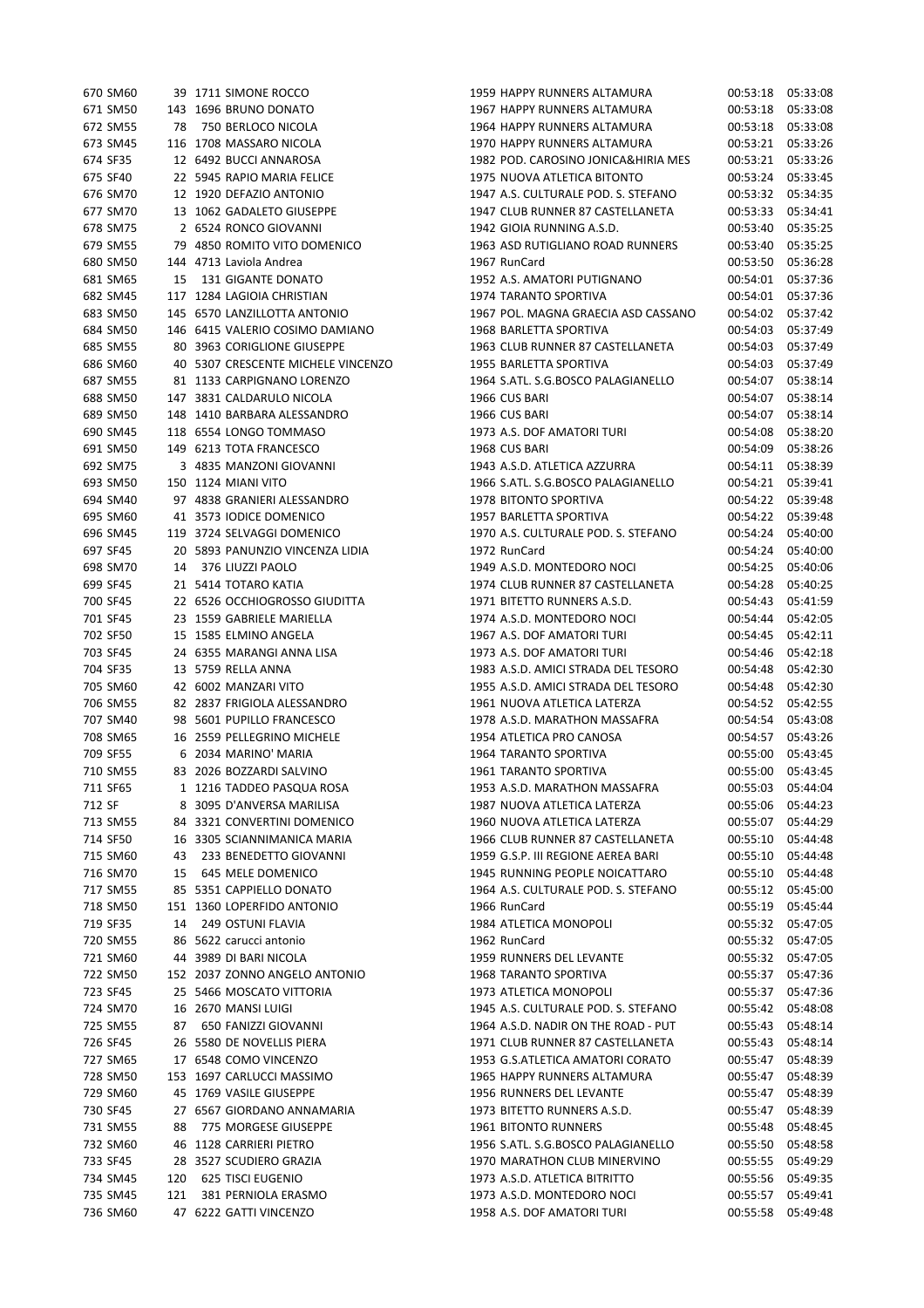|          | 737 SM70 |     | 17 99 D'ALOIA ANTONIO                                           |
|----------|----------|-----|-----------------------------------------------------------------|
|          | 738 SM65 |     | 18 1782 PIZZUTO UGO                                             |
| 739 SM60 |          |     | 48 6577 PORTA GIANCARLO                                         |
| 740 SM45 |          |     | 122 392 ABBRESCIA FRANCESCO                                     |
| 741 SF65 |          |     | 2 1482 DI SIBIO ANGELA                                          |
|          |          |     | 742 SF40 23 6237 STELLACCI MARIA ANTONIETTA                     |
|          |          |     | 743 SM35 47 5259 FIUME GIANFRANCO                               |
| 744 SF45 |          |     | 29 107 DIDONNA AGNESE                                           |
| 745 SM55 |          |     | 89 1759 FIORENTINO NICOLA                                       |
| 746 SF60 |          |     | 4 1514 BIASI MARIA                                              |
|          |          |     | 747 SM60 49 2017 MASTRANGELO CARLO OSCAR                        |
|          |          |     | 748 SM55 90 5513 RIZZI FRANCESCO                                |
|          |          |     | 749 SF50 17 5247 CURCI MADDALENA                                |
| 750 SM70 |          |     |                                                                 |
| 751 SM70 |          |     | 18 5642 VINCI SALVATORE<br>19 5015 GELAO RAFFAELE               |
| 752 SF50 |          |     | 18 1244 TAGLIENTE POMPEA                                        |
|          |          |     | 753 SM65 19 1138 TODARO PASQUALE                                |
|          |          |     |                                                                 |
|          |          |     | 754 SM50 154 3306 CAPRIOLI VITO NICOLA                          |
|          |          |     | 755 SM65 20 6515 MESTO GIUSEPPE                                 |
| 756 SF50 |          |     | 19 1818 ANTONACCI ANTONIETTA<br>50 6416 BLASI RICCARDO          |
| 757 SM60 |          |     |                                                                 |
| 758 SM75 |          |     | 4 105 BIANCO GIOVANNI                                           |
|          |          |     | 759 SM55 91 1659 ANGIULLI GIOVANNI                              |
|          |          |     | 760 SM45 123 4222 PETROSINO ANGELO                              |
|          |          |     | 761 SM45 124 5527 OCCHIOGROSSO GIACINTO                         |
| 762 SM65 |          |     | 21 3456 PALMIERI IGNAZIO                                        |
| 763 SF40 |          |     | 24 4118 COLASANTO MARIANNA                                      |
|          |          |     | 764 SM45 125 6240 LABIANCA VITO ANTONIO                         |
|          | 765 SF45 |     | 30 6571 LO FRANO CARMELA                                        |
| 766 SM40 |          |     | 99 6573 PATERNOSTER ROCCO                                       |
| 767 SM65 |          |     |                                                                 |
| 768 SM55 |          |     | 22   2867  SALINARI DAMIANO COSIMO<br>92   1712  FAVIA GIUSEPPE |
| 769 SF50 |          |     | 20 2966 DE CANDIA TERESA                                        |
|          |          |     | 770 SF45 31 1789 GENTILE ROSA                                   |
|          |          |     | 771 SF50 21 6455 VITALI ANGELICA                                |
| 772 SM60 |          |     | 51 3569 FRAGOMELI FRANCESCO                                     |
| 773 SM35 |          |     | 48 1583 DESIO TONI                                              |
| 774 SM55 |          |     | 93 1762 MICHELUCCI MICHELE                                      |
| 775 SF40 |          |     | 25 3461 FERRANTE ROSA                                           |
|          |          |     | 776 SM45 126 2565 DI LERNIA FRANCESCO                           |
|          |          |     | 777 SF35 15 6553 GATTI DORA                                     |
| 778 SM45 |          |     | 127 6551 CHIECHI FRANCESCO                                      |
| 779 SM70 |          |     | 20 115 COSACCO MICHELE                                          |
| 780 SF40 |          |     | 26 6229 ANTONINO LUISA                                          |
| 781 SM80 |          |     | 1 5451 CARESSA PIETRO                                           |
| 782 SM65 |          |     | 23 5323 SIMONE GIUSEPPE                                         |
| 783 SM50 |          |     | 155 1701 FERRULLI TOMMASO                                       |
| 784 SF45 |          |     | 32 6234 MUSKOLLARI ARTA                                         |
| 785 SF40 |          |     | 27 1438 TETRO MICHELA                                           |
| 786 SF45 |          |     | 33 6242 CORRADINO IMMACOLATA                                    |
| 787 SF50 |          |     | 22 6428 TASSIELLO MARIA                                         |
|          |          |     | 23 3564 DELVECCHIO MARIA                                        |
| 788 SF50 |          |     | 94 1078 RIZZI GIOVANNI                                          |
| 789 SM55 |          |     |                                                                 |
| 790 SM50 |          |     | 156 5332 PETTA FRANCESCO                                        |
| 791 SM75 |          |     | 5 4232 CARBONE RAFFAELE                                         |
| 792 SF40 |          |     | 28 2828 SPADA ANNA LUCIA                                        |
| 793 SM50 |          |     | 157 3600 RIZZI GIUSEPPE                                         |
| 794 SM55 |          |     | 95 1147 LOSAVIO ARCANGELO                                       |
| 795 SM70 |          | 21  | 801 SABATO MICHELE                                              |
| 796 SM50 |          | 158 | 128 CATALANO NICOLA                                             |
| 797 SF45 |          |     | 34 5898 DAMIANI GISELDA                                         |
| 798 SM60 |          |     | 52 531 ARRE' STEFANO                                            |
| 799 SM55 |          |     | 96 6236 NOVIELLO GAETANO                                        |
| 800 SM45 |          |     | 128 6564 UVA PIERFRANCESCO                                      |
| 801 SM60 |          |     | 53 1713 QUISTELLI VITANTONIO                                    |
| 802 SF   |          |     | 9 4236 TODISCO ILARIA                                           |
| 803 SM65 |          | 24  | 597 GIANFREDA VITO                                              |
|          |          |     |                                                                 |

| 737 SM70 | 17  | 99 D'ALOIA ANTONIO                 | 1949 A.S. AMATORI PUTIGNANO         | 00:55:59 | 05:49:54 |
|----------|-----|------------------------------------|-------------------------------------|----------|----------|
| 738 SM65 |     | 18 1782 PIZZUTO UGO                | 1951 A.S.D. ATLETICA AZZURRA        | 00:56:01 | 05:50:06 |
| 739 SM60 |     | 48 6577 PORTA GIANCARLO            | 1959 SSD RCS ACTIVE TEAM A R.L.     | 00:56:03 | 05:50:19 |
|          |     |                                    |                                     |          |          |
| 740 SM45 |     | 122 392 ABBRESCIA FRANCESCO        | 1974 A.S.D. MONTEDORO NOCI          | 00:56:04 | 05:50:25 |
| 741 SF65 |     | 2 1482 DI SIBIO ANGELA             | 1954 ATLETICA PRO CANOSA            | 00:56:04 | 05:50:25 |
| 742 SF40 |     | 23 6237 STELLACCI MARIA ANTONIETTA | 1975 BITONTO SPORTIVA               | 00:56:04 | 05:50:25 |
| 743 SM35 |     | 47 5259 FIUME GIANFRANCO           | 1982 ATLETICA MONOPOLI              | 00:56:10 | 05:51:03 |
| 744 SF45 |     | 29 107 DIDONNA AGNESE              | 1972 A.S. AMATORI PUTIGNANO         | 00:56:12 | 05:51:15 |
| 745 SM55 |     | 89 1759 FIORENTINO NICOLA          | 1961 RUNNERS DEL LEVANTE            | 00:56:31 | 05:53:14 |
| 746 SF60 |     | 4 1514 BIASI MARIA                 | 1957 ATLETICA MONOPOLI              | 00:56:34 | 05:53:33 |
| 747 SM60 |     | 49 2017 MASTRANGELO CARLO OSCAR    | 1955 A.S.D. MARATHON MASSAFRA       | 00:56:40 | 05:54:10 |
| 748 SM55 |     | 90 5513 RIZZI FRANCESCO            | 1960 GIOIA RUNNING A.S.D.           | 00:56:44 | 05:54:35 |
| 749 SF50 |     | 17 5247 CURCI MADDALENA            | 1967 A.S.D. AMICI STRADA DEL TESORO | 00:56:45 | 05:54:41 |
| 750 SM70 |     | 18 5642 VINCI SALVATORE            | 1946 A.S.D. AMICI STRADA DEL TESORO | 00:56:45 | 05:54:41 |
| 751 SM70 |     | 19 5015 GELAO RAFFAELE             | 1947 A.S.D. AMICI STRADA DEL TESORO | 00:56:47 | 05:54:54 |
| 752 SF50 |     | 18 1244 TAGLIENTE POMPEA           | 1967 A.S.D. MARATHON MASSAFRA       | 00:56:49 | 05:55:06 |
|          |     |                                    |                                     |          |          |
| 753 SM65 |     | 19 1138 TODARO PASQUALE            | 1954 S.ATL. S.G.BOSCO PALAGIANELLO  | 00:57:02 | 05:56:27 |
| 754 SM50 |     | 154 3306 CAPRIOLI VITO NICOLA      | 1966 CLUB RUNNER 87 CASTELLANETA    | 00:57:02 | 05:56:27 |
| 755 SM65 |     | 20 6515 MESTO GIUSEPPE             | 1953 SPORT CENTER A.S.D.            | 00:57:03 | 05:56:34 |
| 756 SF50 |     | 19 1818 ANTONACCI ANTONIETTA       | <b>1968 FRONTRUNNERS</b>            | 00:57:04 | 05:56:40 |
| 757 SM60 |     | 50 6416 BLASI RICCARDO             | 1959 BARLETTA SPORTIVA              | 00:57:05 | 05:56:46 |
| 758 SM75 |     | 4 105 BIANCO GIOVANNI              | 1944 A.S. AMATORI PUTIGNANO         | 00:57:06 | 05:56:53 |
| 759 SM55 |     | 91 1659 ANGIULLI GIOVANNI          | 1961 BARLETTA SPORTIVA              | 00:57:19 | 05:58:14 |
| 760 SM45 |     | 123 4222 PETROSINO ANGELO          | 1972 S.ATL. S.G.BOSCO PALAGIANELLO  | 00:57:20 | 05:58:20 |
| 761 SM45 |     | 124 5527 OCCHIOGROSSO GIACINTO     | 1970 BITETTO RUNNERS A.S.D.         | 00:57:24 | 05:58:45 |
| 762 SM65 |     | 21 3456 PALMIERI IGNAZIO           | 1953 ATLETICA TOMMASO ASSI TRANI    | 00:57:46 | 06:01:02 |
| 763 SF40 |     | 24 4118 COLASANTO MARIANNA         | 1979 FIAMMA OLIMPIA PALO            | 00:57:48 | 06:01:15 |
|          |     |                                    |                                     |          |          |
| 764 SM45 |     | 125 6240 LABIANCA VITO ANTONIO     | 1974 BITONTO SPORTIVA               | 00:57:49 | 06:01:21 |
| 765 SF45 |     | 30 6571 LO FRANO CARMELA           | 1974 POL. MAGNA GRAECIA ASD CASSANO | 00:57:51 | 06:01:34 |
| 766 SM40 |     | 99 6573 PATERNOSTER ROCCO          | 1977 POL. MAGNA GRAECIA ASD CASSANO | 00:57:51 | 06:01:34 |
| 767 SM65 |     | 22 2867 SALINARI DAMIANO COSIMO    | 1953 A.S.D. MARATHON MASSAFRA       | 00:57:56 | 06:02:05 |
| 768 SM55 |     | 92 1712 FAVIA GIUSEPPE             | 1962 DREAM TEAM BARI                | 00:57:56 | 06:02:05 |
| 769 SF50 |     | 20 2966 DE CANDIA TERESA           | 1968 DREAM TEAM BARI                | 00:57:57 | 06:02:11 |
| 770 SF45 |     | 31 1789 GENTILE ROSA               | 1973 BITONTO SPORTIVA               | 00:57:57 | 06:02:11 |
| 771 SF50 |     | 21 6455 VITALI ANGELICA            | 1969 RunCard                        | 00:57:58 | 06:02:18 |
| 772 SM60 |     | 51 3569 FRAGOMELI FRANCESCO        | 1957 BARLETTA SPORTIVA              | 00:58:05 | 06:03:01 |
| 773 SM35 |     | 48 1583 DESIO TONI                 | 1980 A.S. DOF AMATORI TURI          | 00:58:05 | 06:03:01 |
| 774 SM55 |     | 93 1762 MICHELUCCI MICHELE         | 1960 RUNNERS DEL LEVANTE            | 00:58:06 | 06:03:07 |
| 775 SF40 |     | 25 3461 FERRANTE ROSA              | 1978 ATLETICA TOMMASO ASSI TRANI    | 00:58:08 | 06:03:20 |
| 776 SM45 |     | 126 2565 DI LERNIA FRANCESCO       | 1974 ATLETICA TOMMASO ASSI TRANI    |          |          |
|          |     |                                    |                                     | 00:58:08 | 06:03:20 |
| 777 SF35 |     | 15 6553 GATTI DORA                 | 1982 A.S. DOF AMATORI TURI          | 00:58:12 | 06:03:45 |
| 778 SM45 |     | 127 6551 CHIECHI FRANCESCO         | 1971 A.S. DOF AMATORI TURI          | 00:58:12 | 06:03:45 |
| 779 SM70 | 20  | 115 COSACCO MICHELE                | 1945 A.S. AMATORI PUTIGNANO         | 00:58:12 | 06:03:45 |
| 780 SF40 |     | 26 6229 ANTONINO LUISA             | 1977 BITONTO SPORTIVA               | 00:58:16 | 06:04:10 |
| 781 SM80 |     | 1 5451 CARESSA PIETRO              | 1938 A.S.D. AMICI STRADA DEL TESORO | 00:58:32 | 06:05:50 |
| 782 SM65 |     | 23 5323 SIMONE GIUSEPPE            | 1951 HAPPY RUNNERS ALTAMURA         | 00:58:50 | 06:07:43 |
| 783 SM50 |     | 155 1701 FERRULLI TOMMASO          | 1966 HAPPY RUNNERS ALTAMURA         | 00:58:50 | 06:07:43 |
| 784 SF45 |     | 32 6234 MUSKOLLARI ARTA            | 1972 BITONTO SPORTIVA               | 00:59:17 | 06:10:31 |
| 785 SF40 |     | 27 1438 TETRO MICHELA              | 1977 FIAMMA OLIMPIA PALO            | 00:59:17 | 06:10:31 |
| 786 SF45 |     | 33 6242 CORRADINO IMMACOLATA       | 1974 BITETTO RUNNERS A.S.D.         | 00:59:37 | 06:12:36 |
| 787 SF50 |     | 22 6428 TASSIELLO MARIA            | <b>1969 BITONTO SPORTIVA</b>        |          | 06:12:36 |
|          |     |                                    |                                     | 00:59:37 |          |
| 788 SF50 |     | 23 3564 DELVECCHIO MARIA           | 1968 BARLETTA SPORTIVA              | 00:59:38 | 06:12:43 |
| 789 SM55 |     | 94 1078 RIZZI GIOVANNI             | 1960 CLUB RUNNER 87 CASTELLANETA    | 00:59:43 | 06:13:14 |
| 790 SM50 |     | 156 5332 PETTA FRANCESCO           | 1969 BITONTO SPORTIVA               | 00:59:57 | 06:14:41 |
| 791 SM75 |     | 5 4232 CARBONE RAFFAELE            | 1943 MARATHON CLUB MINERVINO        | 00:59:58 | 06:14:47 |
| 792 SF40 |     | 28 2828 SPADA ANNA LUCIA           | 1976 CLUB RUNNER 87 CASTELLANETA    | 01:00:01 | 06:15:06 |
| 793 SM50 |     | 157 3600 RIZZI GIUSEPPE            | 1968 BARLETTA SPORTIVA              | 01:00:02 | 06:15:12 |
| 794 SM55 |     | 95 1147 LOSAVIO ARCANGELO          | 1962 S.ATL. S.G.BOSCO PALAGIANELLO  | 01:00:05 | 06:15:31 |
| 795 SM70 | 21  | 801 SABATO MICHELE                 | 1949 GIOIA RUNNING A.S.D.           | 01:00:25 | 06:17:36 |
| 796 SM50 | 158 | 128 CATALANO NICOLA                | 1969 A.S. AMATORI PUTIGNANO         | 01:00:34 | 06:18:32 |
| 797 SF45 |     | 34 5898 DAMIANI GISELDA            | 1973 CUS BARI                       | 01:00:36 | 06:18:45 |
| 798 SM60 |     | 52 531 ARRE' STEFANO               | 1957 A.S. DOF AMATORI TURI          | 01:00:37 | 06:18:51 |
|          |     |                                    |                                     |          |          |
| 799 SM55 |     | 96 6236 NOVIELLO GAETANO           | 1961 BITONTO SPORTIVA               | 01:00:41 | 06:19:16 |
| 800 SM45 |     | 128 6564 UVA PIERFRANCESCO         | 1970 BITONTO SPORTIVA               | 01:00:42 | 06:19:23 |
| 801 SM60 |     | 53 1713 QUISTELLI VITANTONIO       | 1957 DREAM TEAM BARI                | 01:00:45 | 06:19:41 |
| 802 SF   |     | 9 4236 TODISCO ILARIA              | 1994 BARLETTA SPORTIVA              | 01:00:56 | 06:20:50 |
| 803 SM65 | 24  | 597 GIANFREDA VITO                 | 1951 FREE RUNNERS MOLFETTA          | 01:00:56 | 06:20:50 |